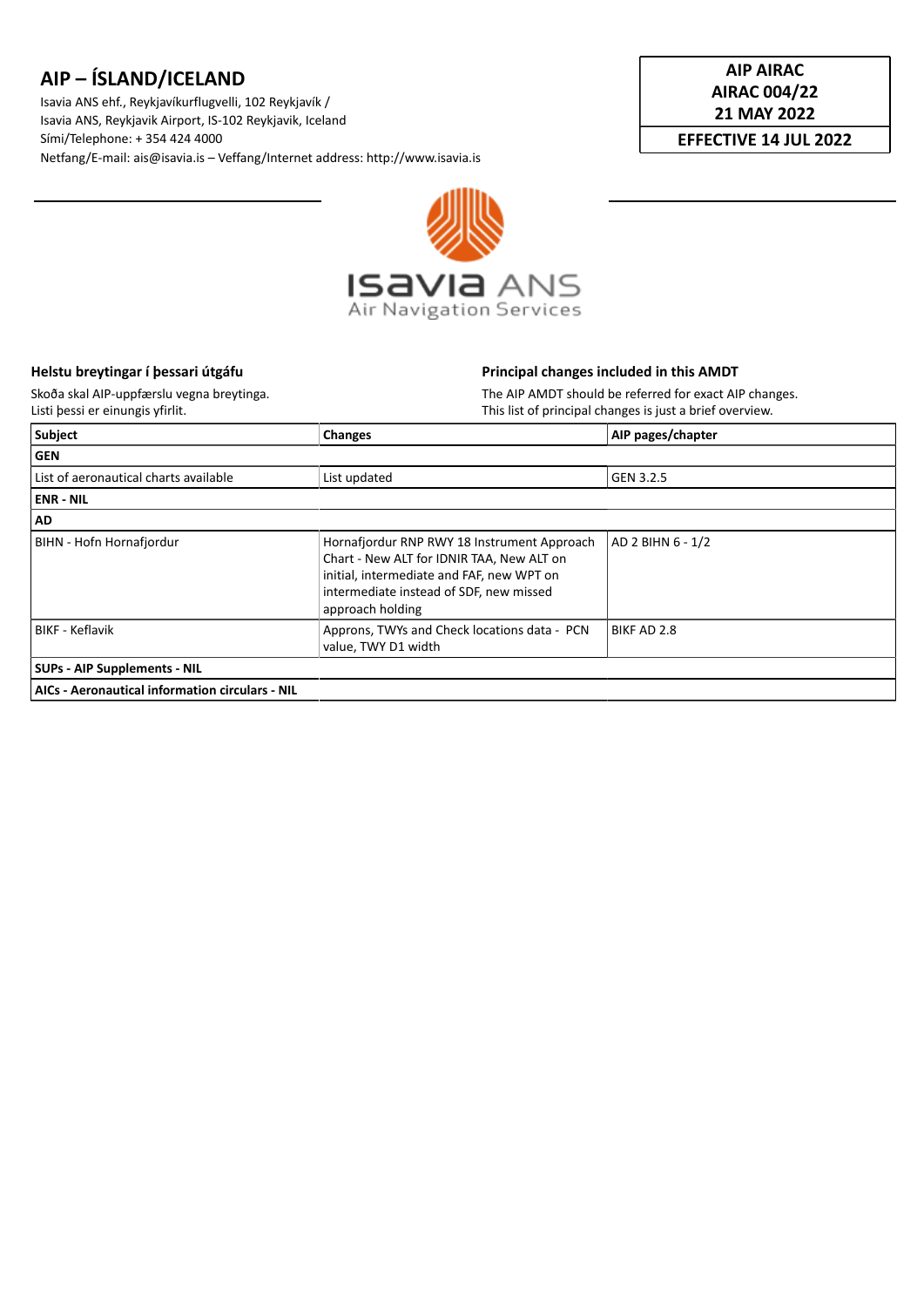| Eldri síður: / Old pages: |             | Nýjar síður: / New pages: |             |  |  |
|---------------------------|-------------|---------------------------|-------------|--|--|
| <b>GEN</b>                |             | <b>GEN</b>                |             |  |  |
| GEN 0.2 - 1               | 20 MAY 2022 | GEN 0.2 - 1               | 14 JUL 2022 |  |  |
| GEN 0.2 - 2               | 20 MAY 2022 | GEN 0.2 - 2               | 14 JUL 2022 |  |  |
| GEN 0.4 - 1               | 20 MAY 2022 | GEN 0.4 - 1               | 14 JUL 2022 |  |  |
| GEN 0.4 - 2               | 20 MAY 2022 | GEN 0.4 - 2               | 14 JUL 2022 |  |  |
| GEN 0.4 - 3               | 20 MAY 2022 | GEN 0.4 - 3               | 14 JUL 2022 |  |  |
| GEN 0.4 - 4               | 20 MAY 2022 | GEN 0.4 - 4               | 14 JUL 2022 |  |  |
| GEN 0.4 - 5               | 20 MAY 2022 | GEN 0.4 - 5               | 14 JUL 2022 |  |  |
| GEN 0.4 - 6               | 20 MAY 2022 | GEN 0.4 - 6               | 14 JUL 2022 |  |  |
| GEN 0.4 - 7               | 20 MAY 2022 | GEN 0.4 - 7               | 14 JUL 2022 |  |  |
| GEN 0.4 - 8               | 20 MAY 2022 | GEN 0.4 - 8               | 14 JUL 2022 |  |  |
| GEN 0.4 - 9               | 20 MAY 2022 | GEN 0.4 - 9               | 14 JUL 2022 |  |  |
| GEN 0.4 - 10              | 20 MAY 2022 | GEN 0.4 - 10              | 14 JUL 2022 |  |  |
| GEN 3.2 - 7               | 20 MAY 2022 | GEN 3.2 - 7               | 14 JUL 2022 |  |  |
| GEN 3.2 - 8               | 20 MAY 2022 | GEN 3.2 - 8               | 14 JUL 2022 |  |  |
| <b>AD</b>                 |             | <b>AD</b>                 |             |  |  |
| AD 2 BIBD 1 - 11          | 20 MAY 2022 | AD 2 BIBD 1 - 11          | 14 JUL 2022 |  |  |
| AD 2 BIBD 1 - 12          | 20 MAY 2022 | AD 2 BIBD 1 - 12          | 14 JUL 2022 |  |  |
| AD 2 BIHN 6 - 1           | 25 MAR 2021 | AD 2 BIHN 6 - 1           | 14 JUL 2022 |  |  |
| AD 2 BIHN 6 - 2           | 25 MAR 2021 | AD 2 BIHN 6 - 2           | 14 JUL 2022 |  |  |
| AD 2 BIKF 1 - 5           | 28 JAN 2022 | AD 2 BIKF 1 - 5           | 14 JUL 2022 |  |  |
| AD 2 BIKF 1 - 6           | 28 JAN 2022 | AD 2 BIKF 1 - 6           | 14 JUL 2022 |  |  |
| AD 2 BIKF 1 - 7           | 07 OCT 2021 | AD 2 BIKF 1 - 7           | 14 JUL 2022 |  |  |
| AD 2 BIKF 1 - 8           | 07 OCT 2021 | AD 2 BIKF 1 - 8           | 14 JUL 2022 |  |  |
| AD 2 BIKF 1 - 15          | 07 OCT 2021 | AD 2 BIKF 1 - 15          | 14 JUL 2022 |  |  |
| AD 2 BIKF 1 - 16          | 07 OCT 2021 | AD 2 BIKF 1 - 16          | 14 JUL 2022 |  |  |
|                           |             |                           |             |  |  |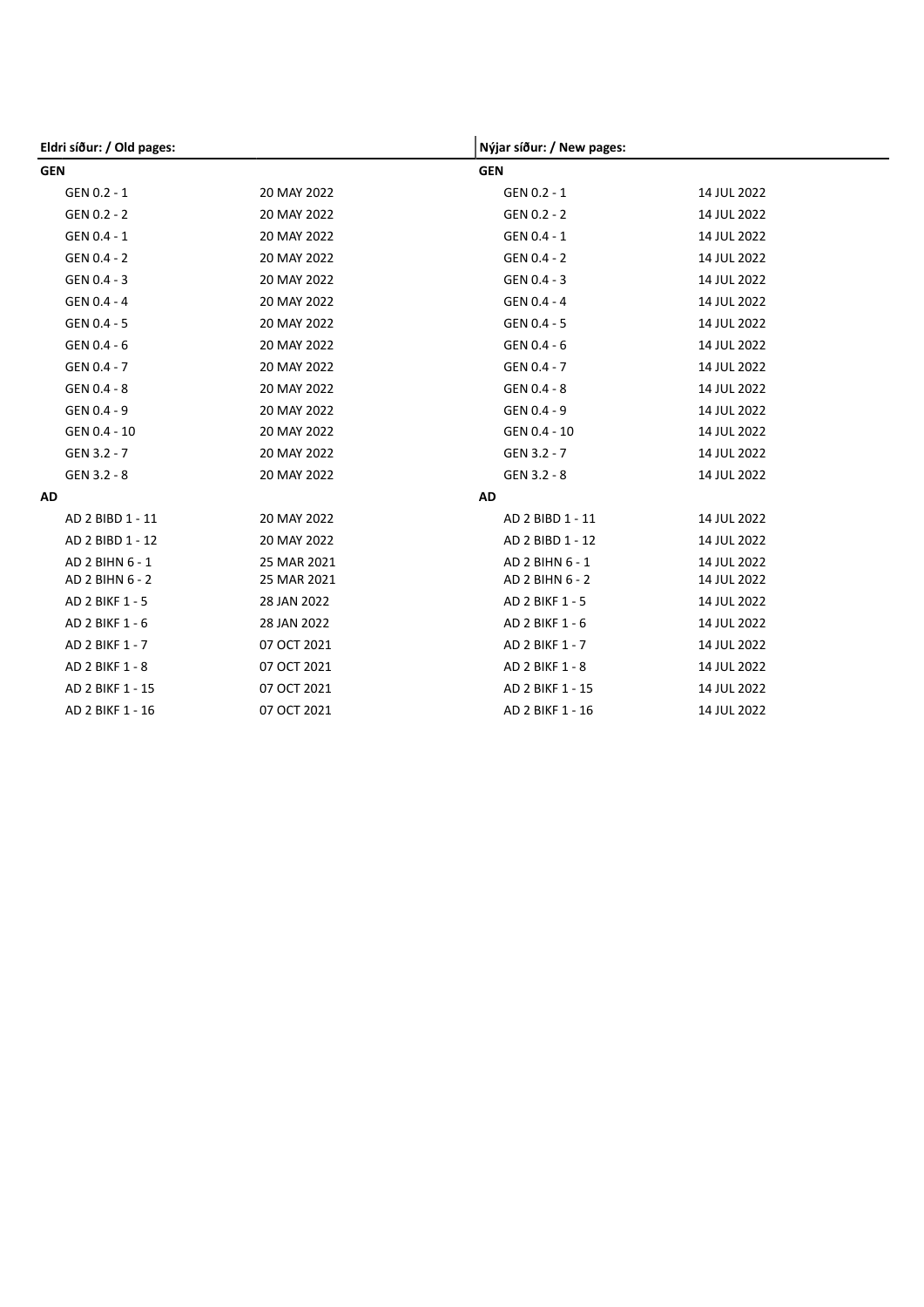| <b>VIDBÆTUR</b><br>Nýjar viðbætur                                                                                                                          | <b>NIL</b> | <b>SUPPLEMENTS</b><br><b>New Supplements</b>                                                                                          |
|------------------------------------------------------------------------------------------------------------------------------------------------------------|------------|---------------------------------------------------------------------------------------------------------------------------------------|
| Nýjar viðbætur - utan útgáfu                                                                                                                               | <b>NIL</b> | New Supplements - outside publication                                                                                                 |
| Viðbætur felldar úr gildi                                                                                                                                  | <b>NIL</b> | <b>Supplements hereby cancelled</b>                                                                                                   |
| <b>UPPLÝSINGABRÉF (AIC)</b><br>Ný upplýsingabréf                                                                                                           | <b>NIL</b> | <b>AIC</b><br><b>New AIC</b>                                                                                                          |
| Ný upplýsingabréf - utan útgáfu<br>Upplýsingabréf felld úr gildi                                                                                           | <b>NIL</b> | New AICs - outside publication<br>AICs hereby cancelled                                                                               |
|                                                                                                                                                            | <b>NIL</b> |                                                                                                                                       |
| Efni eftirfarandi NOTAM skeyta birt í útgáfunni:                                                                                                           | A0087/22   | NOTAM incorporated in this amendment:                                                                                                 |
| Hægt er að nálgast Flugmálahandbókina (AIP) öll AIC-upplýsingabréf<br>og AIP-supplement sem eru í gildi á heimasíðu Isavia ohf.<br>https://eaip.isavia.is/ |            | The AIP publications, all effective AICs and AIP<br>supplements can be accessed through the ISAVIA webpage<br>https://eaip.isavia.is/ |

**ENDIR / END**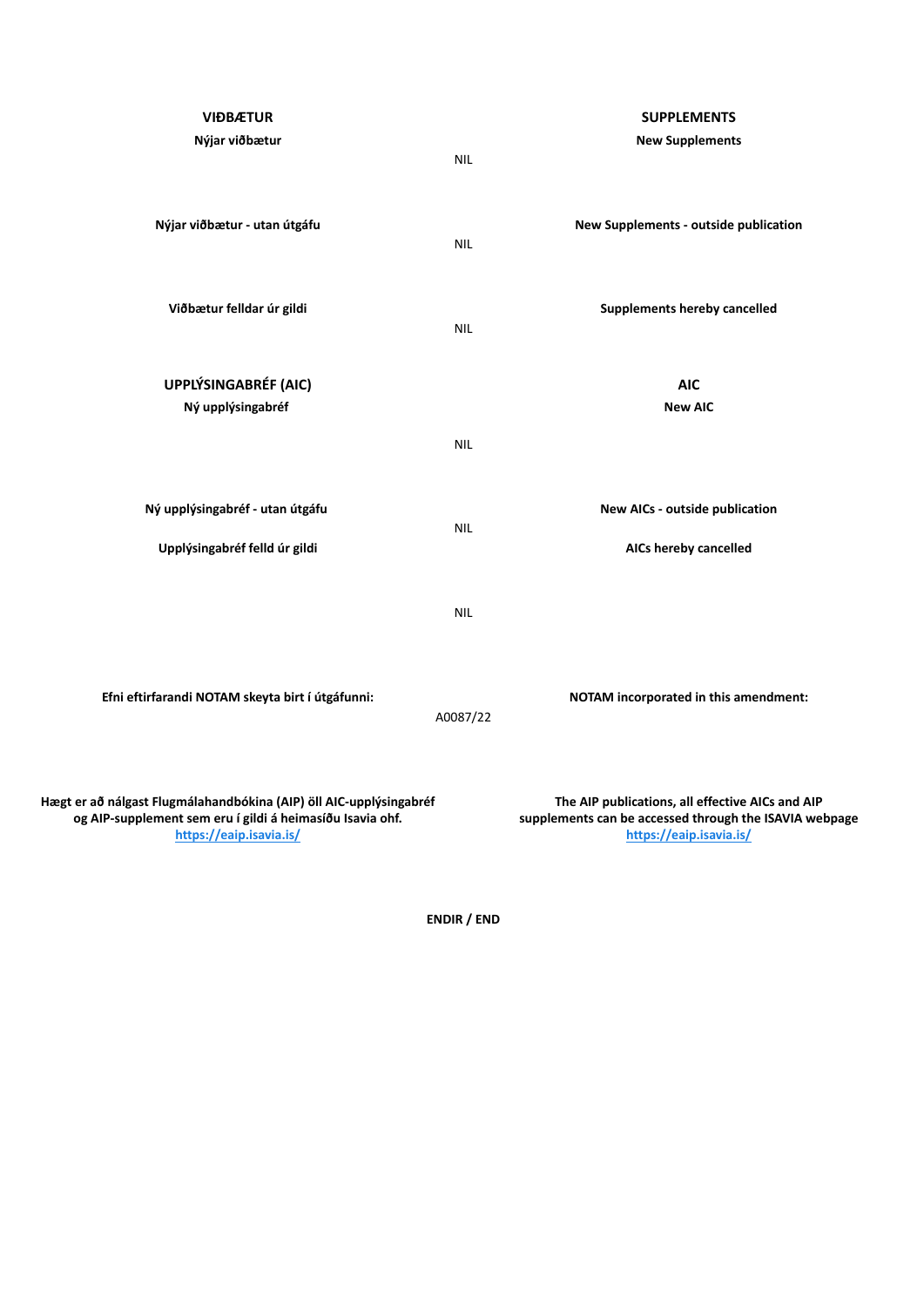THIS PAGE INTENTIONALLY LEFT BLANK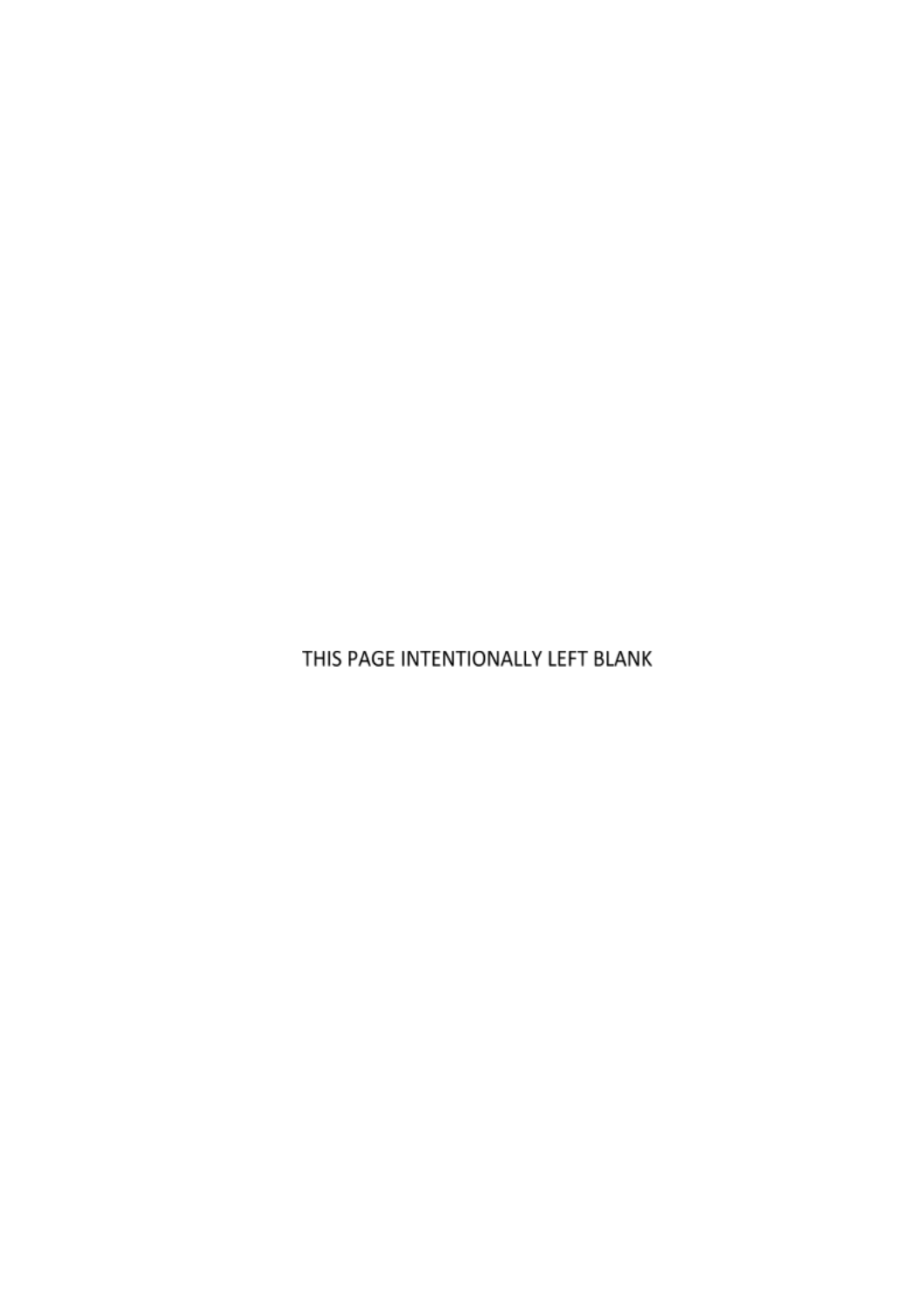#### **GEN 0.2 LISTI YFIR UPPFÆRSLUR FLUGMÁLAHANDBÓKAR**

#### **GEN 0.2 RECORD OF AIP AMENDMENTS**

| Fyrirvarauppfærslur Flugmálahandbókar / AIRAC AIP AMENDMENT |                                          |                                        |                              |  |  |  |
|-------------------------------------------------------------|------------------------------------------|----------------------------------------|------------------------------|--|--|--|
| Nr. / Ár /<br>NR/Year                                       | Útgáfudagur /<br><b>Publication date</b> | Gildisdagur /<br><b>Effective Date</b> | Sett inn af /<br>Inserted by |  |  |  |
| AIRAC 002/21                                                | 26 MAR 2021                              | 22 APR 2021                            |                              |  |  |  |
| AIRAC 003/21                                                | 06 MAY 2021                              | 17 JUN 2021                            |                              |  |  |  |
| AIRAC 004/21                                                | 18 JUN 2021                              | 12 AUG 2021                            |                              |  |  |  |
| AIRAC 005/21                                                | 13 AUG 2021                              | 07 OCT 2021                            |                              |  |  |  |
| AIRAC 006/21                                                | 08 OCT 2021                              | 02 DEC 2021                            |                              |  |  |  |
| AIRAC 001/22                                                | 03 DEC 2021                              | 27 JAN 2022                            |                              |  |  |  |
| AIRAC 002/22                                                | 29 JAN 2022                              | 24 MAR 2022                            |                              |  |  |  |
| AIRAC 003/22                                                | 26 MAR 2022                              | 19 MAY 2022                            |                              |  |  |  |
| AIRAC 004/22                                                | 21 MAY 2022                              | 14 JUL 2022                            |                              |  |  |  |

| Uppfærslur Flugmálahandbókar / AIP AMENDMENT |                                          |                                |                              |  |  |  |
|----------------------------------------------|------------------------------------------|--------------------------------|------------------------------|--|--|--|
| Nr. / Ár /<br>NR/Year                        | Útgáfudagur /<br><b>Publication date</b> | Dags. inns. /<br>Date inserted | Sett inn af /<br>Inserted by |  |  |  |
| AMDT 001/21                                  | 25 MAR 2021                              | 25 MAR 2021                    |                              |  |  |  |
| AMDT 002/21                                  | 23 APR 2021                              | 23 APR 2021                    |                              |  |  |  |
| AMDT 003/21                                  | 18 JUN 2021                              | 18 JUN 2021                    |                              |  |  |  |
| AMDT 004/21                                  | 13 AUG 2021                              | 13 AUG 2021                    |                              |  |  |  |
| AMDT 005/21                                  | 08 OCT 2021                              | 08 OCT 2021                    |                              |  |  |  |
| AMDT 006/21                                  | 03 DEC 2021                              | 03 DEC 2021                    |                              |  |  |  |
| AMDT 001/22                                  | 28 JAN 2022                              | 28 JAN 2022                    |                              |  |  |  |
| AMDT 002/22                                  | 25 MAR 2022                              | 25 MAR 2022                    |                              |  |  |  |
| AMDT 003/22                                  | 20 MAY 2022                              | 20 MAY 2022                    |                              |  |  |  |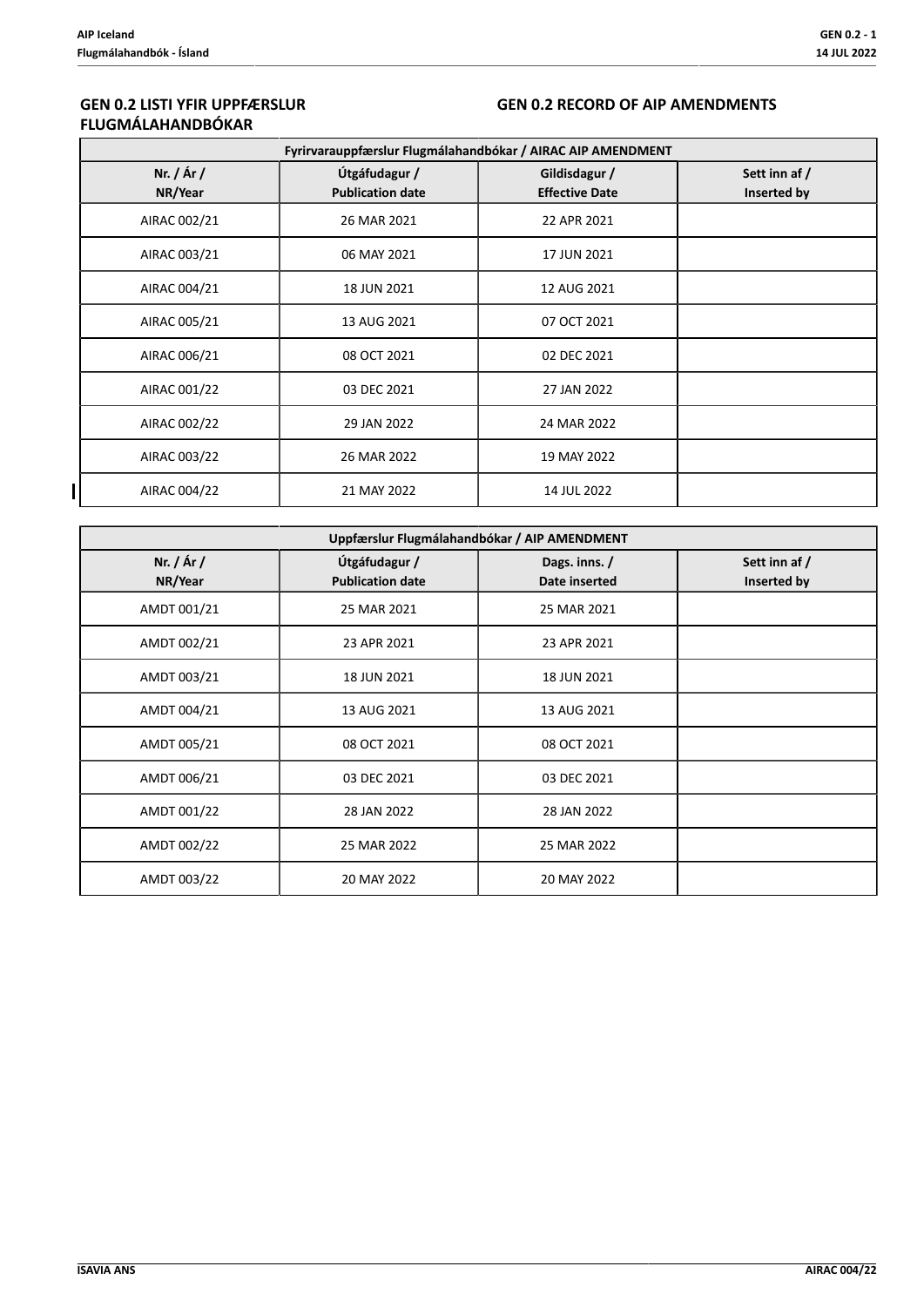# THIS PAGE INTENTIONALLY LEFT BLANK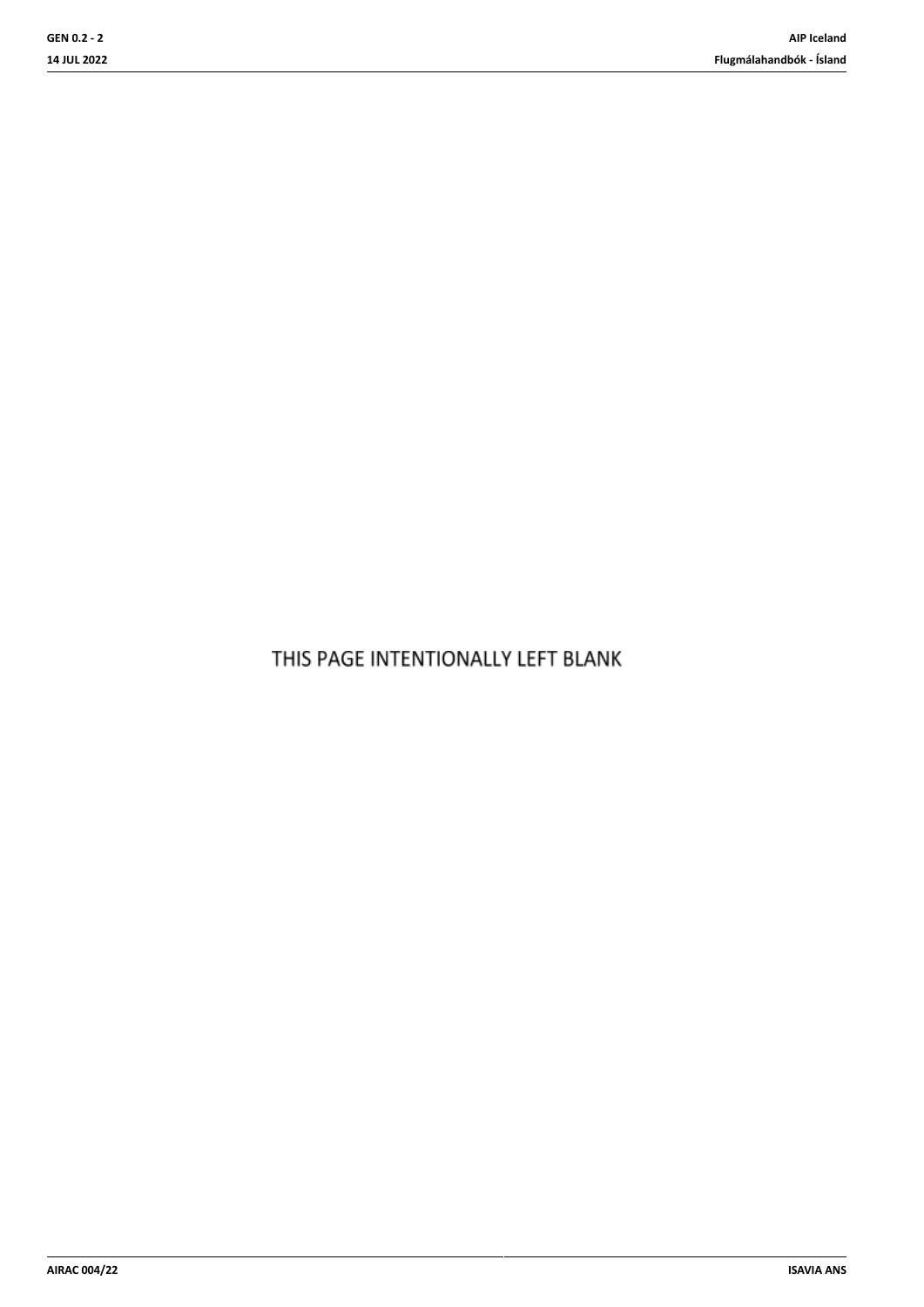|                  |             |                          | GEN 0.4 Gátlisti Flugmálahandbókar / Checklist of AIP Pages |                        |                            |
|------------------|-------------|--------------------------|-------------------------------------------------------------|------------------------|----------------------------|
|                  |             |                          |                                                             |                        |                            |
| GEN <sub>0</sub> |             | $1.7 - 12$               | 18 JUN 2021                                                 | $2.2 - 12$             | 25 MAR 2021                |
| $0.1 - 1$        | 18 JUN 2021 | $1.7 - 13$               | 18 JUN 2021                                                 | $2.2 - 13$             | 25 MAR 2021                |
| $0.1 - 2$        | 18 JUN 2021 | $1.7 - 14$               | 18 JUN 2021                                                 | $2.2 - 14$             | 25 MAR 2021                |
| $0.1 - 3$        | 13 AUG 2021 | $1.7 - 15$               | 18 JUN 2021                                                 | $2.2 - 15$             | 25 MAR 2021                |
| $0.1 - 4$        | 13 AUG 2021 | $1.7 - 16$               | 18 JUN 2021                                                 | $2.2 - 16$             | 25 MAR 2021                |
| $0.2 - 1$        | 14 JUL 2022 | $1.7 - 17$               | 18 JUN 2021                                                 | $2.2 - 17$             | 25 MAR 2021                |
| $0.2 - 2$        | 14 JUL 2022 | $1.7 - 18$               | 18 JUN 2021                                                 | $2.2 - 18$             | 25 MAR 2021                |
| $0.3 - 1$        | 20 MAY 2022 | $1.7 - 19$               | 18 JUN 2021                                                 | $2.2 - 19$             | 25 MAR 2021                |
| $0.3 - 2$        | 20 MAY 2022 | $1.7 - 20$               | 18 JUN 2021                                                 | $2.2 - 20$             | 25 MAR 2021                |
| $0.3 - 3$        | 20 MAY 2022 | $1.7 - 21$               | 18 JUN 2021                                                 | $2.2 - 21$             | 25 MAR 2021                |
| $0.3 - 4$        | 20 MAY 2022 | $1.7 - 22$               | 18 JUN 2021                                                 | $2.2 - 22$             | 25 MAR 2021                |
| $0.4 - 1$        | 14 JUL 2022 | $1.7 - 23$               | 18 JUN 2021                                                 | $2.2 - 23$             | 25 MAR 2021                |
| $0.4 - 2$        | 14 JUL 2022 | $1.7 - 24$               | 18 JUN 2021                                                 | $2.2 - 24$             | 25 MAR 2021                |
| $0.4 - 3$        | 14 JUL 2022 | $1.7 - 25$               | 18 JUN 2021                                                 | $2.2 - 25$             | 25 MAR 2021                |
| $0.4 - 4$        | 14 JUL 2022 | $1.7 - 26$               | 18 JUN 2021                                                 | $2.2 - 26$             | 25 MAR 2021                |
| $0.4 - 5$        | 14 JUL 2022 | $1.7 - 27$               | 18 JUN 2021                                                 | $2.2 - 27$             | 07 OCT 2021                |
| $0.4 - 6$        | 14 JUL 2022 | $1.7 - 28$               | 18 JUN 2021                                                 | $2.2 - 28$             | 07 OCT 2021                |
| $0.4 - 7$        | 14 JUL 2022 | $1.7 - 29$               | 18 JUN 2021                                                 | $2.2 - 29$             | 18 JUN 2021                |
| $0.4 - 8$        | 14 JUL 2022 | $1.7 - 30$               | 18 JUN 2021                                                 | $2.2 - 30$             | 18 JUN 2021                |
| $0.4 - 9$        | 14 JUL 2022 | $1.7 - 31$               | 18 JUN 2021                                                 | $2.2 - 31$             | 25 MAR 2021                |
| $0.4 - 10$       | 14 JUL 2022 | $1.7 - 32$               | 18 JUN 2021                                                 | $2.2 - 32$             | 25 MAR 2021                |
| $0.5 - 1$        | 18 JUN 2021 | $1.7 - 33$               | 18 JUN 2021                                                 | $2.2 - 33$             | 25 MAR 2021                |
| $0.5 - 2$        | 18 JUN 2021 | $1.7 - 34$               | 18 JUN 2021                                                 | $2.2 - 34$             | 25 MAR 2021                |
| $0.6 - 1$        | 13 AUG 2021 | $1.7 - 35$               | 18 JUN 2021                                                 | $2.3 - 1$              | 25 MAR 2021                |
| $0.6 - 2$        | 13 AUG 2021 | $1.7 - 36$               | 18 JUN 2021                                                 | $2.3 - 2$              | 25 MAR 2021                |
| $0.6 - 3$        | 28 JAN 2022 | $1.7 - 37$               | 18 JUN 2021                                                 | $2.3 - 3$              | 18 JUN 2021                |
| $0.6 - 4$        | 28 JAN 2022 | $1.7 - 38$               | 18 JUN 2021                                                 | $2.3 - 4$              | 18 JUN 2021                |
| $0.6 - 5$        | 20 MAY 2022 | $1.7 - 39$               | 18 JUN 2021                                                 | $2.3 - 5$              | 25 MAR 2021                |
| $0.6 - 6$        | 20 MAY 2022 | $1.7 - 40$               | 18 JUN 2021                                                 | $2.3 - 6$              | 25 MAR 2021                |
| GEN <sub>1</sub> |             | $1.7 - 41$<br>$1.7 - 42$ | 18 JUN 2021<br>18 JUN 2021                                  | $2.3 - 7$<br>$2.3 - 8$ | 18 JUN 2021<br>18 JUN 2021 |
| $1.1 - 1$        | 12 AUG 2021 | $1.7 - 43$               | 13 AUG 2021                                                 | $2.3 - 9$              | 18 JUN 2021                |
| $1.1 - 2$        | 12 AUG 2021 | $1.7 - 44$               | 13 AUG 2021                                                 | $2.3 - 10$             | 18 JUN 2021                |
| $1.2 - 1$        | 18 JUN 2021 | $1.7 - 45$               | 18 JUN 2021                                                 | $2.3 - 11$             | 18 JUN 2021                |
| $1.2 - 2$        | 18 JUN 2021 | $1.7 - 46$               | 18 JUN 2021                                                 | $2.3 - 12$             | 18 JUN 2021                |
| $1.2 - 3$        | 18 JUN 2021 | $1.7 - 47$               | 18 JUN 2021                                                 | $2.3 - 13$             | 18 JUN 2021                |
| $1.2 - 4$        | 18 JUN 2021 | $1.7 - 48$               | 18 JUN 2021                                                 | $2.3 - 14$             | 18 JUN 2021                |
| $1.2 - 5$        | 18 JUN 2021 | $1.7 - 49$               | 18 JUN 2021                                                 | $2.4 - 1$              | 25 MAR 2021                |
| $1.2 - 6$        | 18 JUN 2021 | $1.7 - 50$               | 18 JUN 2021                                                 | $2.4 - 2$              | 25 MAR 2021                |
| $1.3 - 1$        | 18 JUN 2021 | $1.7 - 51$               | 24 MAR 2022                                                 | $2.5 - 1$              | 20 MAY 2022                |
| $1.3 - 2$        | 18 JUN 2021 | $1.7 - 52$               | 24 MAR 2022                                                 | $2.5 - 2$              | 20 MAY 2022                |
| $1.4 - 1$        | 18 JUN 2021 |                          |                                                             | $2.6 - 1$              | 25 MAR 2021                |
| $1.4 - 2$        | 18 JUN 2021 | GEN <sub>2</sub>         |                                                             | $2.6 - 2$              | 25 MAR 2021                |
| $1.5 - 1$        | 18 JUN 2021 | $2.1 - 1$                | 25 MAR 2022                                                 | $2.6 - 3$              | 25 MAR 2021                |
| $1.5 - 2$        | 18 JUN 2021 | $2.1 - 2$                | 25 MAR 2022                                                 | $2.6 - 4$              | 25 MAR 2021                |
| $1.6 - 1$        | 18 JUN 2021 | $2.1 - 3$                | 28 JAN 2022                                                 | $2.6 - 5$              | 25 MAR 2021                |
| $1.6 - 2$        | 18 JUN 2021 | $2.1 - 4$                | 28 JAN 2022                                                 | $2.6 - 6$              | 25 MAR 2021                |
| $1.7 - 1$        | 18 JUN 2021 | $2.2 - 1$                | 03 DEC 2021                                                 | $2.6 - 7$              | 25 MAR 2021                |
| $1.7 - 2$        | 18 JUN 2021 | $2.2 - 2$                | 03 DEC 2021                                                 | $2.6 - 8$              | 25 MAR 2021                |
| $1.7 - 3$        | 18 JUN 2021 | $2.2 - 3$                | 03 DEC 2021                                                 | $2.6 - 9$              | 25 MAR 2021                |
| $1.7 - 4$        | 18 JUN 2021 | $2.2 - 4$                | 03 DEC 2021                                                 | $2.6 - 10$             | 25 MAR 2021                |
| $1.7 - 5$        | 18 JUN 2021 | $2.2 - 5$                | 07 OCT 2021                                                 | $2.7 - 1$              | 18 JUN 2021                |
| $1.7 - 6$        | 18 JUN 2021 | $2.2 - 6$                | 07 OCT 2021                                                 | $2.7 - 2$              | 18 JUN 2021                |
| $1.7 - 7$        | 25 MAR 2022 | $2.2 - 7$                | 25 MAR 2021                                                 | $2.7 - 3$              | 18 JUN 2021                |
| $1.7 - 8$        | 25 MAR 2022 | $2.2 - 8$                | 25 MAR 2021                                                 | $2.7 - 4$              | 18 JUN 2021                |
| $1.7 - 9$        | 18 JUN 2021 | $2.2 - 9$                | 25 MAR 2021                                                 | $2.7 - 5$              | 18 JUN 2021                |
| $1.7 - 10$       | 18 JUN 2021 | $2.2 - 10$               | 25 MAR 2021                                                 | $2.7 - 6$              | 18 JUN 2021                |
| $1.7 - 11$       | 18 JUN 2021 | $2.2 - 11$               | 25 MAR 2021                                                 | $2.7 - 7$              | 18 JUN 2021                |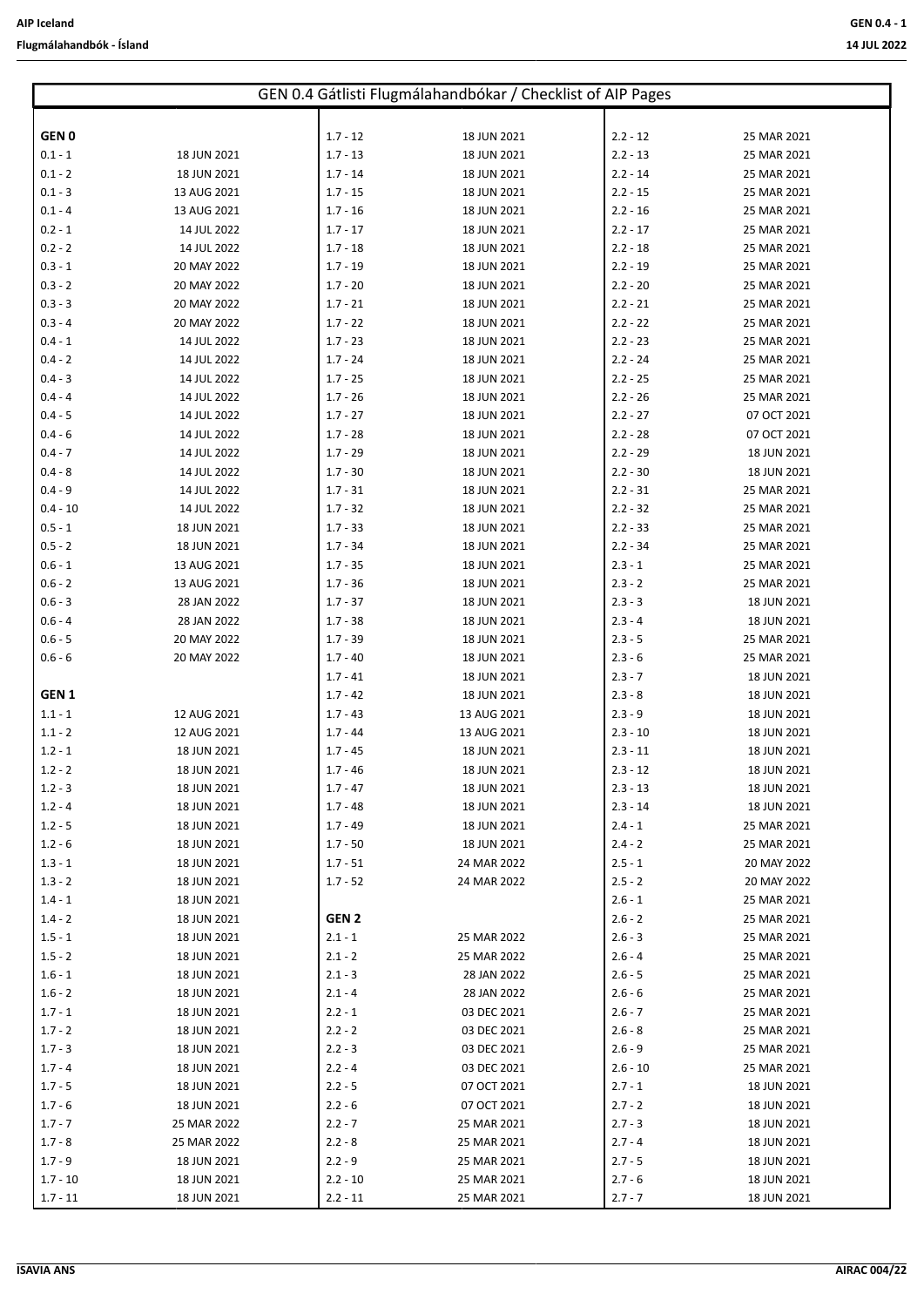| $2.7 - 8$                | 18 JUN 2021                | $3.5 - 8$              | 20 MAY 2022                | $1.6 - 4$              | 18 JUN 2021                |
|--------------------------|----------------------------|------------------------|----------------------------|------------------------|----------------------------|
| $2.7 - 9$                | 18 JUN 2021                | $3.5 - 9$              | 20 MAY 2022                | $1.6 - 5$              | 20 MAY 2022                |
| $2.7 - 10$               | 18 JUN 2021                | $3.5 - 10$             | 20 MAY 2022                | $1.6 - 6$              | 20 MAY 2022                |
| $2.7 - 11$               | 18 JUN 2021                | $3.5 - 11$             | 20 MAY 2022                | $1.6 - 7$              | 28 JAN 2022                |
| $2.7 - 12$               | 18 JUN 2021                | $3.5 - 12$             | 20 MAY 2022                | $1.6 - 8$              | 28 JAN 2022                |
| $2.7 - 13$               | 18 JUN 2021                | $3.6 - 1$              | 18 JUN 2021                | $1.6 - 9$              | 08 OCT 2021                |
| $2.7 - 14$               | 18 JUN 2021                | $3.6 - 2$              | 18 JUN 2021                | $1.6 - 10$             | 08 OCT 2021<br>18 JUN 2021 |
| $2.7 - 15$<br>$2.7 - 16$ | 18 JUN 2021<br>18 JUN 2021 | $3.6 - 3$<br>$3.6 - 4$ | 18 JUN 2021<br>18 JUN 2021 | $1.7 - 1$<br>$1.7 - 2$ | 18 JUN 2021                |
| $2.7 - 17$               | 18 JUN 2021                | $3.6 - 5$              | 18 JUN 2021                | $1.7 - 3$              | 18 JUN 2021                |
| $2.7 - 18$               | 18 JUN 2021                | $3.6 - 6$              | 18 JUN 2021                | $1.7 - 4$              | 18 JUN 2021                |
| $2.8 - 1$                | 25 MAR 2021                | $3.6 - 7$              | 18 JUN 2021                | $1.8 - 1$              | 18 JUN 2021                |
| $2.8 - 2$                | 25 MAR 2021                | $3.6 - 8$              | 18 JUN 2021                | $1.8 - 2$              | 18 JUN 2021                |
| $2.8 - 3$                | 25 MAR 2021                |                        |                            | $1.8 - 3$              | 18 JUN 2021                |
| $2.8 - 4$                | 25 MAR 2021                | GEN 4                  |                            | $1.8 - 4$              | 18 JUN 2021                |
|                          |                            | $4.1 - 1$              | 18 JUN 2021                | $1.8 - 5$              | 18 JUN 2021                |
| GEN <sub>3</sub>         |                            | $4.1 - 2$              | 18 JUN 2021                | $1.8 - 6$              | 18 JUN 2021                |
| $3.1 - 1$                | 08 OCT 2021                | $4.2 - 1$              | 18 JUN 2021                | $1.8 - 7$              | 18 JUN 2021                |
| $3.1 - 2$                | 08 OCT 2021                | $4.2 - 2$              | 18 JUN 2021                | $1.8 - 8$              | 18 JUN 2021                |
| $3.1 - 3$                | 07 OCT 2021                |                        |                            | $1.8 - 9$              | 18 JUN 2021                |
| $3.1 - 4$                | 07 OCT 2021                | <b>ENRO</b>            |                            | $1.8 - 10$             | 18 JUN 2021                |
| $3.1 - 5$                | 20 MAY 2022                | $0.1 - 1$              | 25 MAR 2021                | $1.8 - 11$             | 20 MAY 2022                |
| $3.1 - 6$                | 20 MAY 2022                | $0.1 - 2$              | 25 MAR 2021                | $1.8 - 12$             | 20 MAY 2022                |
| $3.1 - 7$                | 24 MAR 2022                | $0.2 - 1$              | 18 JUN 2021                | $1.8 - 13$             | 18 JUN 2021                |
| $3.1 - 8$                | 24 MAR 2022                | $0.2 - 2$              | 18 JUN 2021                | $1.8 - 14$             | 18 JUN 2021                |
| $3.2 - 1$                | 12 AUG 2021                | $0.3 - 1$              | 18 JUN 2021                | $1.8 - 15$             | 20 MAY 2022                |
| $3.2 - 2$                | 12 AUG 2021                | $0.3 - 2$              | 18 JUN 2021                | $1.8 - 16$             | 20 MAY 2022                |
| $3.2 - 3$                | 18 JUN 2021                | $0.4 - 1$              | 25 MAR 2021                | $1.8 - 17$             | 25 MAR 2021                |
| $3.2 - 4$                | 18 JUN 2021                | $0.4 - 2$              | 25 MAR 2021                | $1.8 - 18$             | 25 MAR 2021                |
| $3.2 - 5$                | 20 MAY 2022                | $0.5 - 1$              | 18 JUN 2021                | $1.8 - 19$             | 18 JUN 2021                |
| $3.2 - 6$                | 20 MAY 2022                | $0.5 - 2$              | 18 JUN 2021                | $1.8 - 20$             | 18 JUN 2021                |
| $3.2 - 7$                | 14 JUL 2022                | $0.6 - 1$              | 08 OCT 2021                | $1.8 - 21$             | 18 JUN 2021                |
| $3.2 - 8$                | 14 JUL 2022                | $0.6 - 2$              | 08 OCT 2021                | $1.8 - 22$             | 18 JUN 2021                |
| $3.2 - 9$                | 12 AUG 2021                | $0.6 - 3$              | 08 OCT 2021                | $1.8 - 23$             | 23 APR 2021                |
| $3.2 - 10$               | 12 AUG 2021                | $0.6 - 4$              | 08 OCT 2021                | $1.8 - 24$             | 23 APR 2021                |
| $3.3 - 1$                | 03 DEC 2021                | $0.6 - 5$              | 08 OCT 2021                | $1.8 - 25$             | 18 JUN 2021                |
| $3.3 - 2$                | 03 DEC 2021                | $0.6 - 6$              | 08 OCT 2021                | $1.8 - 26$             | 18 JUN 2021                |
| $3.3 - 3$                | 25 MAR 2022                |                        |                            | $1.8 - 27$             | 23 APR 2021                |
| $3.3 - 4$                | 25 MAR 2022                | ENR 1                  |                            | $1.8 - 28$             | 23 APR 2021                |
| $3.4 - 1$                | 13 AUG 2021                | $1.1 - 1$              | 18 JUN 2021                | $1.8 - 29$             | 25 MAR 2021                |
| $3.4 - 2$                | 13 AUG 2021                | $1.1 - 2$              | 18 JUN 2021                | $1.8 - 30$             | 25 MAR 2021                |
| $3.4 - 3$                | 18 JUN 2021                | $1.1 - 3$              | 18 JUN 2021                | $1.8 - 31$             | 18 JUN 2021                |
| $3.4 - 4$                | 18 JUN 2021                | $1.1 - 4$              | 18 JUN 2021                | $1.8 - 32$             | 18 JUN 2021                |
| $3.4 - 5$                | 18 JUN 2021                | $1.1 - 5$              | 18 JUN 2021                | $1.8 - 33$             | 25 MAR 2021                |
| $3.4 - 6$                | 18 JUN 2021                | $1.1 - 6$              | 18 JUN 2021                | $1.8 - 34$             | 25 MAR 2021                |
| $3.4 - 7$                | 20 MAY 2022                | $1.2 - 1$              | 08 OCT 2021                | $1.9 - 1$              | 28 JAN 2022                |
| $3.4 - 8$                | 20 MAY 2022                | $1.2 - 2$              | 08 OCT 2021                | $1.9 - 2$              | 28 JAN 2022                |
| $3.4 - 9$                | 18 JUN 2021                | $1.2 - 3$              | 08 OCT 2021                | $1.9 - 3$              | 28 JAN 2022                |
| $3.4 - 10$               | 18 JUN 2021                | $1.2 - 4$              | 08 OCT 2021                | $1.9 - 4$              | 28 JAN 2022                |
| 3.4 - 11                 | 18 JUN 2021                | $1.3 - 1$              | 28 JAN 2022                | $1.10 - 1$             | 08 OCT 2021                |
| $3.4 - 12$               | 18 JUN 2021                | $1.3 - 2$              | 28 JAN 2022                | $1.10 - 2$             | 08 OCT 2021                |
| $3.4 - 13$               | 18 JUN 2021                | $1.4 - 1$              | 25 MAR 2022                | $1.10 - 3$             | 18 JUN 2021                |
| $3.4 - 14$               | 18 JUN 2021                | $1.4 - 2$              | 25 MAR 2022                | $1.10 - 4$             | 18 JUN 2021                |
| $3.5 - 1$                | 20 MAY 2022                | $1.4 - 3$              | 25 MAR 2022                | $1.11 - 1$             | 25 MAR 2022                |
| $3.5 - 2$                | 20 MAY 2022                | $1.4 - 4$              | 25 MAR 2022                | $1.11 - 2$             | 25 MAR 2022                |
| $3.5 - 3$                | 13 AUG 2021                | $1.5 - 1$              | 18 JUN 2021                | $1.12 - 1$             | 18 JUN 2021                |
| $3.5 - 4$                | 13 AUG 2021                | $1.5 - 2$              | 18 JUN 2021                | $1.12 - 2$             | 18 JUN 2021                |
| $3.5 - 5$                | 20 MAY 2022                | $1.6 - 1$              | 08 OCT 2021                | $1.12 - 3$             | 18 JUN 2021                |
| $3.5 - 6$                | 20 MAY 2022                | $1.6 - 2$              | 08 OCT 2021                | $1.12 - 4$             | 18 JUN 2021                |
| $3.5 - 7$                | 20 MAY 2022                | $1.6 - 3$              | 18 JUN 2021                | $1.13 - 1$             | 18 JUN 2021                |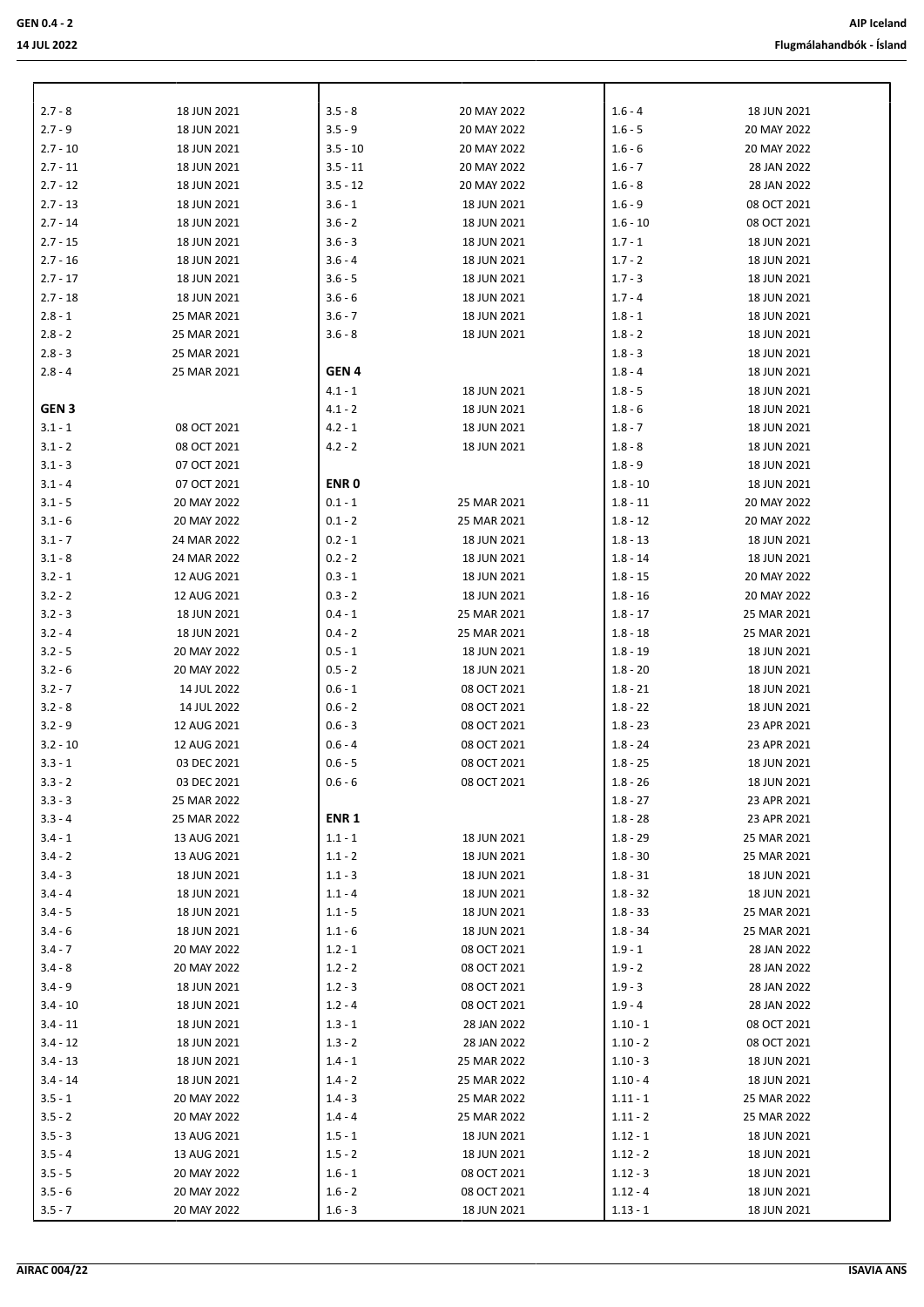| $1.13 - 2$       | 18 JUN 2021 | $3.3 - 18$       | 18 JUN 2021 | $5.5 - 2$        | 08 OCT 2021 |
|------------------|-------------|------------------|-------------|------------------|-------------|
| $1.14 - 1$       | 18 JUN 2021 | $3.3 - 19$       | 18 JUN 2021 | $5.5 - 3$        | 18 JUN 2021 |
| $1.14 - 2$       | 18 JUN 2021 | $3.3 - 20$       | 18 JUN 2021 | $5.5 - 4$        | 18 JUN 2021 |
| $1.14 - 3$       | 18 JUN 2021 | $3.3 - 21$       | 18 JUN 2021 | $5.6 - 1$        | 18 JUN 2021 |
| $1.14 - 4$       | 18 JUN 2021 | $3.3 - 22$       | 18 JUN 2021 | $5.6 - 2$        | 18 JUN 2021 |
| $1.14 - 5$       | 18 JUN 2021 | $3.3 - 23$       | 18 JUN 2021 |                  |             |
| $1.14 - 6$       | 18 JUN 2021 | $3.3 - 24$       | 18 JUN 2021 | ENR <sub>6</sub> |             |
| $1.14 - 7$       | 25 MAR 2021 | $3.3 - 25$       | 18 JUN 2021 | $6.1 - 1$        | 25 MAR 2021 |
| $1.14 - 8$       | 25 MAR 2021 | $3.3 - 26$       | 18 JUN 2021 | $6.1 - 2$        | 25 MAR 2021 |
| $1.14 - 9$       | 18 JUN 2021 | $3.4 - 1$        | 25 MAR 2021 | $6.1 - 3$        | 02 DEC 2021 |
| $1.14 - 10$      | 18 JUN 2021 | $3.4 - 2$        | 25 MAR 2021 | $6.1 - 4$        | 02 DEC 2021 |
|                  |             | $3.5 - 1$        | 18 JUN 2021 | $6.1 - 5$        | 20 MAY 2022 |
| ENR <sub>2</sub> |             | $3.5 - 2$        | 18 JUN 2021 | $6.1 - 6$        | 20 MAY 2022 |
| $2.1 - 1$        | 18 JUN 2021 | $3.6 - 1$        | 12 AUG 2021 | $6.1 - 7$        | 08 OCT 2021 |
| $2.1 - 2$        | 18 JUN 2021 | $3.6 - 2$        | 12 AUG 2021 | $6.1 - 8$        | 08 OCT 2021 |
| $2.1 - 3$        | 03 DEC 2021 |                  |             | $6.1 - 9$        | 08 OCT 2021 |
| $2.1 - 4$        | 03 DEC 2021 | ENR <sub>4</sub> |             | $6.1 - 10$       | 08 OCT 2021 |
| $2.1 - 5$        | 18 JUN 2021 | $4.1 - 1$        | 18 JUN 2021 | $6.1 - 11$       | 24 MAR 2022 |
| $2.1 - 6$        | 18 JUN 2021 | $4.1 - 2$        | 18 JUN 2021 | $6.1 - 12$       | 24 MAR 2022 |
| $2.1 - 7$        | 25 MAR 2022 | $4.2 - 1$        | 18 JUN 2021 | $6.1 - 13$       | 24 MAR 2022 |
| $2.1 - 8$        | 25 MAR 2022 | $4.2 - 2$        | 18 JUN 2021 | $6.1 - 14$       | 24 MAR 2022 |
| $2.1 - 9$        | 20 MAY 2022 | $4.3 - 1$        | 08 OCT 2021 |                  |             |
| $2.1 - 10$       | 20 MAY 2022 | $4.3 - 2$        | 08 OCT 2021 | AD 0             |             |
| $2.1 - 11$       | 25 MAR 2022 | $4.3 - 3$        | 18 JUN 2021 | $0.1 - 1$        | 25 MAR 2021 |
| $2.1 - 12$       | 25 MAR 2022 | $4.3 - 4$        | 18 JUN 2021 | $0.1 - 2$        | 25 MAR 2021 |
| $2.2 - 1$        | 18 JUN 2021 | $4.3 - 5$        | 13 AUG 2021 | $0.2 - 1$        | 18 JUN 2021 |
| $2.2 - 2$        | 18 JUN 2021 | $4.3 - 6$        | 13 AUG 2021 | $0.2 - 2$        | 18 JUN 2021 |
|                  |             | $4.3 - 7$        | 08 OCT 2021 | $0.3 - 1$        | 18 JUN 2021 |
| ENR <sub>3</sub> |             | $4.3 - 8$        | 08 OCT 2021 | $0.3 - 2$        | 18 JUN 2021 |
| $3.1 - 1$        | 25 MAR 2021 | $4.4 - 1$        | 18 JUN 2021 | $0.4 - 1$        | 25 MAR 2021 |
| $3.1 - 2$        | 25 MAR 2021 | $4.4 - 2$        | 18 JUN 2021 | $0.4 - 2$        | 25 MAR 2021 |
| $3.1 - 3$        | 25 MAR 2021 | $4.4 - 3$        | 25 MAR 2021 | $0.5 - 1$        | 18 JUN 2021 |
| $3.1 - 4$        | 25 MAR 2021 | $4.4 - 4$        | 25 MAR 2021 | $0.5 - 2$        | 18 JUN 2021 |
| $3.1 - 5$        | 25 MAR 2021 | $4.4 - 5$        | 18 JUN 2021 | $0.6 - 1$        | 03 DEC 2021 |
| $3.1 - 6$        | 25 MAR 2021 | $4.4 - 6$        | 18 JUN 2021 | $0.6 - 2$        | 03 DEC 2021 |
| $3.1 - 7$        | 18 JUN 2021 | $4.4 - 7$        | 18 JUN 2021 | $0.6 - 3$        | 20 MAY 2022 |
| $3.1 - 8$        | 18 JUN 2021 | $4.4 - 8$        | 18 JUN 2021 | $0.6 - 4$        | 20 MAY 2022 |
| $3.1 - 9$        | 18 JUN 2021 | $4.5 - 1$        | 18 JUN 2021 | $0.6 - 5$        | 13 AUG 2021 |
| $3.1 - 10$       | 18 JUN 2021 | $4.5 - 2$        | 18 JUN 2021 | $0.6 - 6$        | 13 AUG 2021 |
| $3.1 - 11$       | 25 MAR 2021 |                  |             | $0.6 - 7$        | 07 OCT 2021 |
| $3.1 - 12$       | 25 MAR 2021 | ENR <sub>5</sub> |             | $0.6 - 8$        | 07 OCT 2021 |
| $3.2 - 1$        | 25 MAR 2021 | $5.1 - 1$        | 18 JUN 2021 | $0.6 - 9$        | 20 MAY 2022 |
| $3.2 - 2$        | 25 MAR 2021 | $5.1 - 2$        | 18 JUN 2021 | $0.6 - 10$       | 20 MAY 2022 |
| $3.3 - 1$        | 22 APR 2021 | $5.1 - 3$        | 07 OCT 2021 | $0.6 - 11$       | 02 DEC 2021 |
| $3.3 - 2$        | 22 APR 2021 | $5.1 - 4$        | 07 OCT 2021 | $0.6 - 12$       | 02 DEC 2021 |
| $3.3 - 3$        | 18 JUN 2021 | $5.2 - 1$        | 18 JUN 2021 | $0.6 - 13$       | 03 DEC 2021 |
| $3.3 - 4$        | 18 JUN 2021 | $5.2 - 2$        | 18 JUN 2021 | $0.6 - 14$       | 03 DEC 2021 |
| $3.3 - 5$        | 18 JUN 2021 | $5.2 - 3$        | 18 JUN 2021 | $0.6 - 15$       | 13 AUG 2021 |
| $3.3 - 6$        | 18 JUN 2021 | $5.2 - 4$        | 18 JUN 2021 | $0.6 - 16$       | 13 AUG 2021 |
| $3.3 - 7$        | 18 JUN 2021 | $5.2 - 5$        | 25 MAR 2021 | $0.6 - 17$       | 13 AUG 2021 |
| $3.3 - 8$        | 18 JUN 2021 | $5.2 - 6$        | 25 MAR 2021 | $0.6 - 18$       | 13 AUG 2021 |
| $3.3 - 9$        | 18 JUN 2021 | $5.3 - 1$        | 18 JUN 2021 | $0.6 - 19$       | 13 AUG 2021 |
| $3.3 - 10$       | 18 JUN 2021 | $5.3 - 2$        | 18 JUN 2021 | $0.6 - 20$       | 13 AUG 2021 |
| $3.3 - 11$       | 18 JUN 2021 | $5.3 - 3$        | 18 JUN 2021 | $0.6 - 21$       | 13 AUG 2021 |
| $3.3 - 12$       | 18 JUN 2021 | $5.3 - 4$        | 18 JUN 2021 | $0.6 - 22$       | 13 AUG 2021 |
| $3.3 - 13$       | 18 JUN 2021 | $5.3 - 5$        | 17 JUN 2021 | $0.6 - 23$       | 13 AUG 2021 |
| $3.3 - 14$       | 18 JUN 2021 | $5.3 - 6$        | 17 JUN 2021 | $0.6 - 24$       | 13 AUG 2021 |
| $3.3 - 15$       | 18 JUN 2021 | $5.4 - 1$        | 18 JUN 2021 | $0.6 - 25$       | 13 AUG 2021 |
| $3.3 - 16$       | 18 JUN 2021 | $5.4 - 2$        | 18 JUN 2021 | $0.6 - 26$       | 13 AUG 2021 |
| $3.3 - 17$       | 18 JUN 2021 | $5.5 - 1$        | 08 OCT 2021 | $0.6 - 27$       | 13 AUG 2021 |
|                  |             |                  |             |                  |             |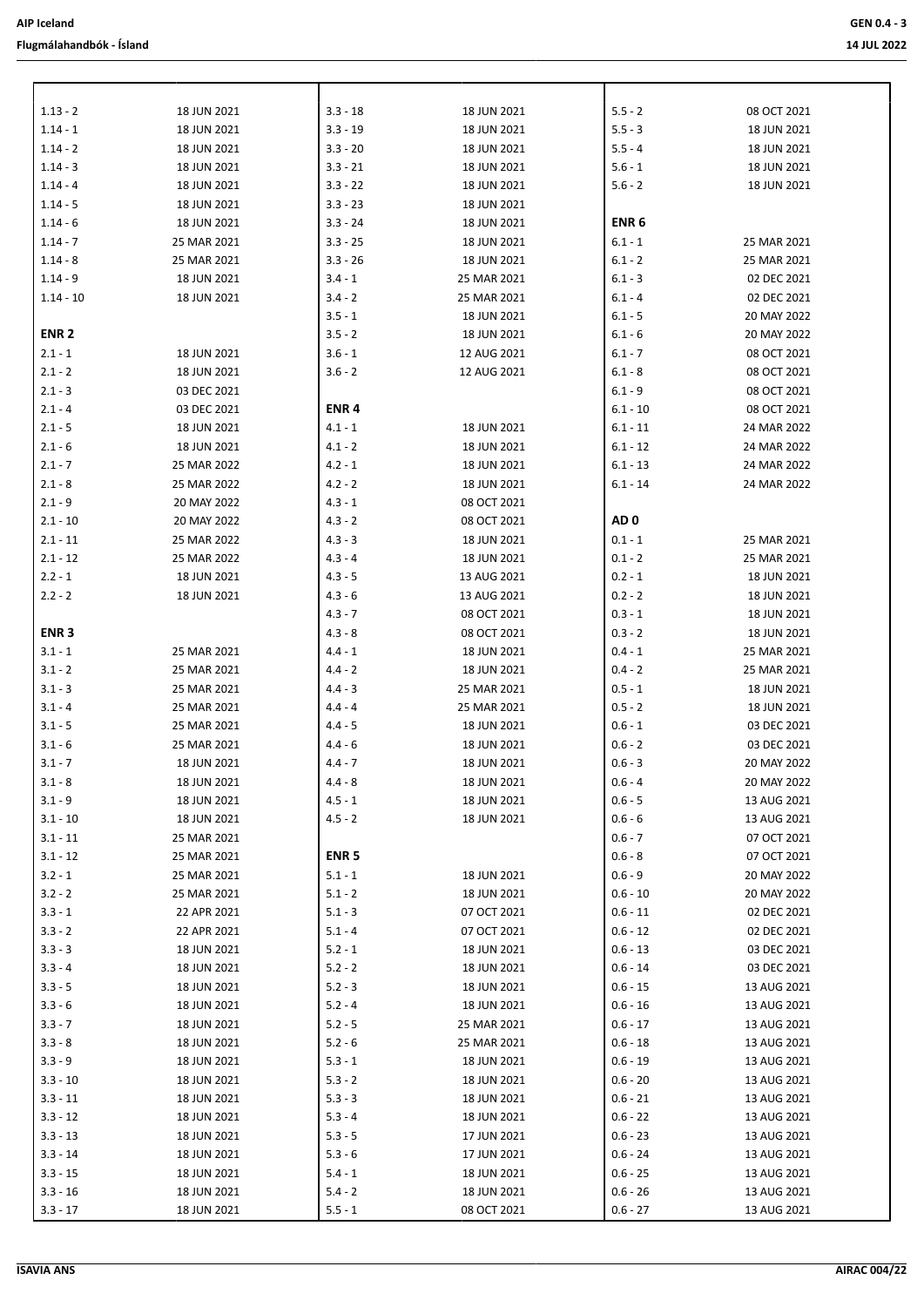| $0.6 - 28$             | 13 AUG 2021 | AD 2 BIAR 1 - 18                   | 20 MAY 2022 | AD 2 BIBD 1 - 4  | 28 JAN 2022 |
|------------------------|-------------|------------------------------------|-------------|------------------|-------------|
| $0.6 - 29$             | 13 AUG 2021 | AD 2 BIAR 1 - 19                   | 27 JAN 2022 | AD 2 BIBD 1 - 5  | 18 JUN 2021 |
| $0.6 - 30$             | 13 AUG 2021 | AD 2 BIAR 1 - 20                   | 27 JAN 2022 | AD 2 BIBD 1 - 6  | 18 JUN 2021 |
| $0.6 - 31$             | 13 AUG 2021 | AD 2 BIAR 2 - 1                    | 25 MAR 2022 | AD 2 BIBD 1 - 7  | 03 DEC 2021 |
| $0.6 - 32$             | 13 AUG 2021 | AD 2 BIAR 2 - 2                    | 25 MAR 2022 | AD 2 BIBD 1 - 8  | 03 DEC 2021 |
| $0.6 - 33$             | 13 AUG 2021 | AD 2 BIAR 3 - 1                    | 18 JUN 2021 | AD 2 BIBD 1 - 9  | 24 MAR 2022 |
| $0.6 - 34$             | 13 AUG 2021 | AD 2 BIAR 3 - 2                    | 18 JUN 2021 | AD 2 BIBD 1 - 10 | 24 MAR 2022 |
| $0.6 - 35$             | 20 MAY 2022 | AD 2 BIAR 4 - 1                    | 25 MAR 2021 | AD 2 BIBD 1 - 11 | 14 JUL 2022 |
| $0.6 - 36$             | 20 MAY 2022 | AD 2 BIAR 4 - 2                    | 25 MAR 2021 | AD 2 BIBD 1 - 12 | 14 JUL 2022 |
| $0.6 - 37$             | 13 AUG 2021 | AD 2 BIAR 5 - 1                    | 25 MAR 2022 | AD 2 BIBD 1 - 13 | 20 MAY 2022 |
| $0.6 - 38$             | 13 AUG 2021 | AD 2 BIAR 5 - 2                    | 25 MAR 2022 | AD 2 BIBD 1 - 14 | 20 MAY 2022 |
| $0.6 - 39$             | 13 AUG 2021 | AD 2 BIAR 5 - 3                    | 25 MAR 2022 | AD 2 BIBD 2 - 1  | 18 JUN 2021 |
| $0.6 - 40$             | 13 AUG 2021 |                                    | 25 MAR 2022 | AD 2 BIBD 2 - 2  | 18 JUN 2021 |
| $0.6 - 41$             | 13 AUG 2021 | AD 2 BIAR 5 - 4<br>AD 2 BIAR 5 - 5 | 02 DEC 2021 | AD 2 BIBD 3 - 1  |             |
|                        |             |                                    |             |                  | 18 JUN 2021 |
| $0.6 - 42$             | 13 AUG 2021 | AD 2 BIAR 5 - 6                    | 02 DEC 2021 | AD 2 BIBD 3 - 2  | 18 JUN 2021 |
| $0.6 - 43$             | 13 AUG 2021 | AD 2 BIAR 6 - 1                    | 25 MAR 2022 | AD 2 BIBD 4 - 1  | 18 JUN 2021 |
| $0.6 - 44$             | 13 AUG 2021 | AD 2 BIAR 6 - 2                    | 25 MAR 2022 | AD 2 BIBD 4 - 2  | 18 JUN 2021 |
|                        |             | AD 2 BIAR 6 - 3                    | 25 MAR 2022 | AD 2 BIBD 5 - 1  | 18 JUN 2021 |
| AD <sub>1</sub>        |             | AD 2 BIAR 6 - 4                    | 25 MAR 2022 | AD 2 BIBD 5 - 2  | 18 JUN 2021 |
| $1.1 - 1$              | 18 JUN 2021 | AD 2 BIAR 6 - 5                    | 25 MAR 2022 | AD 2 BIBD 6 - 1  | 25 MAR 2021 |
| $1.1 - 2$              | 18 JUN 2021 | AD 2 BIAR 6 - 6                    | 25 MAR 2022 | AD 2 BIBD 6 - 2  | 25 MAR 2021 |
| $1.1 - 3$              | 07 OCT 2021 | AD 2 BIAR 6 - 7                    | 25 MAR 2022 | AD 2 BIBD 6 - 3  | 25 MAR 2021 |
| $1.1 - 4$              | 07 OCT 2021 | AD 2 BIAR 6 - 8                    | 25 MAR 2022 | AD 2 BIBD 6 - 4  | 25 MAR 2021 |
| $1.2 - 1$              | 07 OCT 2021 | AD 2 BIAR 6 - 9                    | 25 MAR 2022 | AD 2 BIBD 7 - 1  | 18 JUN 2021 |
| $1.2 - 2$              | 07 OCT 2021 | AD 2 BIAR 6 - 10                   | 25 MAR 2022 | AD 2 BIBD 7 - 2  | 18 JUN 2021 |
| $1.2 - 3$              | 07 OCT 2021 | AD 2 BIAR 6 - 11                   | 25 MAR 2022 | AD 2 BIBD 8 - 1  | 18 JUN 2021 |
| $1.2 - 4$              | 07 OCT 2021 | AD 2 BIAR 6 - 12                   | 25 MAR 2022 | AD 2 BIBD 8 - 2  | 18 JUN 2021 |
| $1.2 - 5$              | 07 OCT 2021 | AD 2 BIAR 6 - 13                   | 25 MAR 2022 | AD 2 BIEG 1 - 1  | 12 AUG 2021 |
| $1.2 - 6$              | 07 OCT 2021 | AD 2 BIAR 6 - 14                   | 25 MAR 2022 | AD 2 BIEG 1 - 2  | 12 AUG 2021 |
| $1.2 - 7$              | 07 OCT 2021 | AD 2 BIAR 6 - 15                   | 25 MAR 2022 | AD 2 BIEG 1 - 3  | 02 DEC 2021 |
| $1.2 - 8$              | 07 OCT 2021 | AD 2 BIAR 6 - 16                   | 25 MAR 2022 | AD 2 BIEG 1 - 4  | 02 DEC 2021 |
| $1.3 - 1$              | 27 JAN 2022 | AD 2 BIAR 7 - 1                    | 25 MAR 2022 | AD 2 BIEG 1 - 5  | 28 JAN 2022 |
| $1.3 - 2$              | 27 JAN 2022 | AD 2 BIAR 7 - 2                    | 25 MAR 2022 | AD 2 BIEG 1 - 6  | 28 JAN 2022 |
| $1.3 - 3$              | 28 JAN 2022 | AD 2 BIAR 7 - 3                    | 25 MAR 2022 | AD 2 BIEG 1 - 7  | 02 DEC 2021 |
| $1.3 - 4$              | 28 JAN 2022 | AD 2 BIAR 7 - 4                    | 25 MAR 2022 | AD 2 BIEG 1 - 8  | 02 DEC 2021 |
| $1.4 - 1$              | 13 AUG 2021 | AD 2 BIAR 7 - 5                    | 25 MAR 2022 | AD 2 BIEG 1 - 9  | 12 AUG 2021 |
| $1.4 - 2$              | 13 AUG 2021 | AD 2 BIAR 7 - 6                    | 25 MAR 2022 | AD 2 BIEG 1 - 10 | 12 AUG 2021 |
| $1.5 - 1$              | 18 JUN 2021 | AD 2 BIAR 7 - 7                    | 25 MAR 2022 | AD 2 BIEG 1 - 11 | 13 AUG 2021 |
| $1.5 - 2$              | 18 JUN 2021 | AD 2 BIAR 7 - 8                    | 25 MAR 2022 | AD 2 BIEG 1 - 12 | 13 AUG 2021 |
| $1.5 - 3$              | 18 JUN 2021 | AD 2 BIAR 7 - 9                    | 25 MAR 2022 | AD 2 BIEG 1 - 13 | 07 OCT 2021 |
| $1.5 - 4$              | 18 JUN 2021 | AD 2 BIAR 7 - 10                   | 25 MAR 2022 | AD 2 BIEG 1 - 14 | 07 OCT 2021 |
|                        |             | AD 2 BIAR 7 - 11                   | 25 MAR 2022 | AD 2 BIEG 2 - 1  | 02 DEC 2021 |
| <b>AD 2 AERODROMES</b> |             | AD 2 BIAR 7 - 12                   | 25 MAR 2022 | AD 2 BIEG 2 - 2  | 02 DEC 2021 |
| AD 2 BIAR 1 - 1        | 02 DEC 2021 | AD 2 BIAR 7 - 13                   | 25 MAR 2022 | AD 2 BIEG 3 - 1  | 18 JUN 2021 |
| AD 2 BIAR 1 - 2        | 02 DEC 2021 | AD 2 BIAR 7 - 14                   | 25 MAR 2022 | AD 2 BIEG 3 - 2  | 18 JUN 2021 |
| AD 2 BIAR 1 - 3        | 02 DEC 2021 | AD 2 BIAR 7 - 15                   | 25 MAR 2022 | AD 2 BIEG 4 - 1  | 18 JUN 2021 |
| AD 2 BIAR 1 - 4        | 02 DEC 2021 | AD 2 BIAR 7 - 16                   | 25 MAR 2022 | AD 2 BIEG 4 - 2  | 18 JUN 2021 |
| AD 2 BIAR 1 - 5        | 28 JAN 2022 | AD 2 BIAR 7 - 17                   | 25 MAR 2021 | AD 2 BIEG 5 - 1  | 12 AUG 2021 |
| AD 2 BIAR 1 - 6        | 28 JAN 2022 | AD 2 BIAR 7 - 18                   | 25 MAR 2021 | AD 2 BIEG 5 - 2  | 12 AUG 2021 |
| AD 2 BIAR 1 - 7        | 07 OCT 2021 | AD 2 BIAR 7 - 19                   | 25 MAR 2021 | AD 2 BIEG 6 - 1  | 13 AUG 2021 |
| AD 2 BIAR 1 - 8        | 07 OCT 2021 | AD 2 BIAR 7 - 20                   | 25 MAR 2021 | AD 2 BIEG 6 - 2  | 13 AUG 2021 |
| AD 2 BIAR 1 - 9        | 25 MAR 2022 | AD 2 BIAR 8 - 1                    | 25 MAR 2022 | AD 2 BIEG 6 - 3  | 13 AUG 2021 |
| AD 2 BIAR 1 - 10       | 25 MAR 2022 | AD 2 BIAR 8 - 2                    | 25 MAR 2022 | AD 2 BIEG 6 - 4  | 13 AUG 2021 |
| AD 2 BIAR 1 - 11       | 07 OCT 2021 | AD 2 BIAR 8 - 3                    | 28 JAN 2022 | AD 2 BIEG 6 - 5  | 13 AUG 2021 |
| AD 2 BIAR 1 - 12       | 07 OCT 2021 | AD 2 BIAR 8 - 4                    | 28 JAN 2022 | AD 2 BIEG 6 - 6  | 13 AUG 2021 |
| AD 2 BIAR 1 - 13       | 03 DEC 2021 | AD 2 BIAR 8 - 5                    | 20 MAY 2022 | AD 2 BIEG 6 - 7  | 25 MAR 2022 |
| AD 2 BIAR 1 - 14       | 03 DEC 2021 | AD 2 BIAR 8 - 6                    | 20 MAY 2022 | AD 2 BIEG 6 - 8  | 25 MAR 2022 |
| AD 2 BIAR 1 - 15       | 19 MAY 2022 | AD 2 BIBD 1 - 1                    | 20 MAY 2022 | AD 2 BIEG 6 - 9  | 07 OCT 2021 |
| AD 2 BIAR 1 - 16       | 19 MAY 2022 | AD 2 BIBD 1 - 2                    | 20 MAY 2022 | AD 2 BIEG 6 - 10 | 07 OCT 2021 |
| AD 2 BIAR 1 - 17       | 20 MAY 2022 | AD 2 BIBD 1 - 3                    | 28 JAN 2022 | AD 2 BIEG 7 - 1  | 25 MAR 2022 |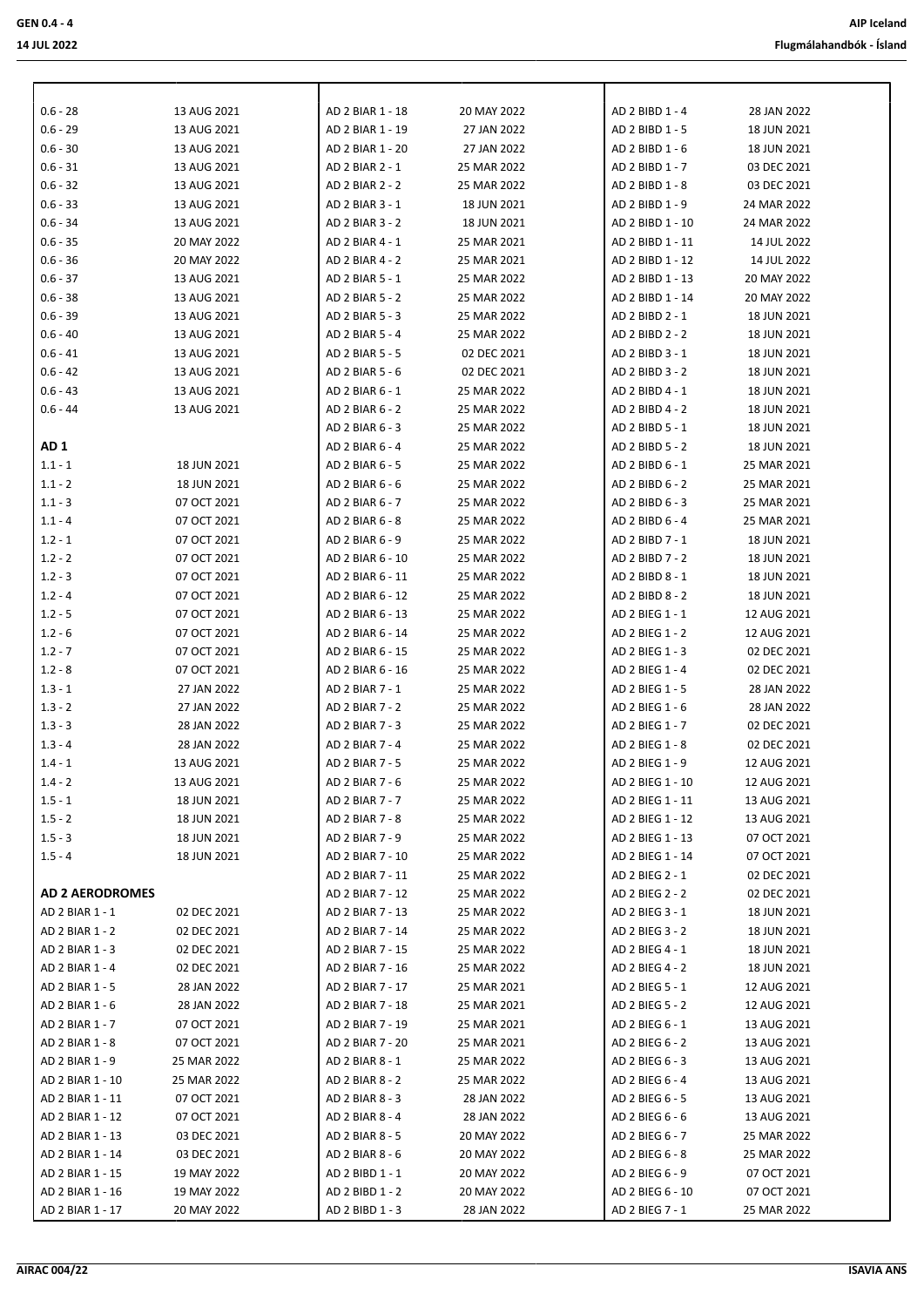| AD 2 BIEG 7 - 2  | 25 MAR 2022 | AD 2 BIGR 7 - 2  | 18 JUN 2021 | AD 2 BIHN 6 - 4  | 23 APR 2021 |
|------------------|-------------|------------------|-------------|------------------|-------------|
| AD 2 BIEG 7 - 3  | 13 AUG 2021 | AD 2 BIGR 8 - 1  | 18 JUN 2021 | AD 2 BIHN 6 - 5  | 22 APR 2021 |
| AD 2 BIEG 7 - 4  | 13 AUG 2021 | AD 2 BIGR 8 - 2  | 18 JUN 2021 | AD 2 BIHN 6 - 6  | 22 APR 2021 |
| AD 2 BIEG 7 - 5  | 13 AUG 2021 | AD 2 BIHU 1 - 1  | 20 MAY 2022 | AD 2 BIHN 7 - 1  | 18 JUN 2021 |
| AD 2 BIEG 7 - 6  | 13 AUG 2021 | AD 2 BIHU 1 - 2  | 20 MAY 2022 | AD 2 BIHN 7 - 2  | 18 JUN 2021 |
| AD 2 BIEG 8 - 1  | 18 JUN 2021 | AD 2 BIHU 1 - 3  | 28 JAN 2022 | AD 2 BIHN 8 - 1  | 18 JUN 2021 |
| AD 2 BIEG 8 - 2  | 18 JUN 2021 | AD 2 BIHU 1 - 4  | 28 JAN 2022 | AD 2 BIHN 8 - 2  | 18 JUN 2021 |
| AD 2 BIGJ 1 - 1  | 28 JAN 2022 | AD 2 BIHU 1 - 5  | 18 JUN 2021 | AD 2 BIIS 1 - 1  | 20 MAY 2022 |
| AD 2 BIGJ 1 - 2  | 28 JAN 2022 | AD 2 BIHU 1 - 6  | 18 JUN 2021 | AD 2 BIIS 1 - 2  | 20 MAY 2022 |
| AD 2 BIGJ 1 - 3  | 28 JAN 2022 | AD 2 BIHU 1 - 7  | 18 JUN 2021 | AD 2 BIIS 1 - 3  | 20 MAY 2022 |
| AD 2 BIGJ 1 - 4  | 28 JAN 2022 | AD 2 BIHU 1 - 8  | 18 JUN 2021 | AD 2 BIIS 1 - 4  | 20 MAY 2022 |
| AD 2 BIGJ 1 - 5  | 18 JUN 2021 | AD 2 BIHU 1 - 9  | 25 MAR 2021 | AD 2 BIIS 1 - 5  | 28 JAN 2022 |
| AD 2 BIGJ 1 - 6  | 18 JUN 2021 | AD 2 BIHU 1 - 10 | 25 MAR 2021 | AD 2 BIIS 1 - 6  | 28 JAN 2022 |
| AD 2 BIGJ 1 - 7  | 03 DEC 2021 | AD 2 BIHU 1 - 11 | 18 JUN 2021 | AD 2 BIIS 1 - 7  | 03 DEC 2021 |
| AD 2 BIGJ 1 - 8  | 03 DEC 2021 | AD 2 BIHU 1 - 12 | 18 JUN 2021 | AD 2 BIIS 1 - 8  | 03 DEC 2021 |
| AD 2 BIGJ 1 - 9  | 24 MAR 2022 | AD 2 BIHU 1 - 13 | 27 JAN 2022 | AD 2 BIIS 1 - 9  | 17 JUN 2021 |
| AD 2 BIGJ 1 - 10 | 24 MAR 2022 | AD 2 BIHU 1 - 14 | 27 JAN 2022 | AD 2 BIIS 1 - 10 | 17 JUN 2021 |
| AD 2 BIGJ 1 - 11 | 12 AUG 2021 | AD 2 BIHU 2 - 1  | 27 JAN 2022 | AD 2 BIIS 1 - 11 | 12 AUG 2021 |
| AD 2 BIGJ 1 - 12 | 12 AUG 2021 | AD 2 BIHU 2 - 2  | 27 JAN 2022 | AD 2 BIIS 1 - 12 | 12 AUG 2021 |
| AD 2 BIGJ 1 - 13 | 18 JUN 2021 | AD 2 BIHU 3 - 1  | 18 JUN 2021 | AD 2 BIIS 1 - 13 | 28 JAN 2022 |
| AD 2 BIGJ 1 - 14 | 18 JUN 2021 | AD 2 BIHU 3 - 2  | 18 JUN 2021 | AD 2 BIIS 1 - 14 | 28 JAN 2022 |
| AD 2 BIGJ 2 - 1  | 24 MAR 2022 | AD 2 BIHU 4 - 1  | 18 JUN 2021 | AD 2 BIIS 1 - 15 | 28 JAN 2022 |
| AD 2 BIGJ 2 - 2  | 24 MAR 2022 | AD 2 BIHU 4 - 2  | 18 JUN 2021 | AD 2 BIIS 1 - 16 | 28 JAN 2022 |
| AD 2 BIGJ 3 - 1  | 18 JUN 2021 | AD 2 BIHU 5 - 1  | 18 JUN 2021 | AD 2 BIIS 2 - 1  | 25 MAR 2021 |
| AD 2 BIGJ 3 - 2  | 18 JUN 2021 | AD 2 BIHU 5 - 2  | 18 JUN 2021 | AD 2 BIIS 2 - 2  | 25 MAR 2021 |
| AD 2 BIGJ 4 - 1  | 18 JUN 2021 | AD 2 BIHU 6 - 1  | 25 MAR 2021 | AD 2 BIIS 3 - 1  | 18 JUN 2021 |
| AD 2 BIGJ 4 - 2  | 18 JUN 2021 | AD 2 BIHU 6 - 2  | 25 MAR 2021 | AD 2 BIIS 3 - 2  | 18 JUN 2021 |
| AD 2 BIGJ 5 - 1  | 18 JUN 2021 | AD 2 BIHU 6 - 3  | 25 MAR 2021 | AD 2 BIIS 4 - 1  | 18 JUN 2021 |
| AD 2 BIGJ 5 - 2  | 18 JUN 2021 | AD 2 BIHU 6 - 4  | 25 MAR 2021 | AD 2 BIIS 4 - 2  | 18 JUN 2021 |
| AD 2 BIGJ 6 - 1  | 25 MAR 2021 | AD 2 BIHU 7 - 1  | 23 APR 2021 | AD 2 BIIS 5 - 1  | 18 JUN 2021 |
| AD 2 BIGJ 6 - 2  | 25 MAR 2021 | AD 2 BIHU 7 - 2  | 23 APR 2021 | AD 2 BIIS 5 - 2  | 18 JUN 2021 |
| AD 2 BIGJ 6 - 3  | 24 MAR 2022 | AD 2 BIHU 7 - 3  | 23 APR 2021 | AD 2 BIIS 6 - 1  | 25 MAR 2021 |
| AD 2 BIGJ 6 - 4  | 24 MAR 2022 | AD 2 BIHU 7 - 4  | 23 APR 2021 | AD 2 BIIS 6 - 2  | 25 MAR 2021 |
| AD 2 BIGJ 7 - 1  | 18 JUN 2021 | AD 2 BIHU 8 - 1  | 18 JUN 2021 | AD 2 BIIS 6 - 3  | 25 MAR 2021 |
| AD 2 BIGJ 7 - 2  | 18 JUN 2021 | AD 2 BIHU 8 - 2  | 18 JUN 2021 | AD 2 BIIS 6 - 4  | 25 MAR 2021 |
| AD 2 BIGJ 8 - 1  | 18 JUN 2021 | AD 2 BIHN 1 - 1  | 28 JAN 2022 | AD 2 BIIS 6 - 5  | 25 MAR 2021 |
| AD 2 BIGJ 8 - 2  | 18 JUN 2021 | AD 2 BIHN 1 - 2  | 28 JAN 2022 | AD 2 BIIS 6 - 6  | 25 MAR 2021 |
| AD 2 BIGR 1 - 1  | 28 JAN 2022 | AD 2 BIHN 1 - 3  | 03 DEC 2021 | AD 2 BIIS 7 - 1  | 25 MAR 2021 |
| AD 2 BIGR 1 - 2  | 28 JAN 2022 | AD 2 BIHN 1 - 4  | 03 DEC 2021 | AD 2 BIIS 7 - 2  | 25 MAR 2021 |
| AD 2 BIGR 1 - 3  | 28 JAN 2022 | AD 2 BIHN 1 - 5  | 28 JAN 2022 | AD 2 BIIS 8 - 1  | 18 JUN 2021 |
| AD 2 BIGR 1 - 4  | 28 JAN 2022 | AD 2 BIHN 1 - 6  | 28 JAN 2022 | AD 2 BIIS 8 - 2  | 18 JUN 2021 |
| AD 2 BIGR 1 - 5  | 18 JUN 2021 | AD 2 BIHN 1 - 7  | 03 DEC 2021 | AD 2 BIKF 1 - 1  | 18 JUN 2021 |
| AD 2 BIGR 1 - 6  | 18 JUN 2021 | AD 2 BIHN 1 - 8  | 03 DEC 2021 | AD 2 BIKF 1 - 2  | 18 JUN 2021 |
| AD 2 BIGR 1 - 7  | 18 JUN 2021 | AD 2 BIHN 1 - 9  | 19 MAY 2022 | AD 2 BIKF 1 - 3  | 28 JAN 2022 |
| AD 2 BIGR 1 - 8  | 18 JUN 2021 | AD 2 BIHN 1 - 10 | 19 MAY 2022 | AD 2 BIKF 1 - 4  | 28 JAN 2022 |
| AD 2 BIGR 1 - 9  | 18 JUN 2021 | AD 2 BIHN 1 - 11 | 18 JUN 2021 | AD 2 BIKF 1 - 5  | 14 JUL 2022 |
| AD 2 BIGR 1 - 10 | 18 JUN 2021 | AD 2 BIHN 1 - 12 | 18 JUN 2021 | AD 2 BIKF 1 - 6  | 14 JUL 2022 |
| AD 2 BIGR 1 - 11 | 18 JUN 2021 | AD 2 BIHN 1 - 13 | 18 JUN 2021 | AD 2 BIKF 1 - 7  | 14 JUL 2022 |
| AD 2 BIGR 1 - 12 | 18 JUN 2021 | AD 2 BIHN 1 - 14 | 18 JUN 2021 | AD 2 BIKF 1 - 8  | 14 JUL 2022 |
| AD 2 BIGR 2 - 1  | 22 APR 2021 | AD 2 BIHN 2 - 1  | 02 DEC 2021 | AD 2 BIKF 1 - 9  | 28 JAN 2022 |
| AD 2 BIGR 2 - 2  | 22 APR 2021 | AD 2 BIHN 2 - 2  | 02 DEC 2021 | AD 2 BIKF 1 - 10 | 28 JAN 2022 |
| AD 2 BIGR 3 - 1  | 18 JUN 2021 | AD 2 BIHN 3 - 1  | 18 JUN 2021 | AD 2 BIKF 1 - 11 | 28 JAN 2022 |
| AD 2 BIGR 3 - 2  | 18 JUN 2021 | AD 2 BIHN 3 - 2  | 18 JUN 2021 | AD 2 BIKF 1 - 12 | 28 JAN 2022 |
| AD 2 BIGR 4 - 1  | 18 JUN 2021 | AD 2 BIHN 4 - 1  | 18 JUN 2021 | AD 2 BIKF 1 - 13 | 07 OCT 2021 |
| AD 2 BIGR 4 - 2  | 18 JUN 2021 | AD 2 BIHN 4 - 2  | 18 JUN 2021 | AD 2 BIKF 1 - 14 | 07 OCT 2021 |
| AD 2 BIGR 5 - 1  | 18 JUN 2021 | AD 2 BIHN 5 - 1  | 18 JUN 2021 | AD 2 BIKF 1 - 15 | 14 JUL 2022 |
| AD 2 BIGR 5 - 2  | 18 JUN 2021 | AD 2 BIHN 5 - 2  | 18 JUN 2021 | AD 2 BIKF 1 - 16 | 14 JUL 2022 |
| AD 2 BIGR 6 - 1  | 22 APR 2021 | AD 2 BIHN 6 - 1  | 14 JUL 2022 | AD 2 BIKF 1 - 17 | 28 JAN 2022 |
| AD 2 BIGR 6 - 2  | 22 APR 2021 | AD 2 BIHN 6 - 2  | 14 JUL 2022 | AD 2 BIKF 1 - 18 | 28 JAN 2022 |
| AD 2 BIGR 7 - 1  | 18 JUN 2021 | AD 2 BIHN 6 - 3  | 23 APR 2021 | AD 2 BIKF 1 - 19 | 20 MAY 2022 |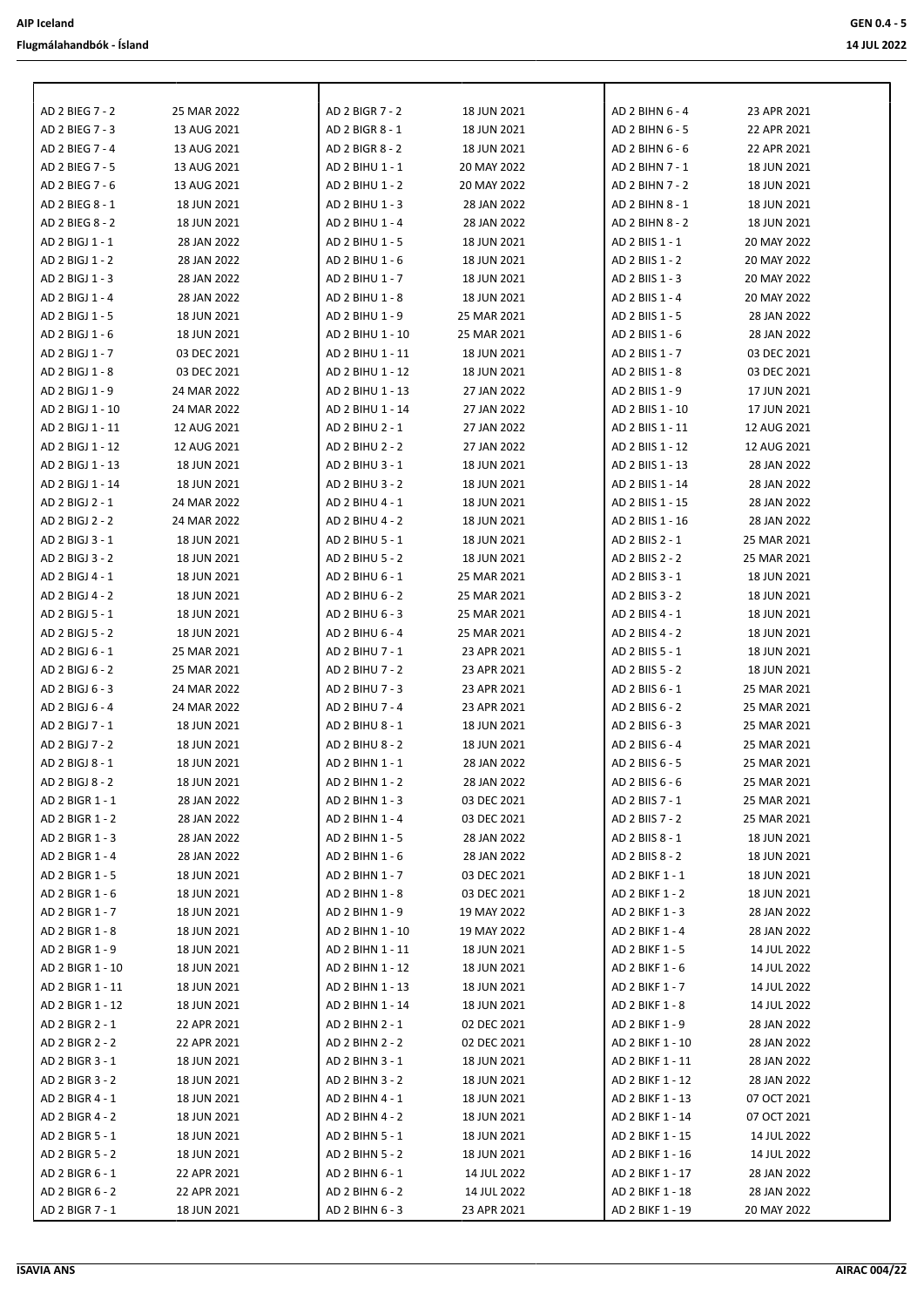| AD 2 BIKF 1 - 20                   | 20 MAY 2022                | AD 2 BIKF 6 - 6                    | 25 MAR 2021                | AD 2 BIKF 8 - 6                      | 12 AUG 2021                |
|------------------------------------|----------------------------|------------------------------------|----------------------------|--------------------------------------|----------------------------|
| AD 2 BIKF 1 - 21                   | 20 MAY 2022                | AD 2 BIKF 6 - 7                    | 25 MAR 2021                | AD 2 BIKF 8 - 7                      | 12 AUG 2021                |
| AD 2 BIKF 1 - 22                   | 20 MAY 2022                | AD 2 BIKF 6 - 8                    | 25 MAR 2021                | AD 2 BIKF 8 - 8                      | 12 AUG 2021                |
| AD 2 BIKF 1 - 23                   | 20 MAY 2022                | AD 2 BIKF 6 - 9                    | 25 MAR 2021                | AD 2 BIKF 8 - 9                      | 12 AUG 2021                |
| AD 2 BIKF 1 - 24                   | 20 MAY 2022                | AD 2 BIKF 6 - 10                   | 25 MAR 2021                | AD 2 BIKF 8 - 10                     | 12 AUG 2021                |
| AD 2 BIKF 1 - 25                   | 20 MAY 2022                | AD 2 BIKF 6 - 11                   | 25 MAR 2021                | AD 2 BIKF 8 - 11                     | 12 AUG 2021                |
| AD 2 BIKF 1 - 26                   | 20 MAY 2022                | AD 2 BIKF 6 - 12                   | 25 MAR 2021                | AD 2 BIKF 8 - 12                     | 12 AUG 2021                |
| AD 2 BIKF 1 - 27                   | 20 MAY 2022                | AD 2 BIKF 6 - 13                   | 25 MAR 2021                | AD 2 BIKF 8 - 13                     | 12 AUG 2021                |
| AD 2 BIKF 1 - 28                   | 20 MAY 2022                | AD 2 BIKF 6 - 14                   | 25 MAR 2021                | AD 2 BIKF 8 - 14                     | 12 AUG 2021                |
| AD 2 BIKF 1 - 29                   | 20 MAY 2022                | AD 2 BIKF 6 - 15                   | 25 MAR 2021                | AD 2 BIKF 8 - 15                     | 12 AUG 2021                |
| AD 2 BIKF 1 - 30                   | 20 MAY 2022                | AD 2 BIKF 6 - 16                   | 25 MAR 2021                | AD 2 BIKF 8 - 16                     | 12 AUG 2021                |
| AD 2 BIKF 2 - 1                    | 25 MAR 2021                | AD 2 BIKF 6 - 17                   | 25 MAR 2021                | AD 2 BIKF 8 - 17                     | 12 AUG 2021                |
| AD 2 BIKF 2 - 2                    | 25 MAR 2021                | AD 2 BIKF 6 - 18                   | 25 MAR 2021                | AD 2 BIKF 8 - 18                     | 12 AUG 2021                |
| AD 2 BIKF 2 - 3                    | 25 MAR 2021                | AD 2 BIKF 6 - 19                   | 25 MAR 2021                | AD 2 BIRK 1 - 1                      | 24 MAR 2022                |
| AD 2 BIKF 2 - 4                    | 25 MAR 2021                | AD 2 BIKF 6 - 20                   | 25 MAR 2021                | AD 2 BIRK 1 - 2                      | 24 MAR 2022                |
| AD 2 BIKF 2 - 5                    | 27 JAN 2022                | AD 2 BIKF 6 - 21                   | 25 MAR 2021                | AD 2 BIRK 1 - 3                      | 02 DEC 2021                |
| AD 2 BIKF 2 - 6                    | 27 JAN 2022                | AD 2 BIKF 6 - 22                   | 25 MAR 2021                | AD 2 BIRK 1 - 4                      | 02 DEC 2021                |
| AD 2 BIKF 2 - 7                    | 25 MAR 2021                | AD 2 BIKF 6 - 23                   | 25 MAR 2021                | AD 2 BIRK 1 - 5                      | 28 JAN 2022                |
| AD 2 BIKF 2 - 8                    | 25 MAR 2021                | AD 2 BIKF 6 - 24                   | 25 MAR 2021                | AD 2 BIRK 1 - 6                      | 28 JAN 2022                |
| AD 2 BIKF 3 - 1                    | 25 MAR 2021                | AD 2 BIKF 6 - 25                   | 25 MAR 2021                | AD 2 BIRK 1 - 7                      | 07 OCT 2021                |
| AD 2 BIKF 3 - 2                    | 25 MAR 2021                | AD 2 BIKF 6 - 26                   | 25 MAR 2021                | AD 2 BIRK 1 - 8                      | 07 OCT 2021                |
| AD 2 BIKF 3 - 3                    | 25 MAR 2021                | AD 2 BIKF 6 - 27                   | 25 MAR 2021                | AD 2 BIRK 1 - 9                      | 28 JAN 2022                |
| AD 2 BIKF 3 - 4                    | 25 MAR 2021                | AD 2 BIKF 6 - 28                   | 25 MAR 2021                | AD 2 BIRK 1 - 10                     | 28 JAN 2022                |
| AD 2 BIKF 3 - 5                    | 25 MAR 2021                | AD 2 BIKF 6 - 29                   | 25 MAR 2021                | AD 2 BIRK 1 - 11                     | 20 MAY 2022                |
| AD 2 BIKF 3 - 6                    | 25 MAR 2021                | AD 2 BIKF 6 - 30                   | 25 MAR 2021                | AD 2 BIRK 1 - 12                     | 20 MAY 2022                |
| AD 2 BIKF 3 - 7                    | 25 MAR 2021                | AD 2 BIKF 6 - 31                   | 25 MAR 2021                | AD 2 BIRK 1 - 13                     | 07 OCT 2021                |
| AD 2 BIKF 3 - 8                    | 25 MAR 2021                | AD 2 BIKF 6 - 32                   | 25 MAR 2021                | AD 2 BIRK 1 - 14                     | 07 OCT 2021                |
| AD 2 BIKF 4 - 1                    | 17 JUN 2021                | AD 2 BIKF 6 - 33                   | 25 MAR 2021                | AD 2 BIRK 1 - 15                     | 20 MAY 2022                |
| AD 2 BIKF 4 - 2                    | 17 JUN 2021                | AD 2 BIKF 6 - 34                   | 25 MAR 2021                | AD 2 BIRK 1 - 16                     | 20 MAY 2022                |
| AD 2 BIKF 4 - 3                    | 17 JUN 2021                | AD 2 BIKF 7 - 1                    | 25 MAR 2021                | AD 2 BIRK 1 - 17                     | 20 MAY 2022                |
| AD 2 BIKF 4 - 4                    | 17 JUN 2021                | AD 2 BIKF 7 - 2                    | 25 MAR 2021                | AD 2 BIRK 1 - 18                     | 20 MAY 2022                |
| AD 2 BIKF 5 - 1                    | 25 MAR 2021                | AD 2 BIKF 7 - 3                    | 25 MAR 2021                | AD 2 BIRK 1 - 19                     | 20 MAY 2022                |
| AD 2 BIKF 5 - 2                    | 25 MAR 2021                | AD 2 BIKF 7 - 4                    | 25 MAR 2021                | AD 2 BIRK 1 - 20                     | 20 MAY 2022                |
| AD 2 BIKF 5 - 3                    | 25 MAR 2021                | AD 2 BIKF 7 - 5                    | 25 MAR 2021                | AD 2 BIRK 1 - 21                     | 07 OCT 2021                |
| AD 2 BIKF 5 - 4                    | 25 MAR 2021                | AD 2 BIKF 7 - 6                    | 25 MAR 2021                | AD 2 BIRK 1 - 22                     | 07 OCT 2021                |
| AD 2 BIKF 5 - 5                    | 25 MAR 2021                | AD 2 BIKF 7 - 7                    | 25 MAR 2021                | AD 2 BIRK 1 - 23                     | 02 DEC 2021                |
|                                    | 25 MAR 2021                |                                    |                            |                                      |                            |
| AD 2 BIKF 5 - 6<br>AD 2 BIKF 5 - 7 | 25 MAR 2021                | AD 2 BIKF 7 - 8<br>AD 2 BIKF 7 - 9 | 25 MAR 2021<br>25 MAR 2021 | AD 2 BIRK 1 - 24<br>AD 2 BIRK 1 - 25 | 02 DEC 2021<br>07 OCT 2021 |
| AD 2 BIKF 5 - 8                    | 25 MAR 2021                | AD 2 BIKF 7 - 10                   | 25 MAR 2021                | AD 2 BIRK 1 - 26                     | 07 OCT 2021                |
| AD 2 BIKF 5 - 9                    |                            | AD 2 BIKF 7 - 11                   |                            | AD 2 BIRK 1 - 27                     | 24 MAR 2022                |
| AD 2 BIKF 5 - 10                   | 25 MAR 2021                |                                    | 25 MAR 2021                |                                      |                            |
|                                    | 25 MAR 2021                | AD 2 BIKF 7 - 12                   | 25 MAR 2021                | AD 2 BIRK 1 - 28                     | 24 MAR 2022                |
| AD 2 BIKF 5 - 11                   | 25 MAR 2021<br>25 MAR 2021 | AD 2 BIKF 7 - 13                   | 25 MAR 2021                | AD 2 BIRK 2 - 1<br>AD 2 BIRK 2 - 2   | 24 MAR 2022                |
| AD 2 BIKF 5 - 12                   | 25 MAR 2021                | AD 2 BIKF 7 - 14                   | 25 MAR 2021                |                                      | 24 MAR 2022                |
| AD 2 BIKF 5 - 13                   |                            | AD 2 BIKF 7 - 15                   | 25 MAR 2021                | AD 2 BIRK 3 - 1                      | 18 JUN 2021                |
| AD 2 BIKF 5 - 14                   | 25 MAR 2021                | AD 2 BIKF 7 - 16                   | 25 MAR 2021                | AD 2 BIRK 3 - 2                      | 18 JUN 2021                |
| AD 2 BIKF 5 - 15                   | 25 MAR 2021                | AD 2 BIKF 7 - 17                   | 23 APR 2021                | AD 2 BIRK 4 - 1                      | 18 JUN 2021                |
| AD 2 BIKF 5 - 16                   | 25 MAR 2021                | AD 2 BIKF 7 - 18                   | 23 APR 2021                | AD 2 BIRK 4 - 2                      | 18 JUN 2021                |
| AD 2 BIKF 5 - 17                   | 25 MAR 2021                | AD 2 BIKF 7 - 19                   | 25 MAR 2021                | AD 2 BIRK 5 - 1                      | 24 MAR 2022                |
| AD 2 BIKF 5 - 18                   | 25 MAR 2021                | AD 2 BIKF 7 - 20                   | 25 MAR 2021                | AD 2 BIRK 5 - 2                      | 24 MAR 2022                |
| AD 2 BIKF 5 - 19                   | 25 MAR 2021                | AD 2 BIKF 7 - 21                   | 25 MAR 2021                | AD 2 BIRK 5 - 3                      | 24 MAR 2022                |
| AD 2 BIKF 5 - 20                   | 25 MAR 2021                | AD 2 BIKF 7 - 22                   | 25 MAR 2021                | AD 2 BIRK 5 - 4                      | 24 MAR 2022                |
| AD 2 BIKF 5 - 21                   | 25 MAR 2021                | AD 2 BIKF 7 - 23                   | 25 MAR 2021                | AD 2 BIRK 6 - 1                      | 24 MAR 2022                |
| AD 2 BIKF 5 - 22                   | 25 MAR 2021                | AD 2 BIKF 7 - 24                   | 25 MAR 2021                | AD 2 BIRK 6 - 2                      | 24 MAR 2022                |
| AD 2 BIKF 5 - 23                   | 25 MAR 2021                | AD 2 BIKF 7 - 25                   | 17 JUN 2021                | AD 2 BIRK 6 - 3                      | 25 MAR 2022                |
| AD 2 BIKF 5 - 24                   | 25 MAR 2021                | AD 2 BIKF 7 - 26                   | 17 JUN 2021                | AD 2 BIRK 6 - 4                      | 25 MAR 2022                |
| AD 2 BIKF 6 - 1                    | 22 APR 2021                | AD 2 BIKF 8 - 1                    | 03 DEC 2021                | AD 2 BIRK 6 - 5                      | 25 MAR 2022                |
| AD 2 BIKF 6 - 2                    | 22 APR 2021                | AD 2 BIKF 8 - 2                    | 03 DEC 2021                | AD 2 BIRK 6 - 6                      | 25 MAR 2022                |
| AD 2 BIKF 6 - 3                    | 25 MAR 2021                | AD 2 BIKF 8 - 3                    | 12 AUG 2021                | AD 2 BIRK 6 - 7                      | 24 MAR 2022                |
| AD 2 BIKF 6 - 4                    | 25 MAR 2021                | AD 2 BIKF 8 - 4                    | 12 AUG 2021                | AD 2 BIRK 6 - 8                      | 24 MAR 2022                |
| AD 2 BIKF 6 - 5                    | 25 MAR 2021                | AD 2 BIKF 8 - 5                    | 12 AUG 2021                | AD 2 BIRK 6 - 9                      | 24 MAR 2022                |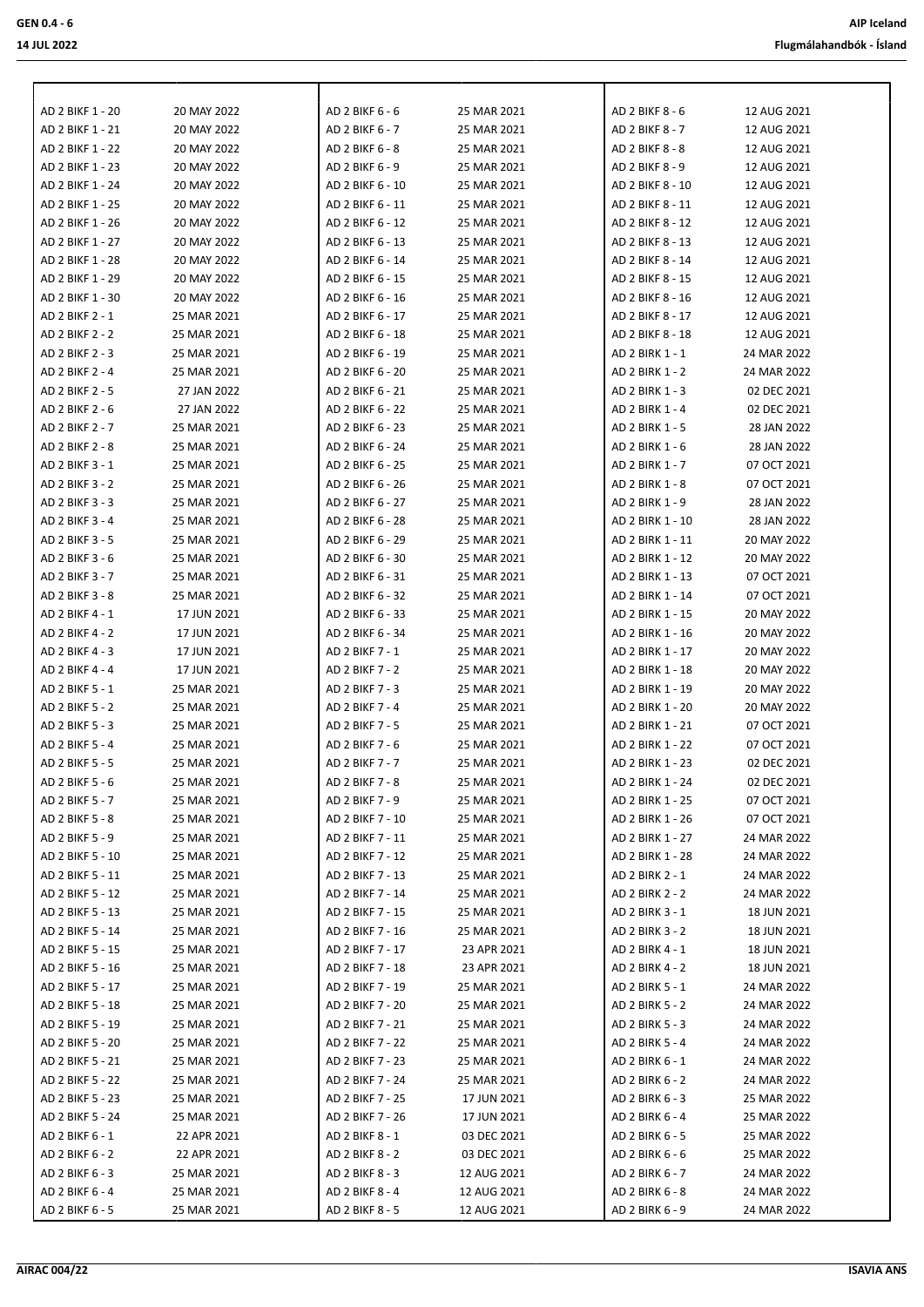| AD 2 BIRK 6 - 10<br>24 MAR 2022<br>AD 2 BIVM 1 - 12<br>02 DEC 2021<br>AD 2 BIVO 7 - 2<br>18 JUN 2021<br>AD 2 BIRK 6 - 11<br>24 MAR 2022<br>AD 2 BIVM 1 - 13<br>AD 2 BIVO 8 - 1<br>18 JUN 2021<br>20 MAY 2022<br>AD 2 BIRK 6 - 12<br>24 MAR 2022<br>AD 2 BIVM 1 - 14<br>20 MAY 2022<br>AD 2 BIVO 8 - 2<br>18 JUN 2021<br>AD 2 BIRK 6 - 13<br>24 MAR 2022<br>AD 2 BIVM 1 - 15<br>AD 2 BITN 1 - 1<br>02 DEC 2021<br>20 MAY 2022<br>AD 2 BIRK 6 - 14<br>24 MAR 2022<br>AD 2 BIVM 1 - 16<br>02 DEC 2021<br>AD 2 BITN 1 - 2<br>20 MAY 2022<br>AD 2 BIRK 6 - 15<br>24 MAR 2022<br>AD 2 BIVM 1 - 17<br>28 JAN 2022<br>AD 2 BITN 1 - 3<br>20 MAY 2022<br>AD 2 BIRK 6 - 16<br>24 MAR 2022<br>AD 2 BIVM 1 - 18<br>28 JAN 2022<br>AD 2 BITN 1 - 4<br>20 MAY 2022<br>AD 2 BIRK 6 - 17<br>24 MAR 2022<br>AD 2 BIVM 1 - 19<br>24 MAR 2022<br>AD 2 BITN 1 - 5<br>18 JUN 2021<br>AD 2 BIRK 6 - 18<br>24 MAR 2022<br>AD 2 BIVM 1 - 20<br>AD 2 BITN 1 - 6<br>24 MAR 2022<br>18 JUN 2021<br>AD 2 BIRK 7 - 1<br>24 MAR 2022<br>AD 2 BITN 1 - 7<br>AD 2 BIVM 2 - 1<br>17 JUN 2021<br>18 JUN 2021<br>AD 2 BIRK 7 - 2<br>AD 2 BIVM 2 - 2<br>AD 2 BITN 1 - 8<br>24 MAR 2022<br>17 JUN 2021<br>18 JUN 2021<br>AD 2 BIRK 7 - 3<br>AD 2 BIVM 3 - 1<br>AD 2 BITN 1 - 9<br>24 MAR 2022<br>18 JUN 2021<br>25 MAR 2021<br>AD 2 BIRK 7 - 4<br>24 MAR 2022<br>AD 2 BIVM 3 - 2<br>18 JUN 2021<br>AD 2 BITN 1 - 10<br>25 MAR 2021<br>AD 2 BIRK 7 - 5<br>AD 2 BITN 1 - 11<br>25 MAR 2022<br>AD 2 BIVM 4 - 1<br>18 JUN 2021<br>20 MAY 2022<br>AD 2 BIRK 7 - 6<br>AD 2 BIVM 4 - 2<br>AD 2 BITN 1 - 12<br>25 MAR 2022<br>18 JUN 2021<br>20 MAY 2022<br>AD 2 BIRK 7 - 7<br>AD 2 BIVM 5 - 1<br>AD 2 BITN 2 - 1<br>24 MAR 2022<br>18 JUN 2021<br>18 JUN 2021<br>AD 2 BIRK 7 - 8<br>24 MAR 2022<br>AD 2 BIVM 5 - 2<br>18 JUN 2021<br>AD 2 BITN 2 - 2<br>18 JUN 2021<br>AD 2 BIRK 8 - 1<br>24 MAR 2022<br>AD 2 BIVM 6 - 1<br>17 JUN 2021<br>AD 2 BITN 3 - 1<br>18 JUN 2021<br>AD 2 BIRK 8 - 2<br>24 MAR 2022<br>AD 2 BIVM 6 - 2<br>17 JUN 2021<br>AD 2 BITN 3 - 2<br>18 JUN 2021<br>AD 2 BIRK 8 - 3<br>25 MAR 2021<br>AD 2 BIVM 6 - 3<br>AD 2 BITN 4 - 1<br>18 JUN 2021<br>17 JUN 2021<br>AD 2 BIRK 8 - 4<br>25 MAR 2021<br>AD 2 BIVM 6 - 4<br>AD 2 BITN 4 - 2<br>18 JUN 2021<br>17 JUN 2021<br>AD 2 BIRK 8 - 5<br>25 MAR 2021<br>AD 2 BIVM 6 - 5<br>AD 2 BITN 5 - 1<br>17 JUN 2021<br>18 JUN 2021<br>AD 2 BIRK 8 - 6<br>25 MAR 2021<br>AD 2 BIVM 6 - 6<br>AD 2 BITN 5 - 2<br>17 JUN 2021<br>18 JUN 2021<br>AD 2 BIKR 1 - 1<br>18 JUN 2021<br>AD 2 BIVM 6 - 7<br>27 JAN 2022<br>AD 2 BITN 6 - 1<br>22 APR 2021<br>AD 2 BIKR 1 - 2<br>18 JUN 2021<br>AD 2 BIVM 6 - 8<br>27 JAN 2022<br>AD 2 BITN 6 - 2<br>22 APR 2021<br>AD 2 BIKR 1 - 3<br>07 OCT 2021<br>AD 2 BIVM 6 - 9<br>27 JAN 2022<br>AD 2 BITN 6 - 3<br>22 APR 2021<br>AD 2 BIKR 1 - 4<br>AD 2 BIVM 6 - 10<br>27 JAN 2022<br>AD 2 BITN 6 - 4<br>22 APR 2021<br>07 OCT 2021<br>AD 2 BIKR 1 - 5<br>AD 2 BIVM 6 - 11<br>27 JAN 2022<br>AD 2 BITN 6 - 5<br>22 APR 2021<br>18 JUN 2021<br>AD 2 BIKR 1 - 6<br>AD 2 BIVM 6 - 12<br>AD 2 BITN 6 - 6<br>22 APR 2021<br>18 JUN 2021<br>27 JAN 2022<br>AD 2 BIKR 1 - 7<br>AD 2 BIVM 7 - 1<br>AD 2 BITN 7 - 1<br>18 JUN 2021<br>18 JUN 2021<br>18 JUN 2021<br>AD 2 BIKR 1 - 8<br>AD 2 BIVM 7 - 2<br>AD 2 BITN 7 - 2<br>18 JUN 2021<br>18 JUN 2021<br>18 JUN 2021<br>AD 2 BIKR 1 - 9<br>AD 2 BIVM 8 - 1<br>AD 2 BITN 8 - 1<br>27 JAN 2022<br>24 MAR 2022<br>18 JUN 2021<br>AD 2 BIKR 1 - 10<br>AD 2 BIVM 8 - 2<br>AD 2 BITN 8 - 2<br>27 JAN 2022<br>24 MAR 2022<br>18 JUN 2021<br>AD 2 BIKR 1 - 11<br>AD 2 BIVO 1 - 1<br>18 JUN 2021<br>20 MAY 2022<br>AD 2 BIKR 1 - 12<br>18 JUN 2021<br>AD 2 BIVO 1 - 2<br>20 MAY 2022<br><b>AD 2 LANDING STRIPS</b><br>AD 2 BIKR 2 - 1<br>AD 2 BIVO 1 - 3<br>28 JAN 2022<br>AD 2 BIBA 1 - 1<br>17 JUN 2021<br>03 DEC 2021<br>AD 2 BIKR 2 - 2<br>AD 2 BIVO 1 - 4<br>28 JAN 2022<br>AD 2 BIBA 1 - 2<br>17 JUN 2021<br>03 DEC 2021<br>AD 2 BIKR 3 - 1<br>03 DEC 2021<br>18 JUN 2021<br>AD 2 BIVO 1 - 5<br>12 AUG 2021<br>AD 2 BIBA 1 - 3<br>AD 2 BIKR 3 - 2<br>18 JUN 2021<br>AD 2 BIVO 1 - 6<br>12 AUG 2021<br>AD 2 BIBA 1 - 4<br>03 DEC 2021<br>AD 2 BIKR 4 - 1<br>AD 2 BIVO 1 - 7<br>AD 2 BIBA 1 - 5<br>18 JUN 2021<br>18 JUN 2021<br>17 JUN 2021<br>AD 2 BIKR 4 - 2<br>18 JUN 2021<br>AD 2 BIVO 1 - 8<br>18 JUN 2021<br>AD 2 BIBA 1 - 6<br>17 JUN 2021<br>AD 2 BIKR 5 - 1<br>AD 2 BIVO 1 - 9<br>18 JUN 2021<br>18 JUN 2021<br>AD 2 BIBA 2 - 1<br>18 JUN 2021<br>AD 2 BIKR 5 - 2<br>AD 2 BIVO 1 - 10<br>18 JUN 2021<br>18 JUN 2021<br>AD 2 BIBA 2 - 2<br>18 JUN 2021<br>AD 2 BIKR 6 - 1<br>25 MAR 2021<br>AD 2 BIVO 1 - 11<br>13 AUG 2021<br>AD 2 BIBL 1 - 1<br>18 JUN 2021<br>AD 2 BIKR 6 - 2<br>25 MAR 2021<br>AD 2 BIVO 1 - 12<br>13 AUG 2021<br>AD 2 BIBL 1 - 2<br>18 JUN 2021<br>AD 2 BIKR 7 - 1<br>AD 2 BIBL 1 - 3<br>18 JUN 2021<br>AD 2 BIVO 1 - 13<br>18 JUN 2021<br>25 MAR 2021<br>AD 2 BIKR 7 - 2<br>18 JUN 2021<br>AD 2 BIVO 1 - 14<br>18 JUN 2021<br>AD 2 BIBL 1 - 4<br>25 MAR 2021<br>AD 2 BIKR 8 - 1<br>18 JUN 2021<br>AD 2 BIVO 2 - 1<br>25 MAR 2021<br>AD 2 BIBL 1 - 5<br>22 APR 2021<br>AD 2 BIKR 8 - 2<br>18 JUN 2021<br>AD 2 BIVO 2 - 2<br>25 MAR 2021<br>AD 2 BIBL 1 - 6<br>22 APR 2021<br>AD 2 BIVM 1 - 1<br>20 MAY 2022<br>AD 2 BIVO 3 - 1<br>18 JUN 2021<br>AD 2 BIBL 1 - 7<br>12 AUG 2021<br>AD 2 BIVM 1 - 2<br>20 MAY 2022<br>AD 2 BIVO 3 - 2<br>18 JUN 2021<br>AD 2 BIBL 1 - 8<br>12 AUG 2021<br>AD 2 BIVM 1 - 3<br>AD 2 BIBL 2 - 1<br>03 DEC 2021<br>AD 2 BIVO 4 - 1<br>18 JUN 2021<br>18 JUN 2021<br>AD 2 BIVM 1 - 4<br>AD 2 BIVO 4 - 2<br>AD 2 BIBL 2 - 2<br>03 DEC 2021<br>18 JUN 2021<br>18 JUN 2021<br>AD 2 BIVM 1 - 5<br>AD 2 BIBR 1 - 1<br>28 JAN 2022<br>AD 2 BIVO 5 - 1<br>18 JUN 2021<br>18 JUN 2021<br>AD 2 BIVM 1 - 6<br>AD 2 BIVO 5 - 2<br>AD 2 BIBR 1 - 2<br>28 JAN 2022<br>18 JUN 2021<br>18 JUN 2021<br>AD 2 BIVM 1 - 7<br>AD 2 BIVO 6 - 1<br>AD 2 BIBR 1 - 3<br>03 DEC 2021<br>12 AUG 2021<br>25 MAR 2021<br>AD 2 BIVM 1 - 8<br>AD 2 BIVO 6 - 2<br>03 DEC 2021<br>12 AUG 2021<br>AD 2 BIBR 1 - 4<br>25 MAR 2021<br>AD 2 BIVM 1 - 9<br>AD 2 BIVO 6 - 3<br>02 DEC 2021<br>25 MAR 2021<br>AD 2 BIBR 2 - 1<br>18 JUN 2021<br>AD 2 BIVM 1 - 10<br>AD 2 BIVO 6 - 4<br>AD 2 BIBR 2 - 2<br>02 DEC 2021<br>25 MAR 2021<br>18 JUN 2021<br>AD 2 BIVM 1 - 11<br>AD 2 BIVO 7 - 1<br>AD 2 BIDV 1 - 1<br>02 DEC 2021<br>18 JUN 2021<br>18 JUN 2021 |  |  |  |
|------------------------------------------------------------------------------------------------------------------------------------------------------------------------------------------------------------------------------------------------------------------------------------------------------------------------------------------------------------------------------------------------------------------------------------------------------------------------------------------------------------------------------------------------------------------------------------------------------------------------------------------------------------------------------------------------------------------------------------------------------------------------------------------------------------------------------------------------------------------------------------------------------------------------------------------------------------------------------------------------------------------------------------------------------------------------------------------------------------------------------------------------------------------------------------------------------------------------------------------------------------------------------------------------------------------------------------------------------------------------------------------------------------------------------------------------------------------------------------------------------------------------------------------------------------------------------------------------------------------------------------------------------------------------------------------------------------------------------------------------------------------------------------------------------------------------------------------------------------------------------------------------------------------------------------------------------------------------------------------------------------------------------------------------------------------------------------------------------------------------------------------------------------------------------------------------------------------------------------------------------------------------------------------------------------------------------------------------------------------------------------------------------------------------------------------------------------------------------------------------------------------------------------------------------------------------------------------------------------------------------------------------------------------------------------------------------------------------------------------------------------------------------------------------------------------------------------------------------------------------------------------------------------------------------------------------------------------------------------------------------------------------------------------------------------------------------------------------------------------------------------------------------------------------------------------------------------------------------------------------------------------------------------------------------------------------------------------------------------------------------------------------------------------------------------------------------------------------------------------------------------------------------------------------------------------------------------------------------------------------------------------------------------------------------------------------------------------------------------------------------------------------------------------------------------------------------------------------------------------------------------------------------------------------------------------------------------------------------------------------------------------------------------------------------------------------------------------------------------------------------------------------------------------------------------------------------------------------------------------------------------------------------------------------------------------------------------------------------------------------------------------------------------------------------------------------------------------------------------------------------------------------------------------------------------------------------------------------------------------------------------------------------------------------------------------------------------------------------------------------------------------------------------------------------------------------------------------------------------------------------------------------------------------------------------------------------------------------------------------------------------------------------------------------------------------------------------------------------------------------------------------------------------------------------------------------------------------------------------------------------------------------------------------------------------------------------------------------------------------------------------------------------------------------------------------------------------------------------------------------------------------------------------------------------------------------------------------------------------------------------------------------------------------------------------------------------------------------------------------------------------------------------------------------------------------------------------------------------------------------------------------------------------------------------------------------------------------------------------------------------------------------------------------------------------------------------------------------------------------------------------------------------------------------------------------------------------------------------------------------------------------------------------------------------------------------------------------------------------------|--|--|--|
|                                                                                                                                                                                                                                                                                                                                                                                                                                                                                                                                                                                                                                                                                                                                                                                                                                                                                                                                                                                                                                                                                                                                                                                                                                                                                                                                                                                                                                                                                                                                                                                                                                                                                                                                                                                                                                                                                                                                                                                                                                                                                                                                                                                                                                                                                                                                                                                                                                                                                                                                                                                                                                                                                                                                                                                                                                                                                                                                                                                                                                                                                                                                                                                                                                                                                                                                                                                                                                                                                                                                                                                                                                                                                                                                                                                                                                                                                                                                                                                                                                                                                                                                                                                                                                                                                                                                                                                                                                                                                                                                                                                                                                                                                                                                                                                                                                                                                                                                                                                                                                                                                                                                                                                                                                                                                                                                                                                                                                                                                                                                                                                                                                                                                                                                                                                                                                                                                                                                                                                                                                                                                                                                                                                                                                                                                                                                                                  |  |  |  |
|                                                                                                                                                                                                                                                                                                                                                                                                                                                                                                                                                                                                                                                                                                                                                                                                                                                                                                                                                                                                                                                                                                                                                                                                                                                                                                                                                                                                                                                                                                                                                                                                                                                                                                                                                                                                                                                                                                                                                                                                                                                                                                                                                                                                                                                                                                                                                                                                                                                                                                                                                                                                                                                                                                                                                                                                                                                                                                                                                                                                                                                                                                                                                                                                                                                                                                                                                                                                                                                                                                                                                                                                                                                                                                                                                                                                                                                                                                                                                                                                                                                                                                                                                                                                                                                                                                                                                                                                                                                                                                                                                                                                                                                                                                                                                                                                                                                                                                                                                                                                                                                                                                                                                                                                                                                                                                                                                                                                                                                                                                                                                                                                                                                                                                                                                                                                                                                                                                                                                                                                                                                                                                                                                                                                                                                                                                                                                                  |  |  |  |
|                                                                                                                                                                                                                                                                                                                                                                                                                                                                                                                                                                                                                                                                                                                                                                                                                                                                                                                                                                                                                                                                                                                                                                                                                                                                                                                                                                                                                                                                                                                                                                                                                                                                                                                                                                                                                                                                                                                                                                                                                                                                                                                                                                                                                                                                                                                                                                                                                                                                                                                                                                                                                                                                                                                                                                                                                                                                                                                                                                                                                                                                                                                                                                                                                                                                                                                                                                                                                                                                                                                                                                                                                                                                                                                                                                                                                                                                                                                                                                                                                                                                                                                                                                                                                                                                                                                                                                                                                                                                                                                                                                                                                                                                                                                                                                                                                                                                                                                                                                                                                                                                                                                                                                                                                                                                                                                                                                                                                                                                                                                                                                                                                                                                                                                                                                                                                                                                                                                                                                                                                                                                                                                                                                                                                                                                                                                                                                  |  |  |  |
|                                                                                                                                                                                                                                                                                                                                                                                                                                                                                                                                                                                                                                                                                                                                                                                                                                                                                                                                                                                                                                                                                                                                                                                                                                                                                                                                                                                                                                                                                                                                                                                                                                                                                                                                                                                                                                                                                                                                                                                                                                                                                                                                                                                                                                                                                                                                                                                                                                                                                                                                                                                                                                                                                                                                                                                                                                                                                                                                                                                                                                                                                                                                                                                                                                                                                                                                                                                                                                                                                                                                                                                                                                                                                                                                                                                                                                                                                                                                                                                                                                                                                                                                                                                                                                                                                                                                                                                                                                                                                                                                                                                                                                                                                                                                                                                                                                                                                                                                                                                                                                                                                                                                                                                                                                                                                                                                                                                                                                                                                                                                                                                                                                                                                                                                                                                                                                                                                                                                                                                                                                                                                                                                                                                                                                                                                                                                                                  |  |  |  |
|                                                                                                                                                                                                                                                                                                                                                                                                                                                                                                                                                                                                                                                                                                                                                                                                                                                                                                                                                                                                                                                                                                                                                                                                                                                                                                                                                                                                                                                                                                                                                                                                                                                                                                                                                                                                                                                                                                                                                                                                                                                                                                                                                                                                                                                                                                                                                                                                                                                                                                                                                                                                                                                                                                                                                                                                                                                                                                                                                                                                                                                                                                                                                                                                                                                                                                                                                                                                                                                                                                                                                                                                                                                                                                                                                                                                                                                                                                                                                                                                                                                                                                                                                                                                                                                                                                                                                                                                                                                                                                                                                                                                                                                                                                                                                                                                                                                                                                                                                                                                                                                                                                                                                                                                                                                                                                                                                                                                                                                                                                                                                                                                                                                                                                                                                                                                                                                                                                                                                                                                                                                                                                                                                                                                                                                                                                                                                                  |  |  |  |
|                                                                                                                                                                                                                                                                                                                                                                                                                                                                                                                                                                                                                                                                                                                                                                                                                                                                                                                                                                                                                                                                                                                                                                                                                                                                                                                                                                                                                                                                                                                                                                                                                                                                                                                                                                                                                                                                                                                                                                                                                                                                                                                                                                                                                                                                                                                                                                                                                                                                                                                                                                                                                                                                                                                                                                                                                                                                                                                                                                                                                                                                                                                                                                                                                                                                                                                                                                                                                                                                                                                                                                                                                                                                                                                                                                                                                                                                                                                                                                                                                                                                                                                                                                                                                                                                                                                                                                                                                                                                                                                                                                                                                                                                                                                                                                                                                                                                                                                                                                                                                                                                                                                                                                                                                                                                                                                                                                                                                                                                                                                                                                                                                                                                                                                                                                                                                                                                                                                                                                                                                                                                                                                                                                                                                                                                                                                                                                  |  |  |  |
|                                                                                                                                                                                                                                                                                                                                                                                                                                                                                                                                                                                                                                                                                                                                                                                                                                                                                                                                                                                                                                                                                                                                                                                                                                                                                                                                                                                                                                                                                                                                                                                                                                                                                                                                                                                                                                                                                                                                                                                                                                                                                                                                                                                                                                                                                                                                                                                                                                                                                                                                                                                                                                                                                                                                                                                                                                                                                                                                                                                                                                                                                                                                                                                                                                                                                                                                                                                                                                                                                                                                                                                                                                                                                                                                                                                                                                                                                                                                                                                                                                                                                                                                                                                                                                                                                                                                                                                                                                                                                                                                                                                                                                                                                                                                                                                                                                                                                                                                                                                                                                                                                                                                                                                                                                                                                                                                                                                                                                                                                                                                                                                                                                                                                                                                                                                                                                                                                                                                                                                                                                                                                                                                                                                                                                                                                                                                                                  |  |  |  |
|                                                                                                                                                                                                                                                                                                                                                                                                                                                                                                                                                                                                                                                                                                                                                                                                                                                                                                                                                                                                                                                                                                                                                                                                                                                                                                                                                                                                                                                                                                                                                                                                                                                                                                                                                                                                                                                                                                                                                                                                                                                                                                                                                                                                                                                                                                                                                                                                                                                                                                                                                                                                                                                                                                                                                                                                                                                                                                                                                                                                                                                                                                                                                                                                                                                                                                                                                                                                                                                                                                                                                                                                                                                                                                                                                                                                                                                                                                                                                                                                                                                                                                                                                                                                                                                                                                                                                                                                                                                                                                                                                                                                                                                                                                                                                                                                                                                                                                                                                                                                                                                                                                                                                                                                                                                                                                                                                                                                                                                                                                                                                                                                                                                                                                                                                                                                                                                                                                                                                                                                                                                                                                                                                                                                                                                                                                                                                                  |  |  |  |
|                                                                                                                                                                                                                                                                                                                                                                                                                                                                                                                                                                                                                                                                                                                                                                                                                                                                                                                                                                                                                                                                                                                                                                                                                                                                                                                                                                                                                                                                                                                                                                                                                                                                                                                                                                                                                                                                                                                                                                                                                                                                                                                                                                                                                                                                                                                                                                                                                                                                                                                                                                                                                                                                                                                                                                                                                                                                                                                                                                                                                                                                                                                                                                                                                                                                                                                                                                                                                                                                                                                                                                                                                                                                                                                                                                                                                                                                                                                                                                                                                                                                                                                                                                                                                                                                                                                                                                                                                                                                                                                                                                                                                                                                                                                                                                                                                                                                                                                                                                                                                                                                                                                                                                                                                                                                                                                                                                                                                                                                                                                                                                                                                                                                                                                                                                                                                                                                                                                                                                                                                                                                                                                                                                                                                                                                                                                                                                  |  |  |  |
|                                                                                                                                                                                                                                                                                                                                                                                                                                                                                                                                                                                                                                                                                                                                                                                                                                                                                                                                                                                                                                                                                                                                                                                                                                                                                                                                                                                                                                                                                                                                                                                                                                                                                                                                                                                                                                                                                                                                                                                                                                                                                                                                                                                                                                                                                                                                                                                                                                                                                                                                                                                                                                                                                                                                                                                                                                                                                                                                                                                                                                                                                                                                                                                                                                                                                                                                                                                                                                                                                                                                                                                                                                                                                                                                                                                                                                                                                                                                                                                                                                                                                                                                                                                                                                                                                                                                                                                                                                                                                                                                                                                                                                                                                                                                                                                                                                                                                                                                                                                                                                                                                                                                                                                                                                                                                                                                                                                                                                                                                                                                                                                                                                                                                                                                                                                                                                                                                                                                                                                                                                                                                                                                                                                                                                                                                                                                                                  |  |  |  |
|                                                                                                                                                                                                                                                                                                                                                                                                                                                                                                                                                                                                                                                                                                                                                                                                                                                                                                                                                                                                                                                                                                                                                                                                                                                                                                                                                                                                                                                                                                                                                                                                                                                                                                                                                                                                                                                                                                                                                                                                                                                                                                                                                                                                                                                                                                                                                                                                                                                                                                                                                                                                                                                                                                                                                                                                                                                                                                                                                                                                                                                                                                                                                                                                                                                                                                                                                                                                                                                                                                                                                                                                                                                                                                                                                                                                                                                                                                                                                                                                                                                                                                                                                                                                                                                                                                                                                                                                                                                                                                                                                                                                                                                                                                                                                                                                                                                                                                                                                                                                                                                                                                                                                                                                                                                                                                                                                                                                                                                                                                                                                                                                                                                                                                                                                                                                                                                                                                                                                                                                                                                                                                                                                                                                                                                                                                                                                                  |  |  |  |
|                                                                                                                                                                                                                                                                                                                                                                                                                                                                                                                                                                                                                                                                                                                                                                                                                                                                                                                                                                                                                                                                                                                                                                                                                                                                                                                                                                                                                                                                                                                                                                                                                                                                                                                                                                                                                                                                                                                                                                                                                                                                                                                                                                                                                                                                                                                                                                                                                                                                                                                                                                                                                                                                                                                                                                                                                                                                                                                                                                                                                                                                                                                                                                                                                                                                                                                                                                                                                                                                                                                                                                                                                                                                                                                                                                                                                                                                                                                                                                                                                                                                                                                                                                                                                                                                                                                                                                                                                                                                                                                                                                                                                                                                                                                                                                                                                                                                                                                                                                                                                                                                                                                                                                                                                                                                                                                                                                                                                                                                                                                                                                                                                                                                                                                                                                                                                                                                                                                                                                                                                                                                                                                                                                                                                                                                                                                                                                  |  |  |  |
|                                                                                                                                                                                                                                                                                                                                                                                                                                                                                                                                                                                                                                                                                                                                                                                                                                                                                                                                                                                                                                                                                                                                                                                                                                                                                                                                                                                                                                                                                                                                                                                                                                                                                                                                                                                                                                                                                                                                                                                                                                                                                                                                                                                                                                                                                                                                                                                                                                                                                                                                                                                                                                                                                                                                                                                                                                                                                                                                                                                                                                                                                                                                                                                                                                                                                                                                                                                                                                                                                                                                                                                                                                                                                                                                                                                                                                                                                                                                                                                                                                                                                                                                                                                                                                                                                                                                                                                                                                                                                                                                                                                                                                                                                                                                                                                                                                                                                                                                                                                                                                                                                                                                                                                                                                                                                                                                                                                                                                                                                                                                                                                                                                                                                                                                                                                                                                                                                                                                                                                                                                                                                                                                                                                                                                                                                                                                                                  |  |  |  |
|                                                                                                                                                                                                                                                                                                                                                                                                                                                                                                                                                                                                                                                                                                                                                                                                                                                                                                                                                                                                                                                                                                                                                                                                                                                                                                                                                                                                                                                                                                                                                                                                                                                                                                                                                                                                                                                                                                                                                                                                                                                                                                                                                                                                                                                                                                                                                                                                                                                                                                                                                                                                                                                                                                                                                                                                                                                                                                                                                                                                                                                                                                                                                                                                                                                                                                                                                                                                                                                                                                                                                                                                                                                                                                                                                                                                                                                                                                                                                                                                                                                                                                                                                                                                                                                                                                                                                                                                                                                                                                                                                                                                                                                                                                                                                                                                                                                                                                                                                                                                                                                                                                                                                                                                                                                                                                                                                                                                                                                                                                                                                                                                                                                                                                                                                                                                                                                                                                                                                                                                                                                                                                                                                                                                                                                                                                                                                                  |  |  |  |
|                                                                                                                                                                                                                                                                                                                                                                                                                                                                                                                                                                                                                                                                                                                                                                                                                                                                                                                                                                                                                                                                                                                                                                                                                                                                                                                                                                                                                                                                                                                                                                                                                                                                                                                                                                                                                                                                                                                                                                                                                                                                                                                                                                                                                                                                                                                                                                                                                                                                                                                                                                                                                                                                                                                                                                                                                                                                                                                                                                                                                                                                                                                                                                                                                                                                                                                                                                                                                                                                                                                                                                                                                                                                                                                                                                                                                                                                                                                                                                                                                                                                                                                                                                                                                                                                                                                                                                                                                                                                                                                                                                                                                                                                                                                                                                                                                                                                                                                                                                                                                                                                                                                                                                                                                                                                                                                                                                                                                                                                                                                                                                                                                                                                                                                                                                                                                                                                                                                                                                                                                                                                                                                                                                                                                                                                                                                                                                  |  |  |  |
|                                                                                                                                                                                                                                                                                                                                                                                                                                                                                                                                                                                                                                                                                                                                                                                                                                                                                                                                                                                                                                                                                                                                                                                                                                                                                                                                                                                                                                                                                                                                                                                                                                                                                                                                                                                                                                                                                                                                                                                                                                                                                                                                                                                                                                                                                                                                                                                                                                                                                                                                                                                                                                                                                                                                                                                                                                                                                                                                                                                                                                                                                                                                                                                                                                                                                                                                                                                                                                                                                                                                                                                                                                                                                                                                                                                                                                                                                                                                                                                                                                                                                                                                                                                                                                                                                                                                                                                                                                                                                                                                                                                                                                                                                                                                                                                                                                                                                                                                                                                                                                                                                                                                                                                                                                                                                                                                                                                                                                                                                                                                                                                                                                                                                                                                                                                                                                                                                                                                                                                                                                                                                                                                                                                                                                                                                                                                                                  |  |  |  |
|                                                                                                                                                                                                                                                                                                                                                                                                                                                                                                                                                                                                                                                                                                                                                                                                                                                                                                                                                                                                                                                                                                                                                                                                                                                                                                                                                                                                                                                                                                                                                                                                                                                                                                                                                                                                                                                                                                                                                                                                                                                                                                                                                                                                                                                                                                                                                                                                                                                                                                                                                                                                                                                                                                                                                                                                                                                                                                                                                                                                                                                                                                                                                                                                                                                                                                                                                                                                                                                                                                                                                                                                                                                                                                                                                                                                                                                                                                                                                                                                                                                                                                                                                                                                                                                                                                                                                                                                                                                                                                                                                                                                                                                                                                                                                                                                                                                                                                                                                                                                                                                                                                                                                                                                                                                                                                                                                                                                                                                                                                                                                                                                                                                                                                                                                                                                                                                                                                                                                                                                                                                                                                                                                                                                                                                                                                                                                                  |  |  |  |
|                                                                                                                                                                                                                                                                                                                                                                                                                                                                                                                                                                                                                                                                                                                                                                                                                                                                                                                                                                                                                                                                                                                                                                                                                                                                                                                                                                                                                                                                                                                                                                                                                                                                                                                                                                                                                                                                                                                                                                                                                                                                                                                                                                                                                                                                                                                                                                                                                                                                                                                                                                                                                                                                                                                                                                                                                                                                                                                                                                                                                                                                                                                                                                                                                                                                                                                                                                                                                                                                                                                                                                                                                                                                                                                                                                                                                                                                                                                                                                                                                                                                                                                                                                                                                                                                                                                                                                                                                                                                                                                                                                                                                                                                                                                                                                                                                                                                                                                                                                                                                                                                                                                                                                                                                                                                                                                                                                                                                                                                                                                                                                                                                                                                                                                                                                                                                                                                                                                                                                                                                                                                                                                                                                                                                                                                                                                                                                  |  |  |  |
|                                                                                                                                                                                                                                                                                                                                                                                                                                                                                                                                                                                                                                                                                                                                                                                                                                                                                                                                                                                                                                                                                                                                                                                                                                                                                                                                                                                                                                                                                                                                                                                                                                                                                                                                                                                                                                                                                                                                                                                                                                                                                                                                                                                                                                                                                                                                                                                                                                                                                                                                                                                                                                                                                                                                                                                                                                                                                                                                                                                                                                                                                                                                                                                                                                                                                                                                                                                                                                                                                                                                                                                                                                                                                                                                                                                                                                                                                                                                                                                                                                                                                                                                                                                                                                                                                                                                                                                                                                                                                                                                                                                                                                                                                                                                                                                                                                                                                                                                                                                                                                                                                                                                                                                                                                                                                                                                                                                                                                                                                                                                                                                                                                                                                                                                                                                                                                                                                                                                                                                                                                                                                                                                                                                                                                                                                                                                                                  |  |  |  |
|                                                                                                                                                                                                                                                                                                                                                                                                                                                                                                                                                                                                                                                                                                                                                                                                                                                                                                                                                                                                                                                                                                                                                                                                                                                                                                                                                                                                                                                                                                                                                                                                                                                                                                                                                                                                                                                                                                                                                                                                                                                                                                                                                                                                                                                                                                                                                                                                                                                                                                                                                                                                                                                                                                                                                                                                                                                                                                                                                                                                                                                                                                                                                                                                                                                                                                                                                                                                                                                                                                                                                                                                                                                                                                                                                                                                                                                                                                                                                                                                                                                                                                                                                                                                                                                                                                                                                                                                                                                                                                                                                                                                                                                                                                                                                                                                                                                                                                                                                                                                                                                                                                                                                                                                                                                                                                                                                                                                                                                                                                                                                                                                                                                                                                                                                                                                                                                                                                                                                                                                                                                                                                                                                                                                                                                                                                                                                                  |  |  |  |
|                                                                                                                                                                                                                                                                                                                                                                                                                                                                                                                                                                                                                                                                                                                                                                                                                                                                                                                                                                                                                                                                                                                                                                                                                                                                                                                                                                                                                                                                                                                                                                                                                                                                                                                                                                                                                                                                                                                                                                                                                                                                                                                                                                                                                                                                                                                                                                                                                                                                                                                                                                                                                                                                                                                                                                                                                                                                                                                                                                                                                                                                                                                                                                                                                                                                                                                                                                                                                                                                                                                                                                                                                                                                                                                                                                                                                                                                                                                                                                                                                                                                                                                                                                                                                                                                                                                                                                                                                                                                                                                                                                                                                                                                                                                                                                                                                                                                                                                                                                                                                                                                                                                                                                                                                                                                                                                                                                                                                                                                                                                                                                                                                                                                                                                                                                                                                                                                                                                                                                                                                                                                                                                                                                                                                                                                                                                                                                  |  |  |  |
|                                                                                                                                                                                                                                                                                                                                                                                                                                                                                                                                                                                                                                                                                                                                                                                                                                                                                                                                                                                                                                                                                                                                                                                                                                                                                                                                                                                                                                                                                                                                                                                                                                                                                                                                                                                                                                                                                                                                                                                                                                                                                                                                                                                                                                                                                                                                                                                                                                                                                                                                                                                                                                                                                                                                                                                                                                                                                                                                                                                                                                                                                                                                                                                                                                                                                                                                                                                                                                                                                                                                                                                                                                                                                                                                                                                                                                                                                                                                                                                                                                                                                                                                                                                                                                                                                                                                                                                                                                                                                                                                                                                                                                                                                                                                                                                                                                                                                                                                                                                                                                                                                                                                                                                                                                                                                                                                                                                                                                                                                                                                                                                                                                                                                                                                                                                                                                                                                                                                                                                                                                                                                                                                                                                                                                                                                                                                                                  |  |  |  |
|                                                                                                                                                                                                                                                                                                                                                                                                                                                                                                                                                                                                                                                                                                                                                                                                                                                                                                                                                                                                                                                                                                                                                                                                                                                                                                                                                                                                                                                                                                                                                                                                                                                                                                                                                                                                                                                                                                                                                                                                                                                                                                                                                                                                                                                                                                                                                                                                                                                                                                                                                                                                                                                                                                                                                                                                                                                                                                                                                                                                                                                                                                                                                                                                                                                                                                                                                                                                                                                                                                                                                                                                                                                                                                                                                                                                                                                                                                                                                                                                                                                                                                                                                                                                                                                                                                                                                                                                                                                                                                                                                                                                                                                                                                                                                                                                                                                                                                                                                                                                                                                                                                                                                                                                                                                                                                                                                                                                                                                                                                                                                                                                                                                                                                                                                                                                                                                                                                                                                                                                                                                                                                                                                                                                                                                                                                                                                                  |  |  |  |
|                                                                                                                                                                                                                                                                                                                                                                                                                                                                                                                                                                                                                                                                                                                                                                                                                                                                                                                                                                                                                                                                                                                                                                                                                                                                                                                                                                                                                                                                                                                                                                                                                                                                                                                                                                                                                                                                                                                                                                                                                                                                                                                                                                                                                                                                                                                                                                                                                                                                                                                                                                                                                                                                                                                                                                                                                                                                                                                                                                                                                                                                                                                                                                                                                                                                                                                                                                                                                                                                                                                                                                                                                                                                                                                                                                                                                                                                                                                                                                                                                                                                                                                                                                                                                                                                                                                                                                                                                                                                                                                                                                                                                                                                                                                                                                                                                                                                                                                                                                                                                                                                                                                                                                                                                                                                                                                                                                                                                                                                                                                                                                                                                                                                                                                                                                                                                                                                                                                                                                                                                                                                                                                                                                                                                                                                                                                                                                  |  |  |  |
|                                                                                                                                                                                                                                                                                                                                                                                                                                                                                                                                                                                                                                                                                                                                                                                                                                                                                                                                                                                                                                                                                                                                                                                                                                                                                                                                                                                                                                                                                                                                                                                                                                                                                                                                                                                                                                                                                                                                                                                                                                                                                                                                                                                                                                                                                                                                                                                                                                                                                                                                                                                                                                                                                                                                                                                                                                                                                                                                                                                                                                                                                                                                                                                                                                                                                                                                                                                                                                                                                                                                                                                                                                                                                                                                                                                                                                                                                                                                                                                                                                                                                                                                                                                                                                                                                                                                                                                                                                                                                                                                                                                                                                                                                                                                                                                                                                                                                                                                                                                                                                                                                                                                                                                                                                                                                                                                                                                                                                                                                                                                                                                                                                                                                                                                                                                                                                                                                                                                                                                                                                                                                                                                                                                                                                                                                                                                                                  |  |  |  |
|                                                                                                                                                                                                                                                                                                                                                                                                                                                                                                                                                                                                                                                                                                                                                                                                                                                                                                                                                                                                                                                                                                                                                                                                                                                                                                                                                                                                                                                                                                                                                                                                                                                                                                                                                                                                                                                                                                                                                                                                                                                                                                                                                                                                                                                                                                                                                                                                                                                                                                                                                                                                                                                                                                                                                                                                                                                                                                                                                                                                                                                                                                                                                                                                                                                                                                                                                                                                                                                                                                                                                                                                                                                                                                                                                                                                                                                                                                                                                                                                                                                                                                                                                                                                                                                                                                                                                                                                                                                                                                                                                                                                                                                                                                                                                                                                                                                                                                                                                                                                                                                                                                                                                                                                                                                                                                                                                                                                                                                                                                                                                                                                                                                                                                                                                                                                                                                                                                                                                                                                                                                                                                                                                                                                                                                                                                                                                                  |  |  |  |
|                                                                                                                                                                                                                                                                                                                                                                                                                                                                                                                                                                                                                                                                                                                                                                                                                                                                                                                                                                                                                                                                                                                                                                                                                                                                                                                                                                                                                                                                                                                                                                                                                                                                                                                                                                                                                                                                                                                                                                                                                                                                                                                                                                                                                                                                                                                                                                                                                                                                                                                                                                                                                                                                                                                                                                                                                                                                                                                                                                                                                                                                                                                                                                                                                                                                                                                                                                                                                                                                                                                                                                                                                                                                                                                                                                                                                                                                                                                                                                                                                                                                                                                                                                                                                                                                                                                                                                                                                                                                                                                                                                                                                                                                                                                                                                                                                                                                                                                                                                                                                                                                                                                                                                                                                                                                                                                                                                                                                                                                                                                                                                                                                                                                                                                                                                                                                                                                                                                                                                                                                                                                                                                                                                                                                                                                                                                                                                  |  |  |  |
|                                                                                                                                                                                                                                                                                                                                                                                                                                                                                                                                                                                                                                                                                                                                                                                                                                                                                                                                                                                                                                                                                                                                                                                                                                                                                                                                                                                                                                                                                                                                                                                                                                                                                                                                                                                                                                                                                                                                                                                                                                                                                                                                                                                                                                                                                                                                                                                                                                                                                                                                                                                                                                                                                                                                                                                                                                                                                                                                                                                                                                                                                                                                                                                                                                                                                                                                                                                                                                                                                                                                                                                                                                                                                                                                                                                                                                                                                                                                                                                                                                                                                                                                                                                                                                                                                                                                                                                                                                                                                                                                                                                                                                                                                                                                                                                                                                                                                                                                                                                                                                                                                                                                                                                                                                                                                                                                                                                                                                                                                                                                                                                                                                                                                                                                                                                                                                                                                                                                                                                                                                                                                                                                                                                                                                                                                                                                                                  |  |  |  |
|                                                                                                                                                                                                                                                                                                                                                                                                                                                                                                                                                                                                                                                                                                                                                                                                                                                                                                                                                                                                                                                                                                                                                                                                                                                                                                                                                                                                                                                                                                                                                                                                                                                                                                                                                                                                                                                                                                                                                                                                                                                                                                                                                                                                                                                                                                                                                                                                                                                                                                                                                                                                                                                                                                                                                                                                                                                                                                                                                                                                                                                                                                                                                                                                                                                                                                                                                                                                                                                                                                                                                                                                                                                                                                                                                                                                                                                                                                                                                                                                                                                                                                                                                                                                                                                                                                                                                                                                                                                                                                                                                                                                                                                                                                                                                                                                                                                                                                                                                                                                                                                                                                                                                                                                                                                                                                                                                                                                                                                                                                                                                                                                                                                                                                                                                                                                                                                                                                                                                                                                                                                                                                                                                                                                                                                                                                                                                                  |  |  |  |
|                                                                                                                                                                                                                                                                                                                                                                                                                                                                                                                                                                                                                                                                                                                                                                                                                                                                                                                                                                                                                                                                                                                                                                                                                                                                                                                                                                                                                                                                                                                                                                                                                                                                                                                                                                                                                                                                                                                                                                                                                                                                                                                                                                                                                                                                                                                                                                                                                                                                                                                                                                                                                                                                                                                                                                                                                                                                                                                                                                                                                                                                                                                                                                                                                                                                                                                                                                                                                                                                                                                                                                                                                                                                                                                                                                                                                                                                                                                                                                                                                                                                                                                                                                                                                                                                                                                                                                                                                                                                                                                                                                                                                                                                                                                                                                                                                                                                                                                                                                                                                                                                                                                                                                                                                                                                                                                                                                                                                                                                                                                                                                                                                                                                                                                                                                                                                                                                                                                                                                                                                                                                                                                                                                                                                                                                                                                                                                  |  |  |  |
|                                                                                                                                                                                                                                                                                                                                                                                                                                                                                                                                                                                                                                                                                                                                                                                                                                                                                                                                                                                                                                                                                                                                                                                                                                                                                                                                                                                                                                                                                                                                                                                                                                                                                                                                                                                                                                                                                                                                                                                                                                                                                                                                                                                                                                                                                                                                                                                                                                                                                                                                                                                                                                                                                                                                                                                                                                                                                                                                                                                                                                                                                                                                                                                                                                                                                                                                                                                                                                                                                                                                                                                                                                                                                                                                                                                                                                                                                                                                                                                                                                                                                                                                                                                                                                                                                                                                                                                                                                                                                                                                                                                                                                                                                                                                                                                                                                                                                                                                                                                                                                                                                                                                                                                                                                                                                                                                                                                                                                                                                                                                                                                                                                                                                                                                                                                                                                                                                                                                                                                                                                                                                                                                                                                                                                                                                                                                                                  |  |  |  |
|                                                                                                                                                                                                                                                                                                                                                                                                                                                                                                                                                                                                                                                                                                                                                                                                                                                                                                                                                                                                                                                                                                                                                                                                                                                                                                                                                                                                                                                                                                                                                                                                                                                                                                                                                                                                                                                                                                                                                                                                                                                                                                                                                                                                                                                                                                                                                                                                                                                                                                                                                                                                                                                                                                                                                                                                                                                                                                                                                                                                                                                                                                                                                                                                                                                                                                                                                                                                                                                                                                                                                                                                                                                                                                                                                                                                                                                                                                                                                                                                                                                                                                                                                                                                                                                                                                                                                                                                                                                                                                                                                                                                                                                                                                                                                                                                                                                                                                                                                                                                                                                                                                                                                                                                                                                                                                                                                                                                                                                                                                                                                                                                                                                                                                                                                                                                                                                                                                                                                                                                                                                                                                                                                                                                                                                                                                                                                                  |  |  |  |
|                                                                                                                                                                                                                                                                                                                                                                                                                                                                                                                                                                                                                                                                                                                                                                                                                                                                                                                                                                                                                                                                                                                                                                                                                                                                                                                                                                                                                                                                                                                                                                                                                                                                                                                                                                                                                                                                                                                                                                                                                                                                                                                                                                                                                                                                                                                                                                                                                                                                                                                                                                                                                                                                                                                                                                                                                                                                                                                                                                                                                                                                                                                                                                                                                                                                                                                                                                                                                                                                                                                                                                                                                                                                                                                                                                                                                                                                                                                                                                                                                                                                                                                                                                                                                                                                                                                                                                                                                                                                                                                                                                                                                                                                                                                                                                                                                                                                                                                                                                                                                                                                                                                                                                                                                                                                                                                                                                                                                                                                                                                                                                                                                                                                                                                                                                                                                                                                                                                                                                                                                                                                                                                                                                                                                                                                                                                                                                  |  |  |  |
|                                                                                                                                                                                                                                                                                                                                                                                                                                                                                                                                                                                                                                                                                                                                                                                                                                                                                                                                                                                                                                                                                                                                                                                                                                                                                                                                                                                                                                                                                                                                                                                                                                                                                                                                                                                                                                                                                                                                                                                                                                                                                                                                                                                                                                                                                                                                                                                                                                                                                                                                                                                                                                                                                                                                                                                                                                                                                                                                                                                                                                                                                                                                                                                                                                                                                                                                                                                                                                                                                                                                                                                                                                                                                                                                                                                                                                                                                                                                                                                                                                                                                                                                                                                                                                                                                                                                                                                                                                                                                                                                                                                                                                                                                                                                                                                                                                                                                                                                                                                                                                                                                                                                                                                                                                                                                                                                                                                                                                                                                                                                                                                                                                                                                                                                                                                                                                                                                                                                                                                                                                                                                                                                                                                                                                                                                                                                                                  |  |  |  |
|                                                                                                                                                                                                                                                                                                                                                                                                                                                                                                                                                                                                                                                                                                                                                                                                                                                                                                                                                                                                                                                                                                                                                                                                                                                                                                                                                                                                                                                                                                                                                                                                                                                                                                                                                                                                                                                                                                                                                                                                                                                                                                                                                                                                                                                                                                                                                                                                                                                                                                                                                                                                                                                                                                                                                                                                                                                                                                                                                                                                                                                                                                                                                                                                                                                                                                                                                                                                                                                                                                                                                                                                                                                                                                                                                                                                                                                                                                                                                                                                                                                                                                                                                                                                                                                                                                                                                                                                                                                                                                                                                                                                                                                                                                                                                                                                                                                                                                                                                                                                                                                                                                                                                                                                                                                                                                                                                                                                                                                                                                                                                                                                                                                                                                                                                                                                                                                                                                                                                                                                                                                                                                                                                                                                                                                                                                                                                                  |  |  |  |
|                                                                                                                                                                                                                                                                                                                                                                                                                                                                                                                                                                                                                                                                                                                                                                                                                                                                                                                                                                                                                                                                                                                                                                                                                                                                                                                                                                                                                                                                                                                                                                                                                                                                                                                                                                                                                                                                                                                                                                                                                                                                                                                                                                                                                                                                                                                                                                                                                                                                                                                                                                                                                                                                                                                                                                                                                                                                                                                                                                                                                                                                                                                                                                                                                                                                                                                                                                                                                                                                                                                                                                                                                                                                                                                                                                                                                                                                                                                                                                                                                                                                                                                                                                                                                                                                                                                                                                                                                                                                                                                                                                                                                                                                                                                                                                                                                                                                                                                                                                                                                                                                                                                                                                                                                                                                                                                                                                                                                                                                                                                                                                                                                                                                                                                                                                                                                                                                                                                                                                                                                                                                                                                                                                                                                                                                                                                                                                  |  |  |  |
|                                                                                                                                                                                                                                                                                                                                                                                                                                                                                                                                                                                                                                                                                                                                                                                                                                                                                                                                                                                                                                                                                                                                                                                                                                                                                                                                                                                                                                                                                                                                                                                                                                                                                                                                                                                                                                                                                                                                                                                                                                                                                                                                                                                                                                                                                                                                                                                                                                                                                                                                                                                                                                                                                                                                                                                                                                                                                                                                                                                                                                                                                                                                                                                                                                                                                                                                                                                                                                                                                                                                                                                                                                                                                                                                                                                                                                                                                                                                                                                                                                                                                                                                                                                                                                                                                                                                                                                                                                                                                                                                                                                                                                                                                                                                                                                                                                                                                                                                                                                                                                                                                                                                                                                                                                                                                                                                                                                                                                                                                                                                                                                                                                                                                                                                                                                                                                                                                                                                                                                                                                                                                                                                                                                                                                                                                                                                                                  |  |  |  |
|                                                                                                                                                                                                                                                                                                                                                                                                                                                                                                                                                                                                                                                                                                                                                                                                                                                                                                                                                                                                                                                                                                                                                                                                                                                                                                                                                                                                                                                                                                                                                                                                                                                                                                                                                                                                                                                                                                                                                                                                                                                                                                                                                                                                                                                                                                                                                                                                                                                                                                                                                                                                                                                                                                                                                                                                                                                                                                                                                                                                                                                                                                                                                                                                                                                                                                                                                                                                                                                                                                                                                                                                                                                                                                                                                                                                                                                                                                                                                                                                                                                                                                                                                                                                                                                                                                                                                                                                                                                                                                                                                                                                                                                                                                                                                                                                                                                                                                                                                                                                                                                                                                                                                                                                                                                                                                                                                                                                                                                                                                                                                                                                                                                                                                                                                                                                                                                                                                                                                                                                                                                                                                                                                                                                                                                                                                                                                                  |  |  |  |
|                                                                                                                                                                                                                                                                                                                                                                                                                                                                                                                                                                                                                                                                                                                                                                                                                                                                                                                                                                                                                                                                                                                                                                                                                                                                                                                                                                                                                                                                                                                                                                                                                                                                                                                                                                                                                                                                                                                                                                                                                                                                                                                                                                                                                                                                                                                                                                                                                                                                                                                                                                                                                                                                                                                                                                                                                                                                                                                                                                                                                                                                                                                                                                                                                                                                                                                                                                                                                                                                                                                                                                                                                                                                                                                                                                                                                                                                                                                                                                                                                                                                                                                                                                                                                                                                                                                                                                                                                                                                                                                                                                                                                                                                                                                                                                                                                                                                                                                                                                                                                                                                                                                                                                                                                                                                                                                                                                                                                                                                                                                                                                                                                                                                                                                                                                                                                                                                                                                                                                                                                                                                                                                                                                                                                                                                                                                                                                  |  |  |  |
|                                                                                                                                                                                                                                                                                                                                                                                                                                                                                                                                                                                                                                                                                                                                                                                                                                                                                                                                                                                                                                                                                                                                                                                                                                                                                                                                                                                                                                                                                                                                                                                                                                                                                                                                                                                                                                                                                                                                                                                                                                                                                                                                                                                                                                                                                                                                                                                                                                                                                                                                                                                                                                                                                                                                                                                                                                                                                                                                                                                                                                                                                                                                                                                                                                                                                                                                                                                                                                                                                                                                                                                                                                                                                                                                                                                                                                                                                                                                                                                                                                                                                                                                                                                                                                                                                                                                                                                                                                                                                                                                                                                                                                                                                                                                                                                                                                                                                                                                                                                                                                                                                                                                                                                                                                                                                                                                                                                                                                                                                                                                                                                                                                                                                                                                                                                                                                                                                                                                                                                                                                                                                                                                                                                                                                                                                                                                                                  |  |  |  |
|                                                                                                                                                                                                                                                                                                                                                                                                                                                                                                                                                                                                                                                                                                                                                                                                                                                                                                                                                                                                                                                                                                                                                                                                                                                                                                                                                                                                                                                                                                                                                                                                                                                                                                                                                                                                                                                                                                                                                                                                                                                                                                                                                                                                                                                                                                                                                                                                                                                                                                                                                                                                                                                                                                                                                                                                                                                                                                                                                                                                                                                                                                                                                                                                                                                                                                                                                                                                                                                                                                                                                                                                                                                                                                                                                                                                                                                                                                                                                                                                                                                                                                                                                                                                                                                                                                                                                                                                                                                                                                                                                                                                                                                                                                                                                                                                                                                                                                                                                                                                                                                                                                                                                                                                                                                                                                                                                                                                                                                                                                                                                                                                                                                                                                                                                                                                                                                                                                                                                                                                                                                                                                                                                                                                                                                                                                                                                                  |  |  |  |
|                                                                                                                                                                                                                                                                                                                                                                                                                                                                                                                                                                                                                                                                                                                                                                                                                                                                                                                                                                                                                                                                                                                                                                                                                                                                                                                                                                                                                                                                                                                                                                                                                                                                                                                                                                                                                                                                                                                                                                                                                                                                                                                                                                                                                                                                                                                                                                                                                                                                                                                                                                                                                                                                                                                                                                                                                                                                                                                                                                                                                                                                                                                                                                                                                                                                                                                                                                                                                                                                                                                                                                                                                                                                                                                                                                                                                                                                                                                                                                                                                                                                                                                                                                                                                                                                                                                                                                                                                                                                                                                                                                                                                                                                                                                                                                                                                                                                                                                                                                                                                                                                                                                                                                                                                                                                                                                                                                                                                                                                                                                                                                                                                                                                                                                                                                                                                                                                                                                                                                                                                                                                                                                                                                                                                                                                                                                                                                  |  |  |  |
|                                                                                                                                                                                                                                                                                                                                                                                                                                                                                                                                                                                                                                                                                                                                                                                                                                                                                                                                                                                                                                                                                                                                                                                                                                                                                                                                                                                                                                                                                                                                                                                                                                                                                                                                                                                                                                                                                                                                                                                                                                                                                                                                                                                                                                                                                                                                                                                                                                                                                                                                                                                                                                                                                                                                                                                                                                                                                                                                                                                                                                                                                                                                                                                                                                                                                                                                                                                                                                                                                                                                                                                                                                                                                                                                                                                                                                                                                                                                                                                                                                                                                                                                                                                                                                                                                                                                                                                                                                                                                                                                                                                                                                                                                                                                                                                                                                                                                                                                                                                                                                                                                                                                                                                                                                                                                                                                                                                                                                                                                                                                                                                                                                                                                                                                                                                                                                                                                                                                                                                                                                                                                                                                                                                                                                                                                                                                                                  |  |  |  |
|                                                                                                                                                                                                                                                                                                                                                                                                                                                                                                                                                                                                                                                                                                                                                                                                                                                                                                                                                                                                                                                                                                                                                                                                                                                                                                                                                                                                                                                                                                                                                                                                                                                                                                                                                                                                                                                                                                                                                                                                                                                                                                                                                                                                                                                                                                                                                                                                                                                                                                                                                                                                                                                                                                                                                                                                                                                                                                                                                                                                                                                                                                                                                                                                                                                                                                                                                                                                                                                                                                                                                                                                                                                                                                                                                                                                                                                                                                                                                                                                                                                                                                                                                                                                                                                                                                                                                                                                                                                                                                                                                                                                                                                                                                                                                                                                                                                                                                                                                                                                                                                                                                                                                                                                                                                                                                                                                                                                                                                                                                                                                                                                                                                                                                                                                                                                                                                                                                                                                                                                                                                                                                                                                                                                                                                                                                                                                                  |  |  |  |
|                                                                                                                                                                                                                                                                                                                                                                                                                                                                                                                                                                                                                                                                                                                                                                                                                                                                                                                                                                                                                                                                                                                                                                                                                                                                                                                                                                                                                                                                                                                                                                                                                                                                                                                                                                                                                                                                                                                                                                                                                                                                                                                                                                                                                                                                                                                                                                                                                                                                                                                                                                                                                                                                                                                                                                                                                                                                                                                                                                                                                                                                                                                                                                                                                                                                                                                                                                                                                                                                                                                                                                                                                                                                                                                                                                                                                                                                                                                                                                                                                                                                                                                                                                                                                                                                                                                                                                                                                                                                                                                                                                                                                                                                                                                                                                                                                                                                                                                                                                                                                                                                                                                                                                                                                                                                                                                                                                                                                                                                                                                                                                                                                                                                                                                                                                                                                                                                                                                                                                                                                                                                                                                                                                                                                                                                                                                                                                  |  |  |  |
|                                                                                                                                                                                                                                                                                                                                                                                                                                                                                                                                                                                                                                                                                                                                                                                                                                                                                                                                                                                                                                                                                                                                                                                                                                                                                                                                                                                                                                                                                                                                                                                                                                                                                                                                                                                                                                                                                                                                                                                                                                                                                                                                                                                                                                                                                                                                                                                                                                                                                                                                                                                                                                                                                                                                                                                                                                                                                                                                                                                                                                                                                                                                                                                                                                                                                                                                                                                                                                                                                                                                                                                                                                                                                                                                                                                                                                                                                                                                                                                                                                                                                                                                                                                                                                                                                                                                                                                                                                                                                                                                                                                                                                                                                                                                                                                                                                                                                                                                                                                                                                                                                                                                                                                                                                                                                                                                                                                                                                                                                                                                                                                                                                                                                                                                                                                                                                                                                                                                                                                                                                                                                                                                                                                                                                                                                                                                                                  |  |  |  |
|                                                                                                                                                                                                                                                                                                                                                                                                                                                                                                                                                                                                                                                                                                                                                                                                                                                                                                                                                                                                                                                                                                                                                                                                                                                                                                                                                                                                                                                                                                                                                                                                                                                                                                                                                                                                                                                                                                                                                                                                                                                                                                                                                                                                                                                                                                                                                                                                                                                                                                                                                                                                                                                                                                                                                                                                                                                                                                                                                                                                                                                                                                                                                                                                                                                                                                                                                                                                                                                                                                                                                                                                                                                                                                                                                                                                                                                                                                                                                                                                                                                                                                                                                                                                                                                                                                                                                                                                                                                                                                                                                                                                                                                                                                                                                                                                                                                                                                                                                                                                                                                                                                                                                                                                                                                                                                                                                                                                                                                                                                                                                                                                                                                                                                                                                                                                                                                                                                                                                                                                                                                                                                                                                                                                                                                                                                                                                                  |  |  |  |
|                                                                                                                                                                                                                                                                                                                                                                                                                                                                                                                                                                                                                                                                                                                                                                                                                                                                                                                                                                                                                                                                                                                                                                                                                                                                                                                                                                                                                                                                                                                                                                                                                                                                                                                                                                                                                                                                                                                                                                                                                                                                                                                                                                                                                                                                                                                                                                                                                                                                                                                                                                                                                                                                                                                                                                                                                                                                                                                                                                                                                                                                                                                                                                                                                                                                                                                                                                                                                                                                                                                                                                                                                                                                                                                                                                                                                                                                                                                                                                                                                                                                                                                                                                                                                                                                                                                                                                                                                                                                                                                                                                                                                                                                                                                                                                                                                                                                                                                                                                                                                                                                                                                                                                                                                                                                                                                                                                                                                                                                                                                                                                                                                                                                                                                                                                                                                                                                                                                                                                                                                                                                                                                                                                                                                                                                                                                                                                  |  |  |  |
|                                                                                                                                                                                                                                                                                                                                                                                                                                                                                                                                                                                                                                                                                                                                                                                                                                                                                                                                                                                                                                                                                                                                                                                                                                                                                                                                                                                                                                                                                                                                                                                                                                                                                                                                                                                                                                                                                                                                                                                                                                                                                                                                                                                                                                                                                                                                                                                                                                                                                                                                                                                                                                                                                                                                                                                                                                                                                                                                                                                                                                                                                                                                                                                                                                                                                                                                                                                                                                                                                                                                                                                                                                                                                                                                                                                                                                                                                                                                                                                                                                                                                                                                                                                                                                                                                                                                                                                                                                                                                                                                                                                                                                                                                                                                                                                                                                                                                                                                                                                                                                                                                                                                                                                                                                                                                                                                                                                                                                                                                                                                                                                                                                                                                                                                                                                                                                                                                                                                                                                                                                                                                                                                                                                                                                                                                                                                                                  |  |  |  |
|                                                                                                                                                                                                                                                                                                                                                                                                                                                                                                                                                                                                                                                                                                                                                                                                                                                                                                                                                                                                                                                                                                                                                                                                                                                                                                                                                                                                                                                                                                                                                                                                                                                                                                                                                                                                                                                                                                                                                                                                                                                                                                                                                                                                                                                                                                                                                                                                                                                                                                                                                                                                                                                                                                                                                                                                                                                                                                                                                                                                                                                                                                                                                                                                                                                                                                                                                                                                                                                                                                                                                                                                                                                                                                                                                                                                                                                                                                                                                                                                                                                                                                                                                                                                                                                                                                                                                                                                                                                                                                                                                                                                                                                                                                                                                                                                                                                                                                                                                                                                                                                                                                                                                                                                                                                                                                                                                                                                                                                                                                                                                                                                                                                                                                                                                                                                                                                                                                                                                                                                                                                                                                                                                                                                                                                                                                                                                                  |  |  |  |
|                                                                                                                                                                                                                                                                                                                                                                                                                                                                                                                                                                                                                                                                                                                                                                                                                                                                                                                                                                                                                                                                                                                                                                                                                                                                                                                                                                                                                                                                                                                                                                                                                                                                                                                                                                                                                                                                                                                                                                                                                                                                                                                                                                                                                                                                                                                                                                                                                                                                                                                                                                                                                                                                                                                                                                                                                                                                                                                                                                                                                                                                                                                                                                                                                                                                                                                                                                                                                                                                                                                                                                                                                                                                                                                                                                                                                                                                                                                                                                                                                                                                                                                                                                                                                                                                                                                                                                                                                                                                                                                                                                                                                                                                                                                                                                                                                                                                                                                                                                                                                                                                                                                                                                                                                                                                                                                                                                                                                                                                                                                                                                                                                                                                                                                                                                                                                                                                                                                                                                                                                                                                                                                                                                                                                                                                                                                                                                  |  |  |  |
|                                                                                                                                                                                                                                                                                                                                                                                                                                                                                                                                                                                                                                                                                                                                                                                                                                                                                                                                                                                                                                                                                                                                                                                                                                                                                                                                                                                                                                                                                                                                                                                                                                                                                                                                                                                                                                                                                                                                                                                                                                                                                                                                                                                                                                                                                                                                                                                                                                                                                                                                                                                                                                                                                                                                                                                                                                                                                                                                                                                                                                                                                                                                                                                                                                                                                                                                                                                                                                                                                                                                                                                                                                                                                                                                                                                                                                                                                                                                                                                                                                                                                                                                                                                                                                                                                                                                                                                                                                                                                                                                                                                                                                                                                                                                                                                                                                                                                                                                                                                                                                                                                                                                                                                                                                                                                                                                                                                                                                                                                                                                                                                                                                                                                                                                                                                                                                                                                                                                                                                                                                                                                                                                                                                                                                                                                                                                                                  |  |  |  |
|                                                                                                                                                                                                                                                                                                                                                                                                                                                                                                                                                                                                                                                                                                                                                                                                                                                                                                                                                                                                                                                                                                                                                                                                                                                                                                                                                                                                                                                                                                                                                                                                                                                                                                                                                                                                                                                                                                                                                                                                                                                                                                                                                                                                                                                                                                                                                                                                                                                                                                                                                                                                                                                                                                                                                                                                                                                                                                                                                                                                                                                                                                                                                                                                                                                                                                                                                                                                                                                                                                                                                                                                                                                                                                                                                                                                                                                                                                                                                                                                                                                                                                                                                                                                                                                                                                                                                                                                                                                                                                                                                                                                                                                                                                                                                                                                                                                                                                                                                                                                                                                                                                                                                                                                                                                                                                                                                                                                                                                                                                                                                                                                                                                                                                                                                                                                                                                                                                                                                                                                                                                                                                                                                                                                                                                                                                                                                                  |  |  |  |
|                                                                                                                                                                                                                                                                                                                                                                                                                                                                                                                                                                                                                                                                                                                                                                                                                                                                                                                                                                                                                                                                                                                                                                                                                                                                                                                                                                                                                                                                                                                                                                                                                                                                                                                                                                                                                                                                                                                                                                                                                                                                                                                                                                                                                                                                                                                                                                                                                                                                                                                                                                                                                                                                                                                                                                                                                                                                                                                                                                                                                                                                                                                                                                                                                                                                                                                                                                                                                                                                                                                                                                                                                                                                                                                                                                                                                                                                                                                                                                                                                                                                                                                                                                                                                                                                                                                                                                                                                                                                                                                                                                                                                                                                                                                                                                                                                                                                                                                                                                                                                                                                                                                                                                                                                                                                                                                                                                                                                                                                                                                                                                                                                                                                                                                                                                                                                                                                                                                                                                                                                                                                                                                                                                                                                                                                                                                                                                  |  |  |  |
|                                                                                                                                                                                                                                                                                                                                                                                                                                                                                                                                                                                                                                                                                                                                                                                                                                                                                                                                                                                                                                                                                                                                                                                                                                                                                                                                                                                                                                                                                                                                                                                                                                                                                                                                                                                                                                                                                                                                                                                                                                                                                                                                                                                                                                                                                                                                                                                                                                                                                                                                                                                                                                                                                                                                                                                                                                                                                                                                                                                                                                                                                                                                                                                                                                                                                                                                                                                                                                                                                                                                                                                                                                                                                                                                                                                                                                                                                                                                                                                                                                                                                                                                                                                                                                                                                                                                                                                                                                                                                                                                                                                                                                                                                                                                                                                                                                                                                                                                                                                                                                                                                                                                                                                                                                                                                                                                                                                                                                                                                                                                                                                                                                                                                                                                                                                                                                                                                                                                                                                                                                                                                                                                                                                                                                                                                                                                                                  |  |  |  |
|                                                                                                                                                                                                                                                                                                                                                                                                                                                                                                                                                                                                                                                                                                                                                                                                                                                                                                                                                                                                                                                                                                                                                                                                                                                                                                                                                                                                                                                                                                                                                                                                                                                                                                                                                                                                                                                                                                                                                                                                                                                                                                                                                                                                                                                                                                                                                                                                                                                                                                                                                                                                                                                                                                                                                                                                                                                                                                                                                                                                                                                                                                                                                                                                                                                                                                                                                                                                                                                                                                                                                                                                                                                                                                                                                                                                                                                                                                                                                                                                                                                                                                                                                                                                                                                                                                                                                                                                                                                                                                                                                                                                                                                                                                                                                                                                                                                                                                                                                                                                                                                                                                                                                                                                                                                                                                                                                                                                                                                                                                                                                                                                                                                                                                                                                                                                                                                                                                                                                                                                                                                                                                                                                                                                                                                                                                                                                                  |  |  |  |
|                                                                                                                                                                                                                                                                                                                                                                                                                                                                                                                                                                                                                                                                                                                                                                                                                                                                                                                                                                                                                                                                                                                                                                                                                                                                                                                                                                                                                                                                                                                                                                                                                                                                                                                                                                                                                                                                                                                                                                                                                                                                                                                                                                                                                                                                                                                                                                                                                                                                                                                                                                                                                                                                                                                                                                                                                                                                                                                                                                                                                                                                                                                                                                                                                                                                                                                                                                                                                                                                                                                                                                                                                                                                                                                                                                                                                                                                                                                                                                                                                                                                                                                                                                                                                                                                                                                                                                                                                                                                                                                                                                                                                                                                                                                                                                                                                                                                                                                                                                                                                                                                                                                                                                                                                                                                                                                                                                                                                                                                                                                                                                                                                                                                                                                                                                                                                                                                                                                                                                                                                                                                                                                                                                                                                                                                                                                                                                  |  |  |  |
|                                                                                                                                                                                                                                                                                                                                                                                                                                                                                                                                                                                                                                                                                                                                                                                                                                                                                                                                                                                                                                                                                                                                                                                                                                                                                                                                                                                                                                                                                                                                                                                                                                                                                                                                                                                                                                                                                                                                                                                                                                                                                                                                                                                                                                                                                                                                                                                                                                                                                                                                                                                                                                                                                                                                                                                                                                                                                                                                                                                                                                                                                                                                                                                                                                                                                                                                                                                                                                                                                                                                                                                                                                                                                                                                                                                                                                                                                                                                                                                                                                                                                                                                                                                                                                                                                                                                                                                                                                                                                                                                                                                                                                                                                                                                                                                                                                                                                                                                                                                                                                                                                                                                                                                                                                                                                                                                                                                                                                                                                                                                                                                                                                                                                                                                                                                                                                                                                                                                                                                                                                                                                                                                                                                                                                                                                                                                                                  |  |  |  |
|                                                                                                                                                                                                                                                                                                                                                                                                                                                                                                                                                                                                                                                                                                                                                                                                                                                                                                                                                                                                                                                                                                                                                                                                                                                                                                                                                                                                                                                                                                                                                                                                                                                                                                                                                                                                                                                                                                                                                                                                                                                                                                                                                                                                                                                                                                                                                                                                                                                                                                                                                                                                                                                                                                                                                                                                                                                                                                                                                                                                                                                                                                                                                                                                                                                                                                                                                                                                                                                                                                                                                                                                                                                                                                                                                                                                                                                                                                                                                                                                                                                                                                                                                                                                                                                                                                                                                                                                                                                                                                                                                                                                                                                                                                                                                                                                                                                                                                                                                                                                                                                                                                                                                                                                                                                                                                                                                                                                                                                                                                                                                                                                                                                                                                                                                                                                                                                                                                                                                                                                                                                                                                                                                                                                                                                                                                                                                                  |  |  |  |
|                                                                                                                                                                                                                                                                                                                                                                                                                                                                                                                                                                                                                                                                                                                                                                                                                                                                                                                                                                                                                                                                                                                                                                                                                                                                                                                                                                                                                                                                                                                                                                                                                                                                                                                                                                                                                                                                                                                                                                                                                                                                                                                                                                                                                                                                                                                                                                                                                                                                                                                                                                                                                                                                                                                                                                                                                                                                                                                                                                                                                                                                                                                                                                                                                                                                                                                                                                                                                                                                                                                                                                                                                                                                                                                                                                                                                                                                                                                                                                                                                                                                                                                                                                                                                                                                                                                                                                                                                                                                                                                                                                                                                                                                                                                                                                                                                                                                                                                                                                                                                                                                                                                                                                                                                                                                                                                                                                                                                                                                                                                                                                                                                                                                                                                                                                                                                                                                                                                                                                                                                                                                                                                                                                                                                                                                                                                                                                  |  |  |  |
|                                                                                                                                                                                                                                                                                                                                                                                                                                                                                                                                                                                                                                                                                                                                                                                                                                                                                                                                                                                                                                                                                                                                                                                                                                                                                                                                                                                                                                                                                                                                                                                                                                                                                                                                                                                                                                                                                                                                                                                                                                                                                                                                                                                                                                                                                                                                                                                                                                                                                                                                                                                                                                                                                                                                                                                                                                                                                                                                                                                                                                                                                                                                                                                                                                                                                                                                                                                                                                                                                                                                                                                                                                                                                                                                                                                                                                                                                                                                                                                                                                                                                                                                                                                                                                                                                                                                                                                                                                                                                                                                                                                                                                                                                                                                                                                                                                                                                                                                                                                                                                                                                                                                                                                                                                                                                                                                                                                                                                                                                                                                                                                                                                                                                                                                                                                                                                                                                                                                                                                                                                                                                                                                                                                                                                                                                                                                                                  |  |  |  |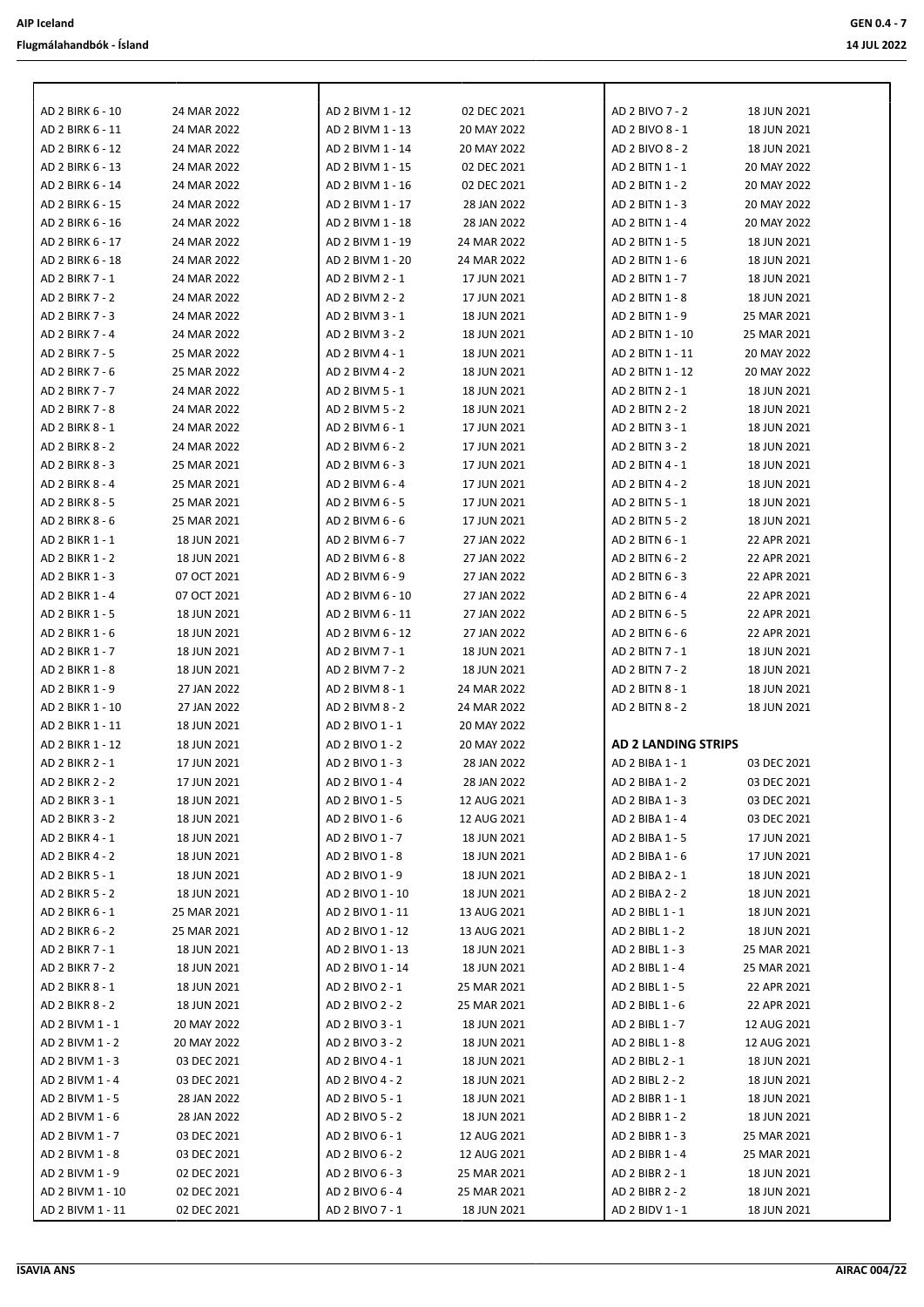| AD 2 BIDV 1 - 2 | 18 JUN 2021 | AD 2 BIHE 1 - 2 | 18 JUN 2021 | AD 2 BIMM 1 - 4 | 25 MAR 2021 |
|-----------------|-------------|-----------------|-------------|-----------------|-------------|
| AD 2 BIDV 1 - 3 | 25 MAR 2021 | AD 2 BIHE 1 - 3 | 25 MAR 2021 | AD 2 BIMM 1 - 5 | 25 MAR 2021 |
| AD 2 BIDV 1 - 4 | 25 MAR 2021 | AD 2 BIHE 1 - 4 | 25 MAR 2021 | AD 2 BIMM 1 - 6 | 25 MAR 2021 |
| AD 2 BIDV 1 - 5 | 25 MAR 2021 | AD 2 BIHE 1 - 5 | 25 MAR 2021 | AD 2 BIMM 2 - 1 | 18 JUN 2021 |
| AD 2 BIDV 1 - 6 | 25 MAR 2021 | AD 2 BIHE 1 - 6 | 25 MAR 2021 | AD 2 BIMM 2 - 2 | 18 JUN 2021 |
|                 |             |                 |             |                 |             |
| AD 2 BIDV 1 - 7 | 25 MAR 2021 | AD 2 BIHE 2 - 1 | 18 JUN 2021 | AD 2 BIMK 1 - 1 | 18 JUN 2021 |
| AD 2 BIDV 1 - 8 | 25 MAR 2021 | AD 2 BIHE 2 - 2 | 18 JUN 2021 | AD 2 BIMK 1 - 2 | 18 JUN 2021 |
| AD 2 BIDV 2 - 1 | 18 JUN 2021 | AD 2 BIHK 1 - 1 | 18 JUN 2021 | AD 2 BIMK 1 - 3 | 25 MAR 2021 |
| AD 2 BIDV 2 - 2 | 18 JUN 2021 | AD 2 BIHK 1 - 2 | 18 JUN 2021 | AD 2 BIMK 1 - 4 | 25 MAR 2021 |
| AD 2 BIEH 1 - 1 | 18 JUN 2021 | AD 2 BIHK 1 - 3 | 18 JUN 2021 | AD 2 BIMK 1 - 5 | 25 MAR 2021 |
| AD 2 BIEH 1 - 2 | 18 JUN 2021 | AD 2 BIHK 1 - 4 | 18 JUN 2021 | AD 2 BIMK 1 - 6 | 25 MAR 2021 |
| AD 2 BIEH 1 - 3 | 25 MAR 2021 | AD 2 BIHK 1 - 5 | 25 MAR 2021 | AD 2 BIMK 2 - 1 | 18 JUN 2021 |
| AD 2 BIEH 1 - 4 | 25 MAR 2021 | AD 2 BIHK 1 - 6 | 25 MAR 2021 | AD 2 BIMK 2 - 2 | 18 JUN 2021 |
| AD 2 BIEH 1 - 5 | 25 MAR 2021 | AD 2 BIHK 1 - 7 | 13 AUG 2021 | AD 2 BINF 1 - 1 | 03 DEC 2021 |
| AD 2 BIEH 1 - 6 | 25 MAR 2021 | AD 2 BIHK 1 - 8 | 13 AUG 2021 | AD 2 BINF 1 - 2 | 03 DEC 2021 |
| AD 2 BIEH 2 - 1 | 18 JUN 2021 | AD 2 BIHK 2 - 1 | 12 AUG 2021 | AD 2 BINF 1 - 3 | 25 MAR 2021 |
| AD 2 BIEH 2 - 2 | 18 JUN 2021 | AD 2 BIHK 2 - 2 | 12 AUG 2021 | AD 2 BINF 1 - 4 | 25 MAR 2021 |
| AD 2 BIFM 1 - 1 | 18 JUN 2021 | AD 2 BIHZ 1 - 1 | 13 AUG 2021 | AD 2 BINF 1 - 5 | 18 JUN 2021 |
| AD 2 BIFM 1 - 2 | 18 JUN 2021 | AD 2 BIHZ 1 - 2 | 13 AUG 2021 | AD 2 BINF 1 - 6 | 18 JUN 2021 |
| AD 2 BIFM 1 - 3 | 25 MAR 2021 | AD 2 BIHZ 1 - 3 | 18 JUN 2021 | AD 2 BINF 1 - 7 | 13 AUG 2021 |
| AD 2 BIFM 1 - 4 | 25 MAR 2021 | AD 2 BIHZ 1 - 4 | 18 JUN 2021 | AD 2 BINF 1 - 8 | 13 AUG 2021 |
| AD 2 BIFM 1 - 5 | 25 MAR 2021 | AD 2 BIHZ 1 - 5 | 25 MAR 2021 | AD 2 BINF 2 - 1 | 13 AUG 2021 |
| AD 2 BIFM 1 - 6 | 25 MAR 2021 | AD 2 BIHZ 1 - 6 | 25 MAR 2021 | AD 2 BINF 2 - 2 | 13 AUG 2021 |
| AD 2 BIFM 2 - 1 | 18 JUN 2021 | AD 2 BIHZ 2 - 1 | 18 JUN 2021 | AD 2 BINF 2 - 3 | 13 AUG 2021 |
| AD 2 BIFM 2 - 2 | 18 JUN 2021 | AD 2 BIHZ 2 - 2 | 18 JUN 2021 | AD 2 BINF 2 - 4 | 13 AUG 2021 |
| AD 2 BIFL 1 - 1 | 18 JUN 2021 | AD 2 BIHI 1 - 1 | 18 JUN 2021 | AD 2 BIND 1 - 1 | 18 JUN 2021 |
| AD 2 BIFL 1 - 2 | 18 JUN 2021 | AD 2 BIHI 1 - 2 | 18 JUN 2021 | AD 2 BIND 1 - 2 | 18 JUN 2021 |
| AD 2 BIFL 1 - 3 | 25 MAR 2021 | AD 2 BIHI 1 - 3 | 25 MAR 2021 | AD 2 BIND 1 - 3 | 23 APR 2021 |
| AD 2 BIFL 1 - 4 | 25 MAR 2021 | AD 2 BIHI 1 - 4 | 25 MAR 2021 | AD 2 BIND 1 - 4 | 23 APR 2021 |
| AD 2 BIFL 1 - 5 | 25 MAR 2021 | AD 2 BIHI 1 - 5 | 25 MAR 2021 | AD 2 BIND 1 - 5 | 25 MAR 2021 |
| AD 2 BIFL 1 - 6 | 25 MAR 2021 | AD 2 BIHI 1 - 6 | 25 MAR 2021 | AD 2 BIND 1 - 6 | 25 MAR 2021 |
| AD 2 BIFL 1 - 7 | 25 MAR 2021 | AD 2 BIHI 2 - 1 | 18 JUN 2021 | AD 2 BIND 2 - 1 | 18 JUN 2021 |
| AD 2 BIFL 1 - 8 | 25 MAR 2021 | AD 2 BIHI 2 - 2 | 18 JUN 2021 | AD 2 BIND 2 - 2 | 18 JUN 2021 |
| AD 2 BIFL 2 - 1 | 18 JUN 2021 | AD 2 BIKA 1 - 1 | 18 JUN 2021 | AD 2 BIRG 1 - 1 | 18 JUN 2021 |
| AD 2 BIFL 2 - 2 | 18 JUN 2021 | AD 2 BIKA 1 - 2 | 18 JUN 2021 | AD 2 BIRG 1 - 2 | 18 JUN 2021 |
| AD 2 BIGS 1 - 1 | 18 JUN 2021 | AD 2 BIKA 1 - 3 | 25 MAR 2021 | AD 2 BIRG 1 - 3 | 25 MAR 2021 |
| AD 2 BIGS 1 - 2 | 18 JUN 2021 | AD 2 BIKA 1 - 4 | 25 MAR 2021 | AD 2 BIRG 1 - 4 | 25 MAR 2021 |
| AD 2 BIGS 1 - 3 | 25 MAR 2021 | AD 2 BIKA 2 - 1 | 18 JUN 2021 | AD 2 BIRG 1 - 5 | 25 MAR 2021 |
| AD 2 BIGS 1 - 4 | 25 MAR 2021 | AD 2 BIKA 2 - 2 | 18 JUN 2021 | AD 2 BIRG 1 - 6 | 25 MAR 2021 |
| AD 2 BIGS 1 - 5 | 25 MAR 2021 | AD 2 BIKE 1 - 1 | 18 JUN 2021 | AD 2 BIRG 2 - 1 | 18 JUN 2021 |
| AD 2 BIGS 1 - 6 | 25 MAR 2021 | AD 2 BIKE 1 - 2 | 18 JUN 2021 | AD 2 BIRG 2 - 2 | 18 JUN 2021 |
| AD 2 BIGS 2 - 1 | 18 JUN 2021 | AD 2 BIKE 1 - 3 | 25 MAR 2021 | AD 2 BIRE 1 - 1 | 18 JUN 2021 |
| AD 2 BIGS 2 - 2 | 18 JUN 2021 | AD 2 BIKE 1 - 4 | 25 MAR 2021 | AD 2 BIRE 1 - 2 | 18 JUN 2021 |
| AD 2 BIGF 1 - 1 | 18 JUN 2021 | AD 2 BIKE 2 - 1 | 18 JUN 2021 | AD 2 BIRE 1 - 3 | 25 MAR 2021 |
| AD 2 BIGF 1 - 2 | 18 JUN 2021 | AD 2 BIKE 2 - 2 | 18 JUN 2021 | AD 2 BIRE 1 - 4 | 25 MAR 2021 |
| AD 2 BIGF 1 - 3 | 22 APR 2021 | AD 2 BIKL 1 - 1 | 18 JUN 2021 | AD 2 BIRE 1 - 5 | 25 MAR 2021 |
| AD 2 BIGF 1 - 4 | 22 APR 2021 | AD 2 BIKL 1 - 2 | 18 JUN 2021 | AD 2 BIRE 1 - 6 | 25 MAR 2021 |
| AD 2 BIGF 2 - 1 | 18 JUN 2021 | AD 2 BIKL 1 - 3 | 25 MAR 2021 | AD 2 BIRE 2 - 1 | 18 JUN 2021 |
| AD 2 BIGF 2 - 2 | 18 JUN 2021 | AD 2 BIKL 1 - 4 | 25 MAR 2021 | AD 2 BIRE 2 - 2 | 18 JUN 2021 |
| AD 2 BIHL 1 - 1 | 18 JUN 2021 | AD 2 BIKL 2 - 1 | 18 JUN 2021 | AD 2 BIRL 1 - 1 | 18 JUN 2021 |
| AD 2 BIHL 1 - 2 | 18 JUN 2021 | AD 2 BIKL 2 - 2 | 18 JUN 2021 | AD 2 BIRL 1 - 2 | 18 JUN 2021 |
| AD 2 BIHL 1 - 3 | 25 MAR 2021 | AD 2 BIKP 1 - 1 | 18 JUN 2021 | AD 2 BIRL 1 - 3 | 18 JUN 2021 |
| AD 2 BIHL 1 - 4 | 25 MAR 2021 | AD 2 BIKP 1 - 2 | 18 JUN 2021 | AD 2 BIRL 1 - 4 | 18 JUN 2021 |
| AD 2 BIHL 1 - 5 | 25 MAR 2021 | AD 2 BIKP 1 - 3 | 25 MAR 2021 | AD 2 BIRL 1 - 5 | 25 MAR 2021 |
| AD 2 BIHL 1 - 6 | 25 MAR 2021 | AD 2 BIKP 1 - 4 | 25 MAR 2021 | AD 2 BIRL 1 - 6 | 25 MAR 2021 |
| AD 2 BIHL 1 - 7 | 25 MAR 2021 | AD 2 BIKP 2 - 1 | 18 JUN 2021 | AD 2 BIRL 2 - 1 | 25 MAR 2021 |
| AD 2 BIHL 1 - 8 | 25 MAR 2021 | AD 2 BIKP 2 - 2 | 18 JUN 2021 | AD 2 BIRL 2 - 2 | 25 MAR 2021 |
| AD 2 BIHL 2 - 1 | 18 JUN 2021 | AD 2 BIMM 1 - 1 | 18 JUN 2021 | AD 2 BIRS 1 - 1 | 18 JUN 2021 |
| AD 2 BIHL 2 - 2 | 18 JUN 2021 | AD 2 BIMM 1 - 2 | 18 JUN 2021 | AD 2 BIRS 1 - 2 | 18 JUN 2021 |
| AD 2 BIHE 1 - 1 | 18 JUN 2021 | AD 2 BIMM 1 - 3 | 25 MAR 2021 | AD 2 BIRS 1 - 3 | 25 MAR 2021 |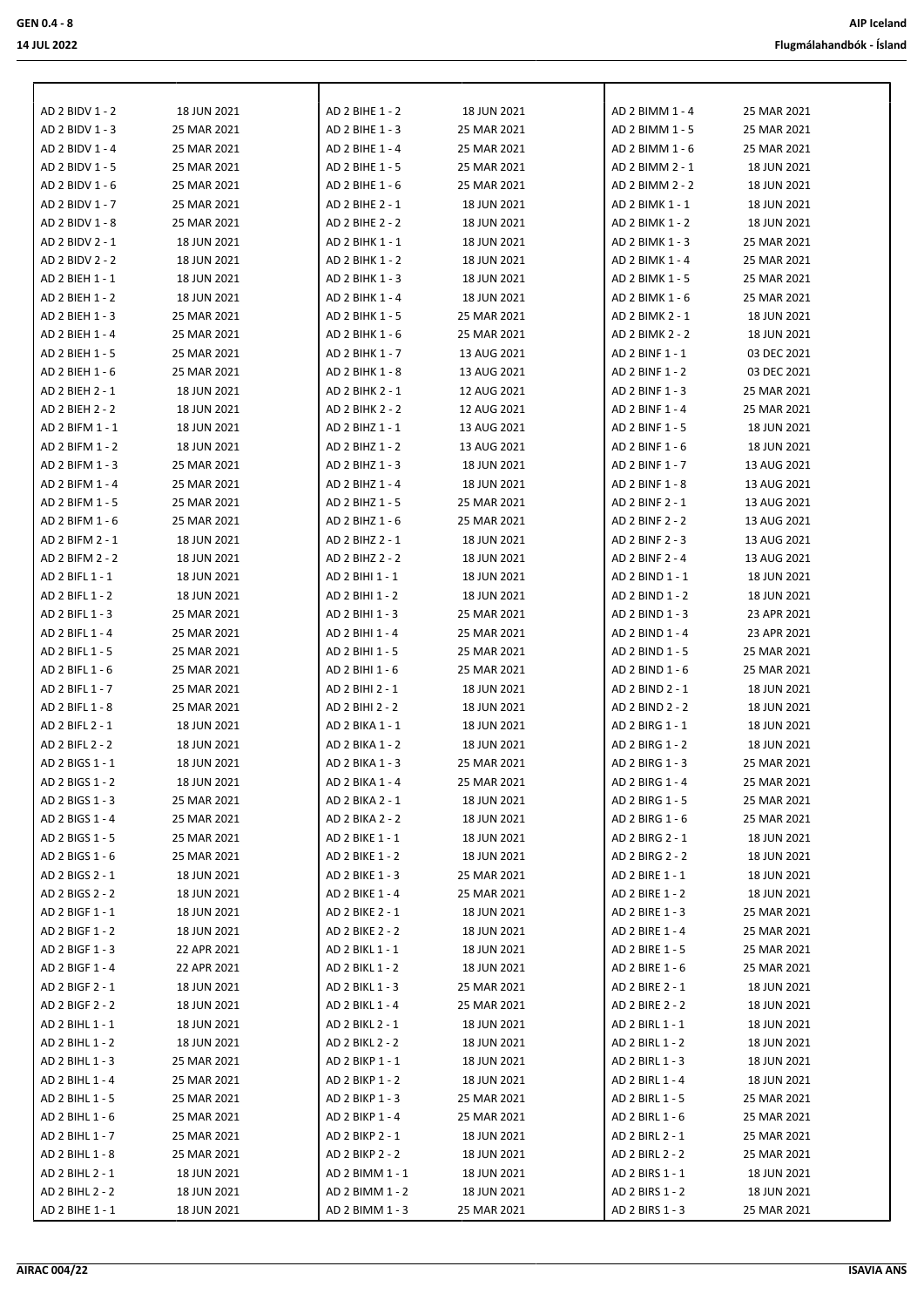| AD 2 BIRS 1 - 4                    | 25 MAR 2021                | AD 2 BISV 1 - 6                    | 25 MAR 2021                |
|------------------------------------|----------------------------|------------------------------------|----------------------------|
| AD 2 BIRS 1 - 5                    | 25 MAR 2021                | AD 2 BISV 2 - 1                    | 18 JUN 2021                |
| AD 2 BIRS 1 - 6                    | 25 MAR 2021                | AD 2 BISV 2 - 2                    | 18 JUN 2021                |
| AD 2 BIRS 2 - 1                    | 18 JUN 2021                | AD 2 BISK 1 - 1                    | 18 JUN 2021                |
| AD 2 BIRS 2 - 2                    | 18 JUN 2021                | AD 2 BISK 1 - 2                    | 18 JUN 2021                |
| AD 2 BIRF 1 - 1                    | 27 JAN 2022                | AD 2 BISK 1 - 3                    | 25 MAR 2021                |
| AD 2 BIRF 1 - 2                    | 27 JAN 2022                | AD 2 BISK 1 - 4                    | 25 MAR 2021                |
| AD 2 BIRF 1 - 3                    | 25 MAR 2021                | AD 2 BISK 1 - 5                    | 25 MAR 2021                |
| AD 2 BIRF 1 - 4                    | 25 MAR 2021                | AD 2 BISK 1 - 6                    | 25 MAR 2021                |
| AD 2 BIRF 1 - 5                    | 18 JUN 2021                | AD 2 BISK 2 - 1                    | 18 JUN 2021                |
| AD 2 BIRF 1 - 6                    | 18 JUN 2021                | AD 2 BISK 2 - 2                    | 18 JUN 2021                |
| AD 2 BIRF 1 - 7                    | 18 JUN 2021                | AD 2 BISR 1 - 1                    | 18 JUN 2021                |
| AD 2 BIRF 1 - 8                    | 18 JUN 2021                | AD 2 BISR 1 - 2                    | 18 JUN 2021                |
| AD 2 BIRF 2 - 1                    | 18 JUN 2021                | AD 2 BISR 1 - 3                    | 18 JUN 2021                |
| AD 2 BIRF 2 - 2                    | 18 JUN 2021                | AD 2 BISR 1 - 4                    | 18 JUN 2021                |
| AD 2 BISS 1 - 1                    | 18 JUN 2021                | AD 2 BISR 1 - 5                    | 25 MAR 2021                |
| AD 2 BISS 1 - 2                    | 18 JUN 2021                | AD 2 BISR 1 - 6                    | 25 MAR 2021                |
| AD 2 BISS 1 - 3                    | 18 JUN 2021                | AD 2 BISR 2 - 1                    | 18 JUN 2021                |
| AD 2 BISS 1 - 4                    | 18 JUN 2021                | AD 2 BISR 2 - 2                    | 18 JUN 2021                |
| AD 2 BISS 1 - 5                    | 25 MAR 2021                | AD 2 BIST 1 - 1                    | 18 JUN 2021                |
| AD 2 BISS 1 - 6                    | 25 MAR 2021                | AD 2 BIST 1 - 2                    | 18 JUN 2021                |
| AD 2 BISS 2 - 1                    | 18 JUN 2021                | AD 2 BIST 1 - 3                    | 25 MAR 2022                |
| AD 2 BISS 2 - 2                    | 18 JUN 2021                | AD 2 BIST 1 - 4                    | 25 MAR 2022                |
| AD 2 BISA 1 - 1                    | 18 JUN 2021                | AD 2 BIST 1 - 5                    | 25 MAR 2021                |
| AD 2 BISA 1 - 2                    | 18 JUN 2021                | AD 2 BIST 1 - 6                    | 25 MAR 2021                |
| AD 2 BISA 1 - 3<br>AD 2 BISA 1 - 4 | 25 MAR 2021<br>25 MAR 2021 | AD 2 BIST 2 - 1<br>AD 2 BIST 2 - 2 | 18 JUN 2021<br>18 JUN 2021 |
| AD 2 BISA 1 - 5                    | 17 JUN 2021                | AD 2 BIMS 1 - 1                    | 18 JUN 2021                |
| AD 2 BISA 1 - 6                    | 17 JUN 2021                | AD 2 BIMS 1 - 2                    | 18 JUN 2021                |
| AD 2 BISA 2 - 1                    | 18 JUN 2021                | AD 2 BIMS 1 - 3                    | 25 MAR 2021                |
| AD 2 BISA 2 - 2                    | 18 JUN 2021                | AD 2 BIMS 1 - 4                    | 25 MAR 2021                |
| AD 2 BISF 1 - 1                    | 20 MAY 2022                | AD 2 BIMS 1 - 5                    | 07 OCT 2021                |
| AD 2 BISF 1 - 2                    | 20 MAY 2022                | AD 2 BIMS 1 - 6                    | 07 OCT 2021                |
| AD 2 BISF 1 - 3                    | 20 MAY 2022                | AD 2 BIMS 2 - 1                    | 18 JUN 2021                |
| AD 2 BISF 1 - 4                    | 20 MAY 2022                | AD 2 BIMS 2 - 2                    | 18 JUN 2021                |
| AD 2 BISF 1 - 5                    | 20 MAY 2022                | AD 2 BIVI 1 - 1                    | <b>18 JUN 2021</b>         |
| AD 2 BISF 1 - 6                    | 20 MAY 2022                | AD 2 BIVI 1 - 2                    | 18 JUN 2021                |
| AD 2 BISF 1 - 7                    | 18 JUN 2021                | AD 2 BIVI 1 - 3                    | 25 MAR 2021                |
| AD 2 BISF 1 - 8                    | 18 JUN 2021                | AD 2 BIVI 1 - 4                    | 25 MAR 2021                |
| AD 2 BISF 2 - 1                    | 18 JUN 2021                | AD 2 BIVI 1 - 5                    | 25 MAR 2021                |
| AD 2 BISF 2 - 2                    | 18 JUN 2021                | AD 2 BIVI 1 - 6                    | 25 MAR 2021                |
| AD 2 BISI 1 - 1                    | 08 OCT 2021                | AD 2 BIVI 2 - 1                    | 18 JUN 2021                |
| AD 2 BISI 1 - 2                    | 08 OCT 2021                | AD 2 BIVI 2 - 2                    | 18 JUN 2021                |
| AD 2 BISI 1 - 3                    | 25 MAR 2021                | AD 2 BITE 1 - 1                    | 08 OCT 2021                |
| AD 2 BISI 1 - 4                    | 25 MAR 2021                | AD 2 BITE 1 - 2                    | 08 OCT 2021                |
| AD 2 BISI 2 - 1                    | 18 JUN 2021                | AD 2 BITE 1 - 3                    | 13 AUG 2021                |
| AD 2 BISI 2 - 2                    | 18 JUN 2021                | AD 2 BITE 1 - 4                    | 13 AUG 2021                |
| AD 2 BISL 1 - 1                    | 18 JUN 2021                | AD 2 BITE 1 - 5                    | 08 OCT 2021                |
| AD 2 BISL 1 - 2                    | 18 JUN 2021                | AD 2 BITE 1 - 6                    | 08 OCT 2021                |
| AD 2 BISL 1 - 3                    | 25 MAR 2021                | AD 2 BITE 1 - 7                    | 28 JAN 2022                |
| AD 2 BISL 1 - 4                    | 25 MAR 2021                | AD 2 BITE 1 - 8                    | 28 JAN 2022                |
| AD 2 BISL 1 - 5<br>AD 2 BISL 1 - 6 | 18 JUN 2021<br>18 JUN 2021 | AD 2 BITE 2 - 1<br>AD 2 BITE 2 - 2 | 18 JUN 2021<br>18 JUN 2021 |
| AD 2 BISL 2 - 1                    | 18 JUN 2021                | AD 2 BITM 1 - 1                    | 18 JUN 2021                |
| AD 2 BISL 2 - 2                    | 18 JUN 2021                | AD 2 BITM 1 - 2                    | 18 JUN 2021                |
| AD 2 BISV 1 - 1                    | 18 JUN 2021                | AD 2 BITM 1 - 3                    | 25 MAR 2021                |
| AD 2 BISV 1 - 2                    | 18 JUN 2021                | AD 2 BITM 1 - 4                    | 25 MAR 2021                |
| AD 2 BISV 1 - 3                    | 25 MAR 2021                | AD 2 BITM 2 - 1                    | 18 JUN 2021                |
| AD 2 BISV 1 - 4                    | 25 MAR 2021                | AD 2 BITM 2 - 2                    | 18 JUN 2021                |
| AD 2 BISV 1 - 5                    | 25 MAR 2021                |                                    |                            |
|                                    |                            |                                    |                            |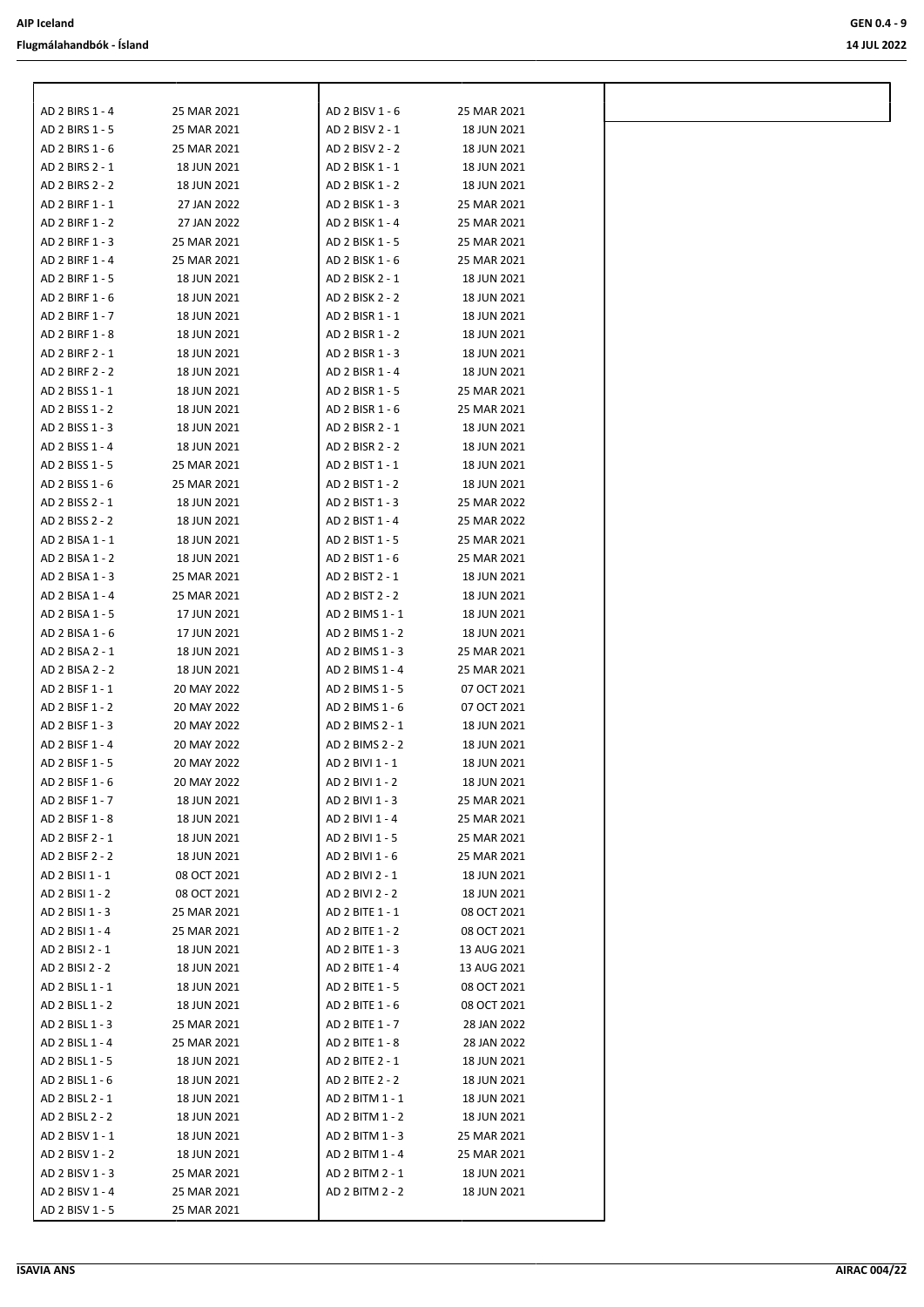# THIS PAGE INTENTIONALLY LEFT BLANK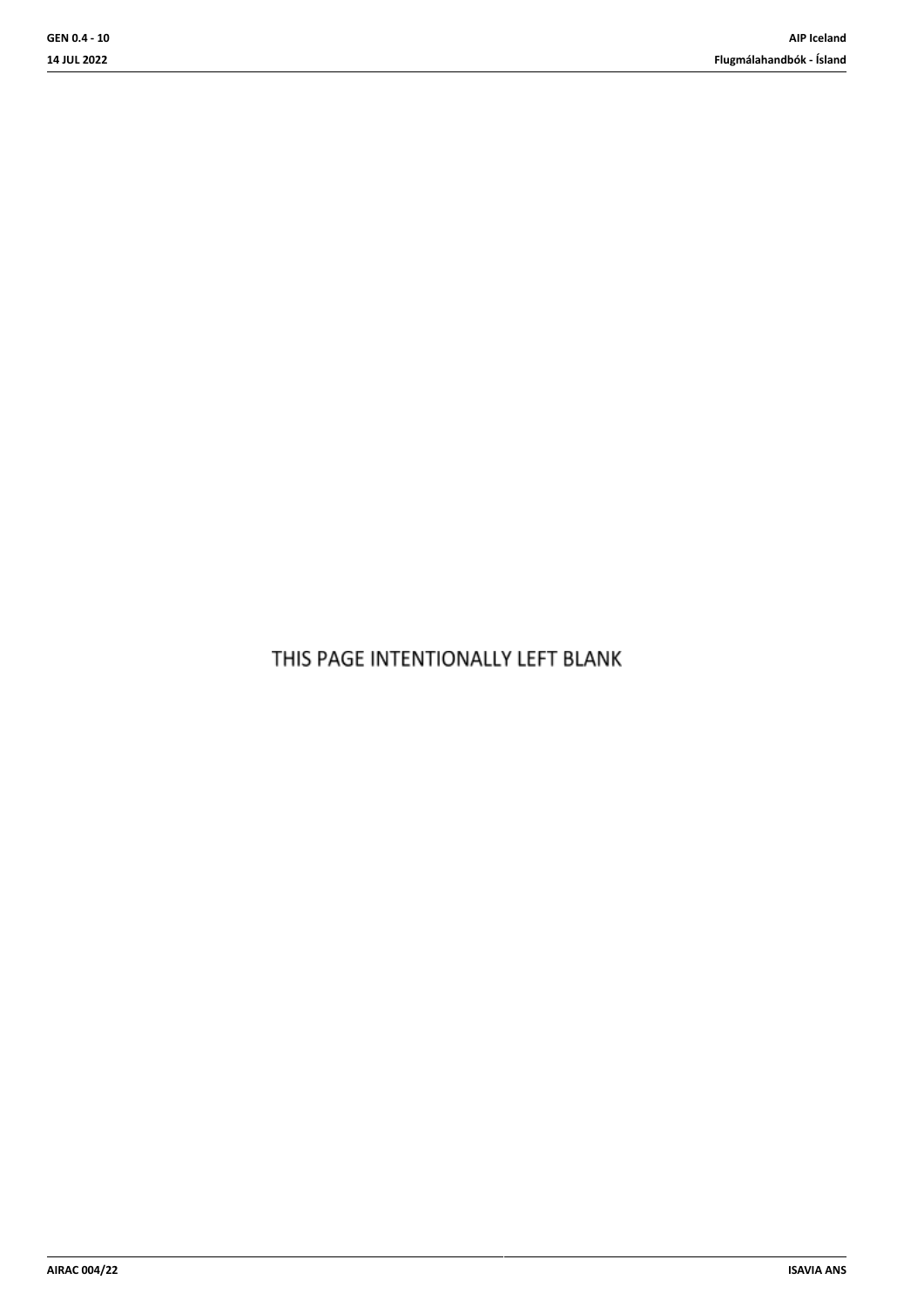| <b>Title of series</b> |                                  | <b>Name of Chart</b>                     | <b>Date</b> |
|------------------------|----------------------------------|------------------------------------------|-------------|
|                        |                                  | Akureyri ILS RWY 01                      | 25 MAR 2022 |
|                        |                                  | Akureyri LOC/ASR RWY 01 INITIAL          | 25 MAR 2022 |
|                        |                                  | Akureyri LOC/ASR RWY 01 FINAL            | 25 MAR 2022 |
|                        |                                  | Akureyri LOC RWY 01 CAT A and CAT B      | 25 MAR 2022 |
|                        |                                  | Akureyri LOC A CAT C and CAT D           | 25 MAR 2022 |
|                        |                                  | Akureyri ILS or LOC RWY 19               | 25 MAR 2022 |
|                        |                                  | Akureyri RNP X RWY 19                    | 25 MAR 2022 |
|                        |                                  | Akureyri RNP Y RWY 19                    | 25 MAR 2022 |
|                        |                                  | Akureyri NDB RWY 19                      | 25 MAR 2022 |
|                        |                                  | <b>Bildudalur RNP A</b>                  | 25 MAR 2021 |
|                        |                                  | Bildudalur NDB C (Cloud break procedure) | 25 MAR 2021 |
|                        |                                  | <b>Blonduos RNP RWY 03</b>               | 18 JUN 2021 |
|                        |                                  | Egilsstadir ILS or LOC RWY 03            | 13 AUG 2021 |
|                        |                                  | Egilsstadir RNP RWY 03                   | 13 AUG 2021 |
|                        |                                  | Egilsstadir RNP RWY 21                   | 25 MAR 2022 |
|                        |                                  | Egilsstadir NDB RWY 03                   | 13 AUG 2021 |
|                        |                                  | Egilsstadir NDB RWY 21                   | 07 OCT 2021 |
|                        |                                  | Gjogur RNP A                             | 25 MAR 2021 |
|                        |                                  | Gjogur NDB A                             | 24 MAR 2022 |
|                        |                                  | Grímsey RNP RWY 35                       | 22 APR 2021 |
|                        |                                  | Hornafjordur RNP RWY 18                  | 20 MAY 2022 |
|                        | Blindaðflugskort                 | Hornafjordur RNP RWY 36                  | 23 APR 2021 |
|                        | Instrument Approach Chart - ICAO | Hornafjordur NDB RWY 36                  | 22 APR 2021 |
|                        |                                  | Husavik RNP RWY 02                       | 25 MAR 2021 |
|                        |                                  | Husavik NDB RWY 02                       | 25 MAR 2021 |
|                        |                                  | Isafjordur RNP C                         | 25 MAR 2021 |
|                        |                                  | Isafjordur RNP D                         | 25 MAR 2021 |
|                        |                                  | Isafjordur NDB C                         | 25 MAR 2021 |
|                        |                                  | Keflavik ILS or LOC Z RWY 01             | 25 MAR 2021 |
|                        |                                  | Keflavik ILS or LOC Y RWY 01             | 25 MAR 2021 |
|                        |                                  | Keflavik ILS or LOC Z RWY 10             | 25 MAR 2021 |
|                        |                                  | Keflavik ILS or LOC Y RWY 10             | 25 MAR 2021 |
|                        |                                  | Keflavik ILS or LOC Z RWY 19             | 25 MAR 2021 |
|                        |                                  | Keflavik ILS or LOC Y RWY 19             | 25 MAR 2021 |
|                        |                                  | Keflavik ILS or LOC Z RWY 28             | 25 MAR 2021 |
|                        |                                  | Keflavik ILS or LOC Y RWY 28             | 25 MAR 2021 |
|                        |                                  | Keflavik RNP RWY 01                      | 22 APR 2021 |
|                        |                                  | Keflavik RNP RWY 10                      | 25 MAR 2021 |
|                        |                                  | Keflavik RNP RWY 19                      | 25 MAR 2021 |
|                        |                                  | Keflavik RNP RWY 28                      | 25 MAR 2021 |
|                        |                                  | Keflavik VOR RWY 01                      | 25 MAR 2021 |
|                        |                                  | Keflavik VOR RWY 10                      | 25 MAR 2021 |
|                        |                                  | Keflavik VOR RWY 19                      | 25 MAR 2021 |
|                        |                                  | Keflavik VOR RWY 28                      | 25 MAR 2021 |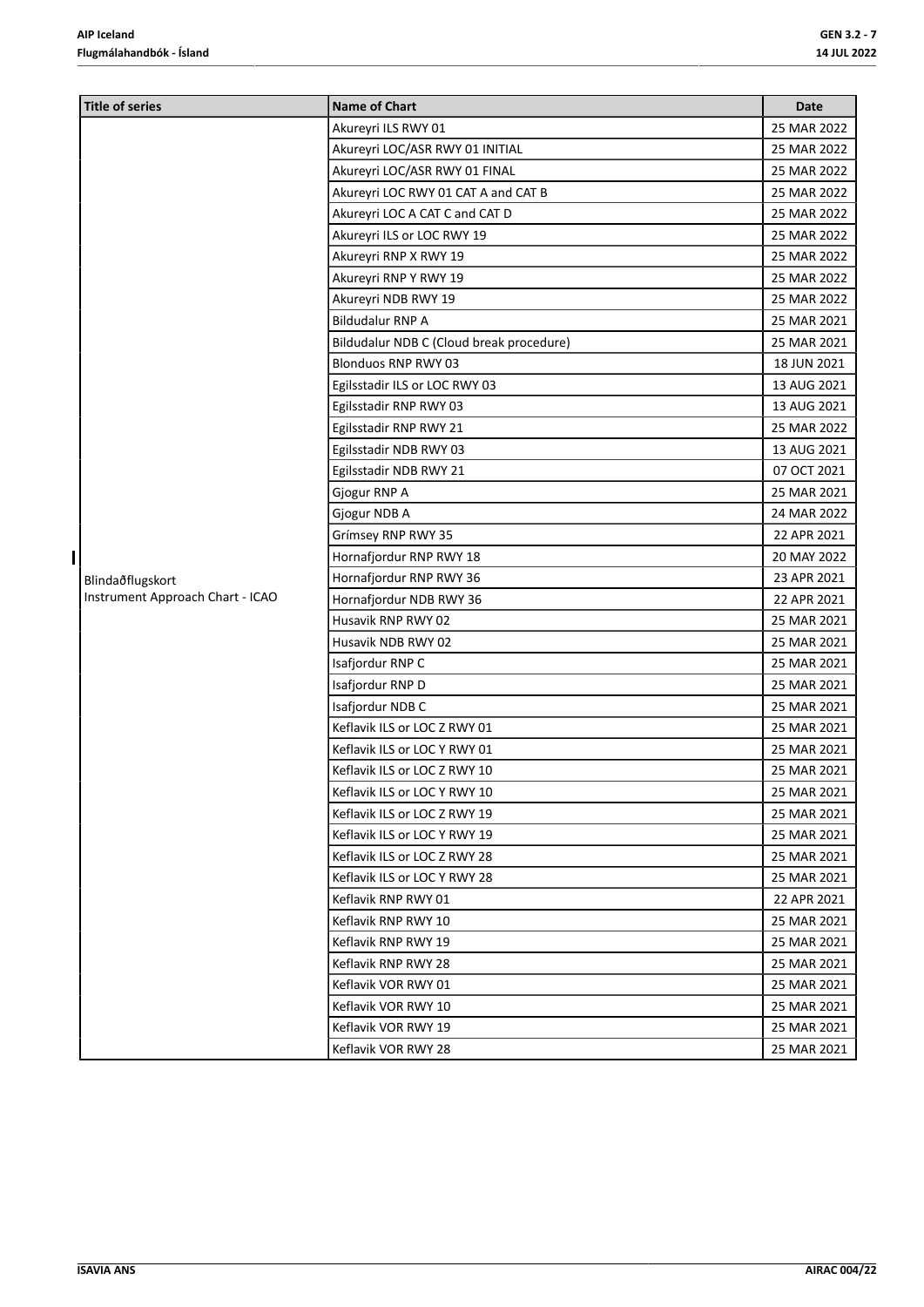| <b>Title of series</b>                                                 | <b>Name of Chart</b>                                                      | <b>Date</b>                    |  |  |  |  |
|------------------------------------------------------------------------|---------------------------------------------------------------------------|--------------------------------|--|--|--|--|
|                                                                        | Keflavik NDB RWY 10                                                       | 25 MAR 2021                    |  |  |  |  |
|                                                                        | Nordfjordur RNP C                                                         | 13 AUG 2021                    |  |  |  |  |
|                                                                        | Nordfjordur RNP D                                                         | 13 AUG 2021                    |  |  |  |  |
|                                                                        | Reykjahlid RNP RWY 01                                                     | 25 MAR 2021                    |  |  |  |  |
|                                                                        | Reykjavik LOC Z RWY 13                                                    | 25 MAR 2022                    |  |  |  |  |
|                                                                        | Reykjavik LOC Y RWY 13                                                    | 24 MAR 2022                    |  |  |  |  |
|                                                                        | Reykjavik ILS or LOC Z RWY 19<br>24 MAR 2022                              |                                |  |  |  |  |
|                                                                        | Reykjavik ILS or LOC Y RWY 19                                             | 24 MAR 2022                    |  |  |  |  |
|                                                                        | Reykjavik RNP RWY 01                                                      | 24 MAR 2022                    |  |  |  |  |
|                                                                        | Reykjavik RNP RWY 13                                                      | 25 MAR 2022                    |  |  |  |  |
|                                                                        | Reykjavik RNP RWY 19                                                      | 24 MAR 2022                    |  |  |  |  |
|                                                                        | Reykjavik RNP A                                                           | 24 MAR 2022                    |  |  |  |  |
| Blindaðflugskort                                                       | Reykjavik NDB RWY 13                                                      | 24 MAR 2022                    |  |  |  |  |
| Instrument Approach Chart - ICAO                                       | Saudarkrokur RNP RWY 36                                                   | 25 MAR 2021                    |  |  |  |  |
|                                                                        | Thorshofn RNP RWY 01                                                      | 22 APR 2021                    |  |  |  |  |
|                                                                        | Thorshofn RNP RWY 19                                                      | 22 APR 2021                    |  |  |  |  |
|                                                                        | Thorshofn NDB RWY 19                                                      | 22 APR 2021                    |  |  |  |  |
|                                                                        | Vestmannaeyjar RNP RWY 03                                                 | 17 JUN 2021                    |  |  |  |  |
|                                                                        | Vestmannaeyjar RNP RWY 12                                                 | 17 JUN 2021                    |  |  |  |  |
|                                                                        | Vestmannaeyjar NDB RWY 12                                                 | 17 JUN 2021                    |  |  |  |  |
|                                                                        | Vestmannaeyjar RNP RWY 30                                                 | 27 JAN 2022                    |  |  |  |  |
|                                                                        | Vestmannaeyjar NDB RWY 30                                                 | 27 JAN 2022                    |  |  |  |  |
|                                                                        | Vestmannaeyjar NDB C (CLOUD BREAK PROCEDURE)                              | 27 JAN 2022                    |  |  |  |  |
|                                                                        | Vopnafjordur RNP RWY 04                                                   | 12 AUG 2021                    |  |  |  |  |
|                                                                        | Vopnafjordur NDB RWY 04                                                   | 25 MAR 2021                    |  |  |  |  |
|                                                                        | Akureyri MILITARY TACAN RWY 01                                            | 28 JAN 2022                    |  |  |  |  |
|                                                                        | Akureyri MILITARY TACAN RWY 19                                            | 20 MAY 2022                    |  |  |  |  |
|                                                                        | Keflavik VORTAC RWY 01 (CAT A-B)                                          | 12 AUG 2021                    |  |  |  |  |
|                                                                        | Keflavik VORTAC RWY 01 (CAT C-D)                                          | 12 AUG 2021                    |  |  |  |  |
| Her/blindaðflugskort                                                   | Keflavik VORTAC RWY 10 (CAT A-B)                                          | 12 AUG 2021                    |  |  |  |  |
| Military Instrument Approach Chart                                     | Keflavik VORTAC RWY 10 (CAT C-D)                                          | 12 AUG 2021                    |  |  |  |  |
|                                                                        | Keflavik VORTAC RWY 19 (CAT A-B)                                          | 12 AUG 2021                    |  |  |  |  |
|                                                                        | Keflavik VORTAC RWY 19 (CAT C-D)                                          | 12 AUG 2021                    |  |  |  |  |
|                                                                        | Keflavik VORTAC RWY 28 (CAT A-B)                                          | 12 AUG 2021                    |  |  |  |  |
|                                                                        | Kelavik VORTAC RWY 28 (CAT C-D)                                           | 12 AUG 2021                    |  |  |  |  |
| Sjónflugskort - ICAO                                                   | Sjónflugskort Aeronautical Chart - ICAO                                   | Prentuð                        |  |  |  |  |
| Aeronautical Chart - ICAO                                              |                                                                           | útgáfa 2021                    |  |  |  |  |
|                                                                        |                                                                           | Rafræn útgáfa<br>Sjá hér / See |  |  |  |  |
| Rafrænt landslags- og hindranakort (ICAO)                              | Akureyri                                                                  | Sjá hér / See                  |  |  |  |  |
| Aerodrome Terrain and Obstacle Chart -                                 | Egilsstadir                                                               | Sjá hér / See                  |  |  |  |  |
| ICAO (Electronic)                                                      | Keflavik                                                                  | Sjá hér / See                  |  |  |  |  |
|                                                                        | Reykjavik                                                                 | Sjá hér / See                  |  |  |  |  |
|                                                                        | Verðlisti sjá upplýsingabréf (AIC): Útgáfa flugmálaupplýsinga - Verðlisti |                                |  |  |  |  |
| Price list see AIC: Aeronautical Information Publications - Price list |                                                                           |                                |  |  |  |  |

Kortaskali er gefin upp á hverju korti fyrir sig . Scale is published on each chart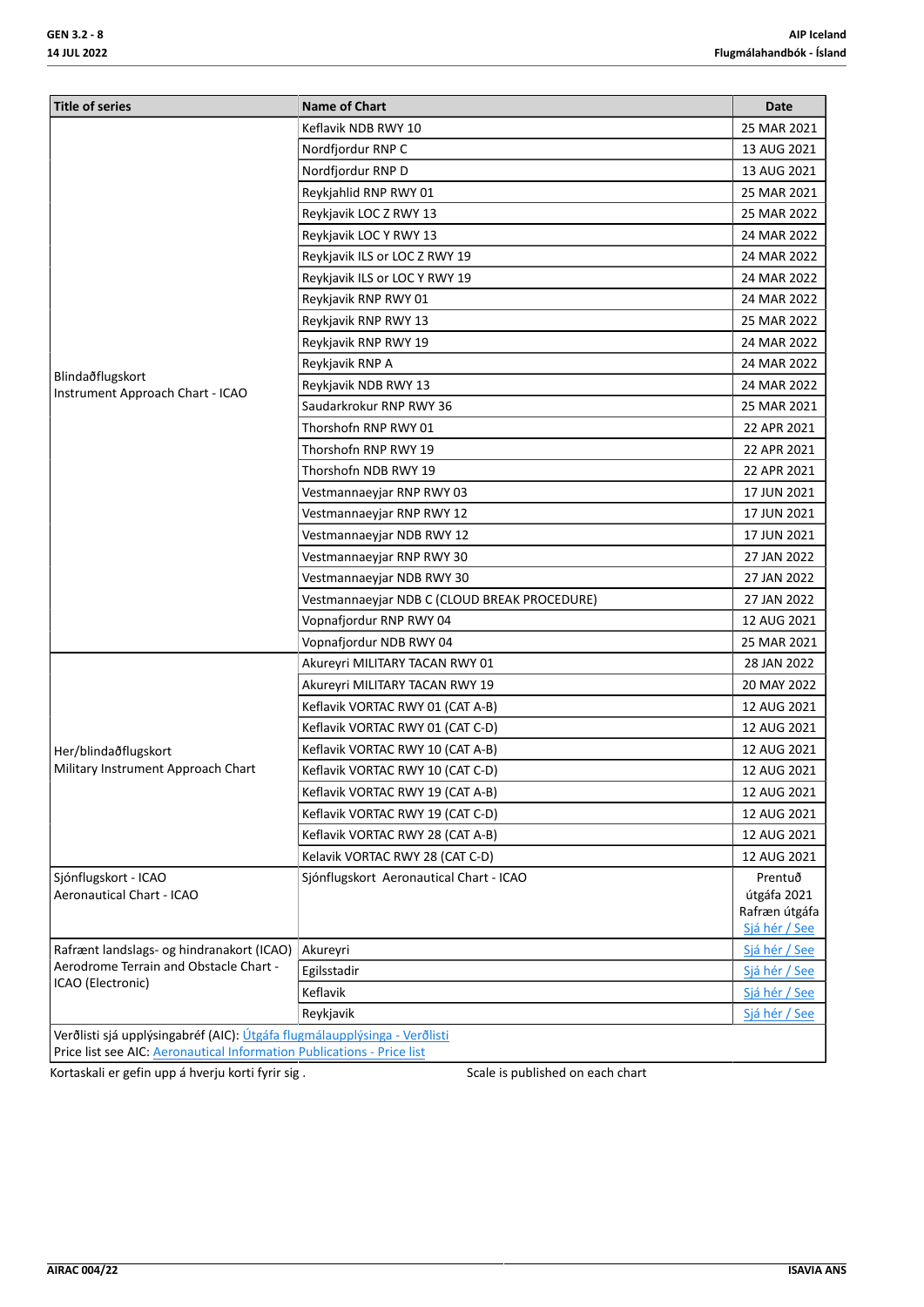# **BIBD AD 2.17 LOFTRÝMI FLUGUMFERÐARÞJÓNUSTU BIBD AD 2.17 ATS AIRSPACE**

| 1              | Heiti og útlínur                           | ÓSTJÓRNAÐ LOFTRÝMI                                                                                                                                                                                                                                                                                                                                                                                                                                                   |  |
|----------------|--------------------------------------------|----------------------------------------------------------------------------------------------------------------------------------------------------------------------------------------------------------------------------------------------------------------------------------------------------------------------------------------------------------------------------------------------------------------------------------------------------------------------|--|
|                | Designation and lateral limits             | Ábyrgðarsvæði flugupplýsingaþjónustu er flugvöllurinn og næsta nágrenni hans.<br>Næsta nágrenni flugvallar er skilgreint svæði þar sem flugvél er í umferðarhring,<br>að koma í eða fara úr umferðarhring flugvallar.<br>UNCONTROLLED AIRSPACE<br>Area of responsibility is the aerodrome and all aircraft flyingin the vicinity of an<br>aerodrome. An aircraft is in the vicinity ofan aerodrome when it is in, entering or<br>leaving anaerodrome traffic circuit |  |
| $\overline{2}$ | Hæðarmörk                                  |                                                                                                                                                                                                                                                                                                                                                                                                                                                                      |  |
|                |                                            | <b>NIL</b>                                                                                                                                                                                                                                                                                                                                                                                                                                                           |  |
|                | <b>Vertical limits</b>                     |                                                                                                                                                                                                                                                                                                                                                                                                                                                                      |  |
| 3              | Flokkun loftrýmis                          |                                                                                                                                                                                                                                                                                                                                                                                                                                                                      |  |
|                | Airspace classification                    | Flokkur / Class G                                                                                                                                                                                                                                                                                                                                                                                                                                                    |  |
| 4              | Kallmerki flugumferðarþjónustu og tungumál |                                                                                                                                                                                                                                                                                                                                                                                                                                                                      |  |
|                | ATS unit call sign Language(s)             | Bíldudalur flugradíó/Bildudalur information - Enska/English, Íslenska/Icelandic                                                                                                                                                                                                                                                                                                                                                                                      |  |
| 5.             | Skiptihæð                                  |                                                                                                                                                                                                                                                                                                                                                                                                                                                                      |  |
|                | <b>Transition altitude</b>                 | 7000 FT MSL                                                                                                                                                                                                                                                                                                                                                                                                                                                          |  |
| 6              | Gildistími                                 |                                                                                                                                                                                                                                                                                                                                                                                                                                                                      |  |
|                | Hours of applicability                     | H <sub>24</sub>                                                                                                                                                                                                                                                                                                                                                                                                                                                      |  |
| 7              | Athugasemdir                               |                                                                                                                                                                                                                                                                                                                                                                                                                                                                      |  |
|                | Remarks                                    | <b>NIL</b>                                                                                                                                                                                                                                                                                                                                                                                                                                                           |  |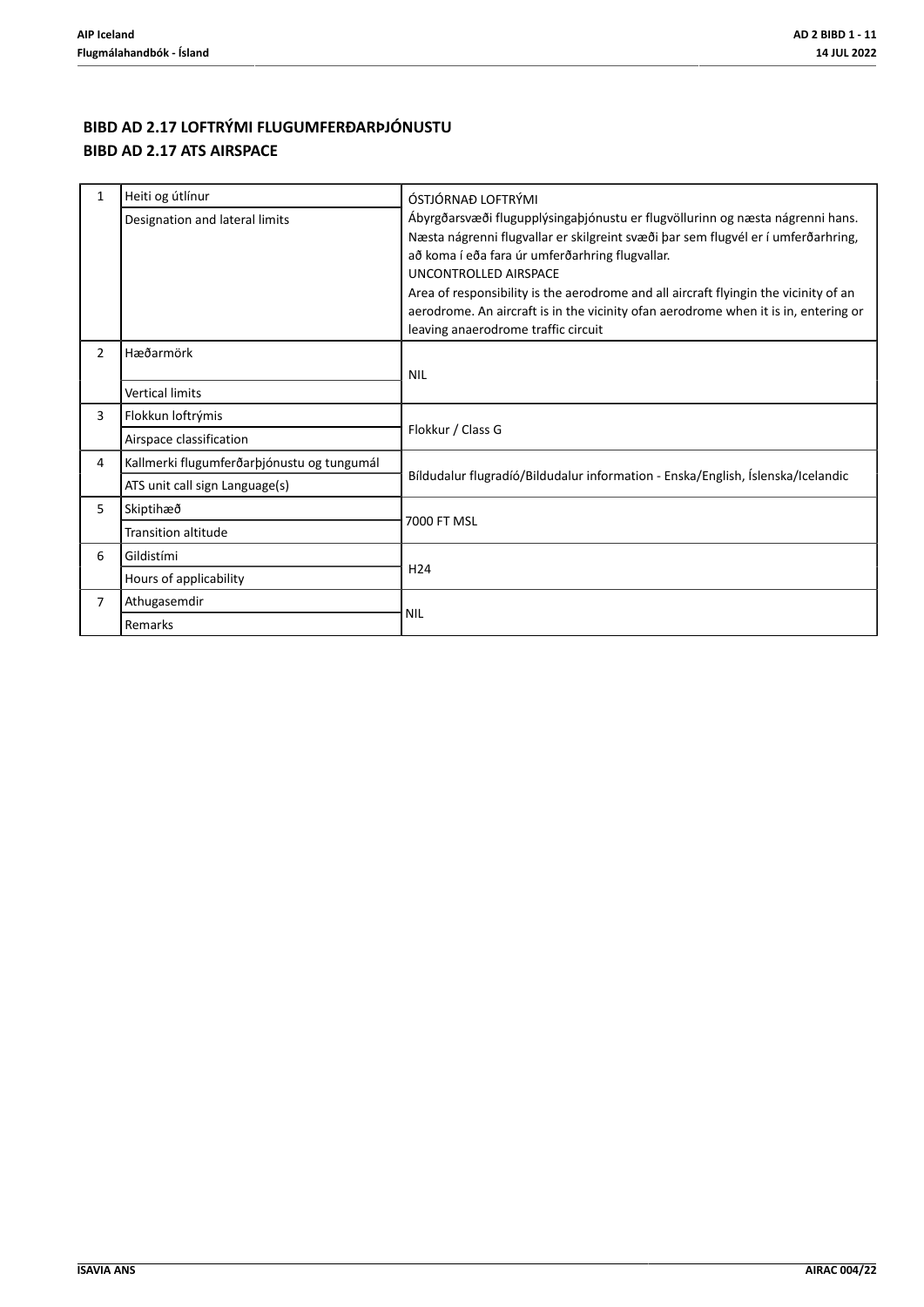## **BIBD AD 2.18 ATS FJARSKIPTABÚNAÐUR BIBD AD 2.18 ATS COMMUNICATION FACILITIES**

| Service designation    | Call sign                                         | Frequency and<br>Channel(s) | <b>SATVOICE</b> | Logon<br>address | Hours of operation | <b>Remarks</b>               |
|------------------------|---------------------------------------------------|-----------------------------|-----------------|------------------|--------------------|------------------------------|
|                        |                                                   |                             |                 |                  | o                  |                              |
| <b>Bildudalur AFIS</b> | Bíldudalur<br>flugradíó/Bildudalur<br>information | 119.100 MHZ                 | <b>NIL</b>      | <b>NIL</b>       | See AD 2.3.7       | Reykjavik<br>Control 119.700 |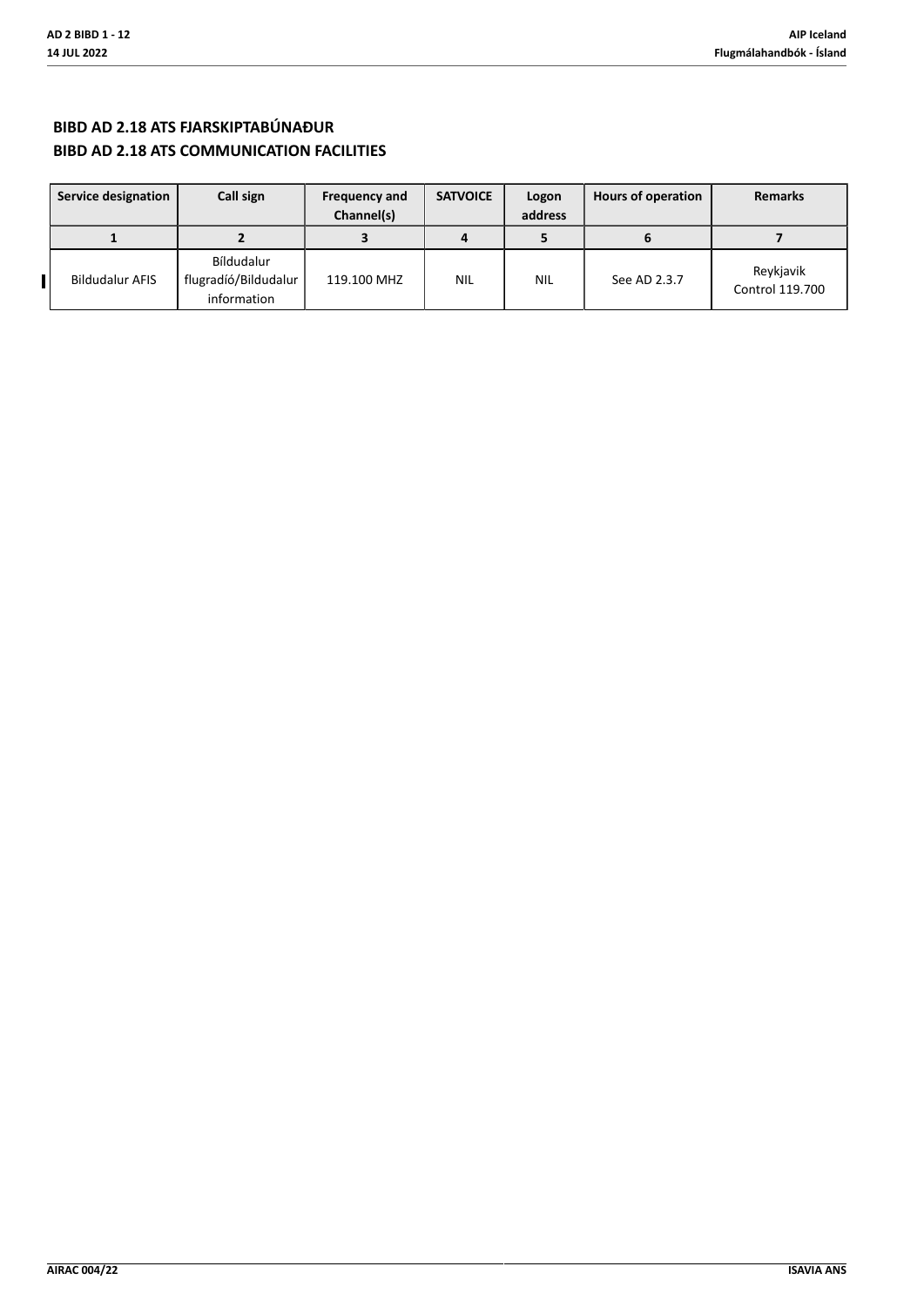#### Hornafiordur RNP RWY 18 Instrument Approach Chart - ICAO

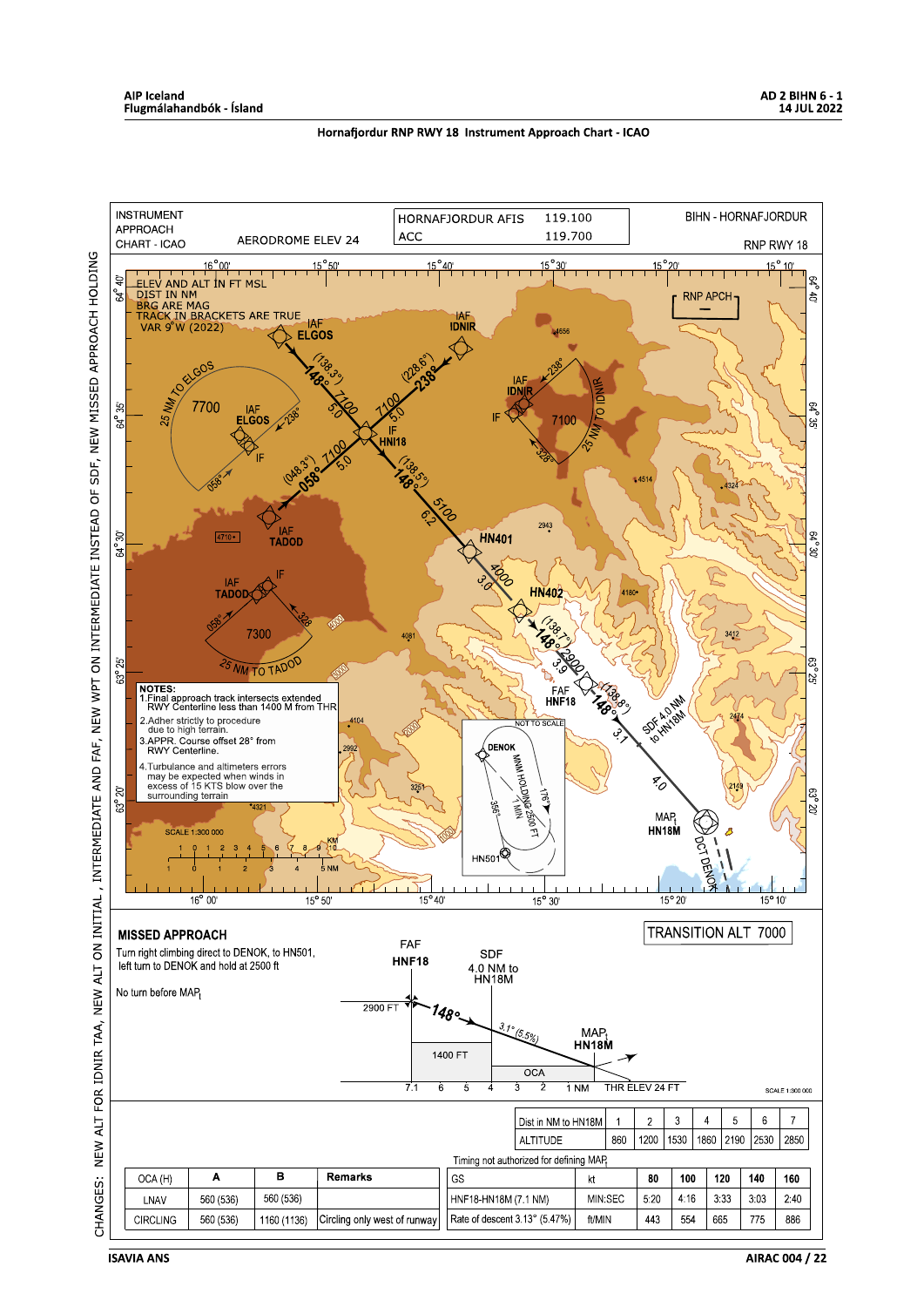| <b>BIHN RNP RWY 18</b>          |
|---------------------------------|
| <b>Recommended Coding Table</b> |

| Serial<br>Number | Path<br>Descriptor | Waypoint<br>Identifier | Fly-<br>over             | Course /<br>Track °M(°T) | Magnetic<br>Variation | Distance | Turn<br>Direction | Altitude<br>(f <sub>t</sub> ) | Speed<br>(kt/h) | <b>VPA</b><br><b>TCH</b> | Navigation<br>Specification |
|------------------|--------------------|------------------------|--------------------------|--------------------------|-----------------------|----------|-------------------|-------------------------------|-----------------|--------------------------|-----------------------------|
| 010              | IF                 | <b>TADOD</b>           | ÷,                       |                          | $+9.0$                |          |                   |                               |                 |                          | <b>RNP APCH</b>             |
| 020              | <b>TF</b>          | <b>HNI18</b>           | $\overline{\phantom{a}}$ | 057/<br>(048.3)          | $+9.0$                | 5.0      | $\mathsf{R}$      | A7100+                        |                 |                          | <b>RNP APCH</b>             |
| 010              | IF                 | <b>ELOGS</b>           | ä,                       |                          | $+9.0$                |          |                   |                               |                 |                          | <b>RNP APCH</b>             |
| 020              | <b>TF</b>          | <b>HNI18</b>           | ä,                       | 147/<br>(138.3)          | $+9.0$                | 5.0      |                   | A7100+                        |                 |                          | <b>RNP APCH</b>             |
| 010              | IF                 | <b>IDNIR</b>           | $\blacksquare$           |                          | $+9.0$                |          |                   |                               |                 |                          | <b>RNP APCH</b>             |
| 020              | <b>TF</b>          | <b>HNI18</b>           | $\overline{a}$           | 238/<br>(228.6)          | $+9.0$                | 5.0      | Г                 | A7100+                        |                 |                          | <b>RNP APCH</b>             |
| 030              | <b>TF</b>          | HN401                  | ä,                       | 148/<br>(138.5)          | $+9.0$                | 6.17     |                   | A5100+                        |                 |                          | <b>RNP APCH</b>             |
| 040              | <b>TF</b>          | HN402                  | $\blacksquare$           | 148/<br>(138.6)          | $+9.0$                | 3.0      |                   | A4000+                        |                 |                          | <b>RNP APCH</b>             |
| 050              | <b>TF</b>          | HNF18                  | ä,                       | 148/<br>(138.7)          | $+9.0$                | 3.9      |                   | A2900+                        |                 |                          | <b>RNP APCH</b>             |
| 060              | <b>TF</b>          | <b>HN18M</b>           | Y                        | 148/<br>(138.8)          | $+9.0$                | 7.1      |                   |                               |                 | $3.13^{\circ}/$<br>50    | <b>RNP APCH</b>             |
| 070              | DF                 | <b>DENOK</b>           | $\blacksquare$           |                          | $+9.0$                |          | $\mathsf{R}$      |                               |                 |                          | <b>RNP APCH</b>             |
| 080              | <b>TF</b>          | <b>HN501</b>           | Y                        | 176/<br>(167.3)          | $+9.0$                | 4.0      |                   |                               |                 |                          | <b>RNP APCH</b>             |
| 090              | DF                 | <b>DENOK</b>           | $\blacksquare$           |                          | $+9.0$                |          | L                 |                               |                 |                          | <b>RNP APCH</b>             |
| 100              | <b>HM</b>          | <b>DENOK</b>           | Y                        | 356/<br>(347.3)          | $+9.0$                |          | $\mathsf{R}$      | A2500                         |                 |                          | <b>RNP APCH</b>             |

#### Waypoint coordinates

|                     |            | Coordinates | Display  |            |  |
|---------------------|------------|-------------|----------|------------|--|
| Waypoint Identifier | LAT        | <b>LON</b>  | LAT      | <b>LON</b> |  |
| <b>TADOD</b>        | 643102.52N | 0155504.22W | N6431.04 | W01555.07  |  |
| <b>ELGOS</b>        | 643805.55N | 0155408.63W | N6438.09 | W01554.14  |  |
| <b>IDNIR</b>        | 643739.08N | 0153742.87W | N6437.65 | W01537.71  |  |
| <b>HNI18</b>        | 643421.06N | 0154624.60W | N6434.35 | W01546.41  |  |
| HN401               | 642944.46N | 0153656.89W | N6429.74 | W01536.95  |  |
| HN402               | 642729.79N | 0153222.09W | N6427.50 | W01532.37  |  |
| HNF <sub>18</sub>   | 642434.86N | 0152626.70W | N6424.58 | W01526.45  |  |
| HN18M               | 641913.55N | 0151538,90W | N6419.23 | W01515.65  |  |
| <b>DENOK</b>        | 640744.79N | 0150826.33W | N6407.75 | W01508.44  |  |
| <b>HN501</b>        | 640351.44N | 0150625.91W | N6403.86 | W01506.43  |  |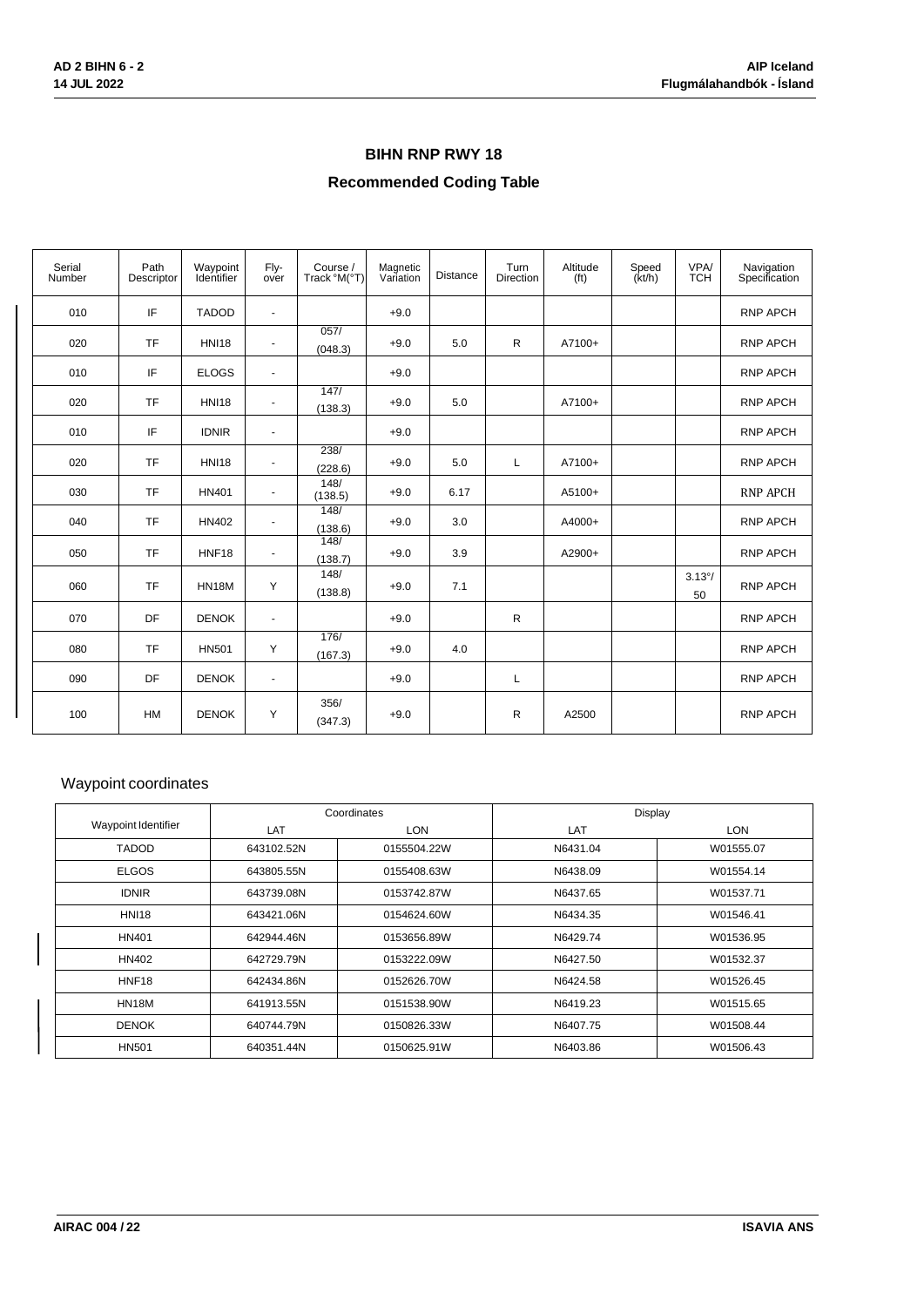# **BIKF AD 2.7 ÁRSTÍÐARBUNDNAR HREINSANIR BIKF AD 2.7 SEASONAL AVAILABILITY**

| 1              | Tegund tækja<br>Types of clearing equipment                                          | Snjóplógar og kústar /<br>Snow ploughs and sweepers                                                                                                                                                         |
|----------------|--------------------------------------------------------------------------------------|-------------------------------------------------------------------------------------------------------------------------------------------------------------------------------------------------------------|
| $\overline{2}$ | Forgangsröð hreinsunar<br>Clearance priorities                                       | Sjá AD 1.2.2.1 Aðgerðir til að tryggja notkun á athafnasvæðum /<br>See AD 1.2.2.1 Actions taken to maintain the usability of movement areas                                                                 |
| 3              | Efni notuð við hálkuvarnir athafnasvæða<br>Use of material for movement area surface | Flugbrautir, akbrautir og flughlöð geta verið hálkuvarin með virkum efnum (KFOR,<br>NAFO) þegar þess gerist þörf. Akbrautir og flughlöð geta einnig verið hálkuvarin<br>með sandi (kornastærð að 4,75 mm) / |
|                | treatment                                                                            | When needed, chemicals (KFOR, NAFO) are applied on the runway, taxiway and<br>apron for friction improvement. SAND (grain size $<$ 4.75 mm) may also be applied<br>on taxiways and aprons.                  |
| 4              | Vottun vegna þekjulýsingar<br>(Specially Prepared Winter Runway)                     | Ekki í gildi /                                                                                                                                                                                              |
|                | Certification to use contamination descriptor<br>(Specially Prepared Winter Runway)  | Not valid                                                                                                                                                                                                   |
| 5.             | Athugasemdir<br>Remarks                                                              | NIL.                                                                                                                                                                                                        |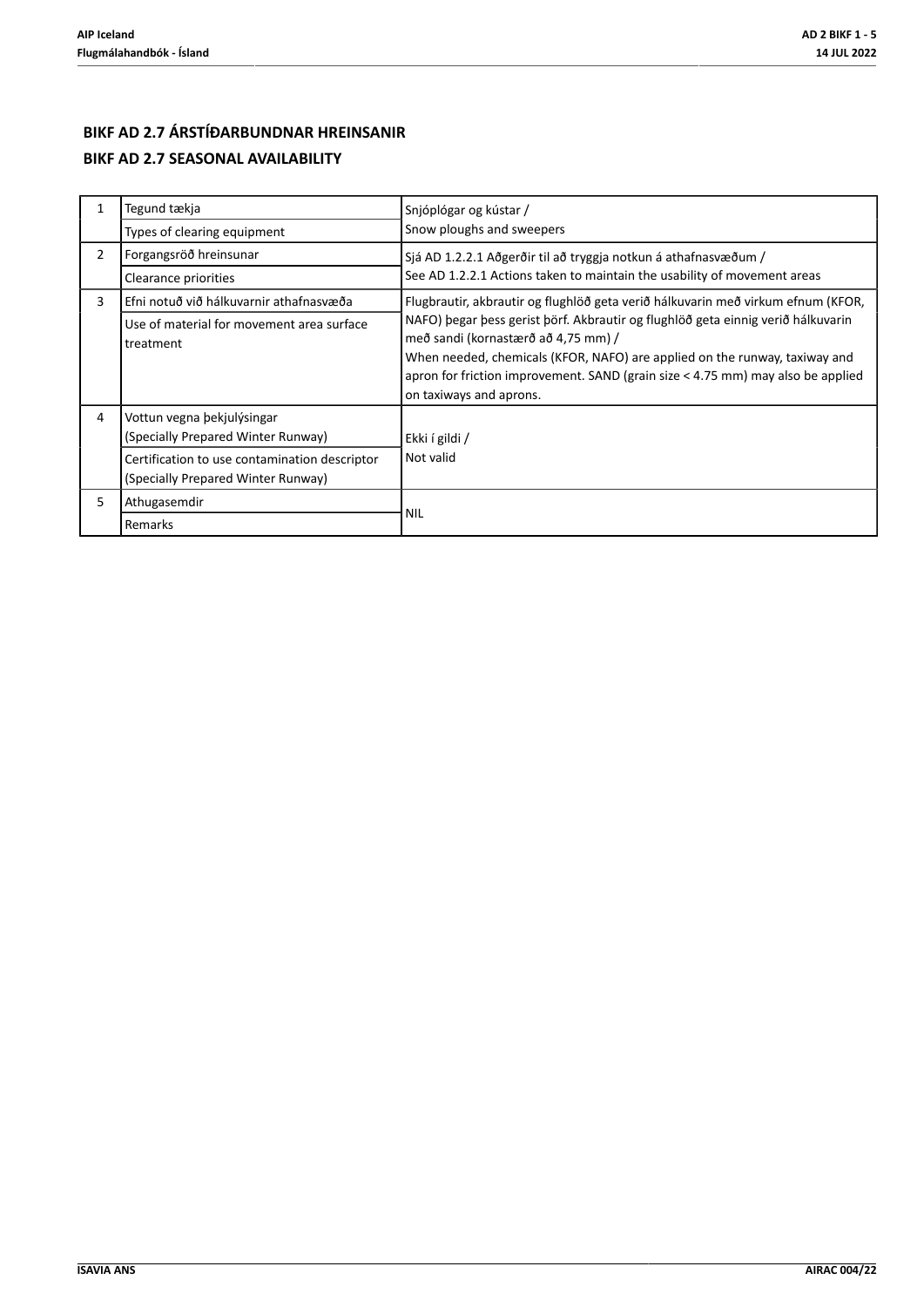### **BIKF AD 2.8 HLAÐ, AKBRAUTIR OG STAÐSETNING GÁTSTAÐA BIKF AD 2.8 APRONS, TAXIWAYS AND CHECK LOCATIONS DATA**

|   | 1              | Yfirborð hlaðs og styrkur                   | A/C stands 51-61: PCN 66/R/A/W/T                                         |
|---|----------------|---------------------------------------------|--------------------------------------------------------------------------|
|   |                | Designation, surface and strength of apron  | APRON N-5: PCN 57/F/B/W/T                                                |
|   |                |                                             | <b>EAST APRON: Different between areas:</b>                              |
|   |                |                                             | A/C stands 101-111: PCN 60/F/C/W/T                                       |
|   |                |                                             | A/C stands 112-121: PCN 77/R/A/W/T                                       |
|   |                |                                             | A/C stands 122-123: PCN 50/R/A/W/T<br>A/C stands 128-141: PCN 52/R/A/W/T |
| I |                |                                             | MAINTENANCE APRON: PCN 59/R/A/W/U                                        |
|   |                |                                             | TERMINAL APRON: PCN 62/R/A/W/U                                           |
|   |                |                                             | TERMINAL REMOTE EAST: PCN 72/R/A/W/T                                     |
|   |                |                                             | <b>TERMINAL REMOTE WEST: NIL</b>                                         |
|   | $\overline{2}$ | Breidd akbrautar, yfirborð og styrkur       | TWY A 1: Malbik/ASPH 23 M breitt/wide / PCN 80/F/A/X/T                   |
|   |                | Designation, width, surface and strength of | TWY B 1: Malbik/ASPH 23 M breitt/wide / PCN 80/F/A/X/T                   |
|   |                | taxiways                                    | TWY C 3: Malbik/ASPH 23 M breitt/wide / PCN 60/F/A/X/U                   |
|   |                |                                             | TWY D 1: Malbik/ASPH 23 M breitt/wide / PCN 78/F/B/W/T                   |
|   |                |                                             | TWY E 1-4: Malbik/ASPH 23 M breitt/wide / PCN 68/F/B/W/T                 |
|   |                |                                             | TWY G 1: Malbik/ASPH 23 M breitt/wide / PCN 50/F/A/W/T                   |
| I |                |                                             | TWY G 2: Malbik/ASPH 23 M breitt/wide / PCN 58/R/A/W/U                   |
|   |                |                                             | TWY K 1: Malbik/ASPH 30 M breitt/wide / PCN 36/F/B/W/T                   |
| I |                |                                             | TWY K 2: Malbik/ASPH 30 M breitt/wide / PCN 60/F/A/X/U                   |
| I |                |                                             | TWY K 3-4: Malbik/ASPH 30 M breitt/wide / PCN 72/F/B/X/T                 |
| I |                |                                             | TWY N 1: Malbik/ASPH 30 M breitt/wide / PCN 68/F/A/X/U                   |
|   |                |                                             | TWY N 2-3: Malbik/ASPH 30 M breitt/wide / PCN 60/F/A/W/T                 |
|   |                |                                             | TWY N 4: Malbik/ASPH 23 M breitt/wide / PCN 60/F/A/X/U                   |
|   |                |                                             | TWY S 1-4: Malbik/ASPH 30 M breitt/wide / PCN 65/F/A/W/T                 |
|   | 3              | Staðsetning og landhæð gátunarstaðar fyrir  | Á flughlaði flugstöðvar Leifs Eiríkssonar, landhæð 131 FT                |
|   |                | hæðarmælisathugun                           | Terminal apron, elevation 131 FT                                         |
|   |                | Altimeter checkpoint location and elevation |                                                                          |
|   | 4              | VOR-gátunarstaðir                           | <b>NIL</b>                                                               |
|   |                | VOR checkpoints                             |                                                                          |
|   | 5              | INS-gátunarstaðir                           | <b>NIL</b>                                                               |
|   |                | INS checkpoints                             |                                                                          |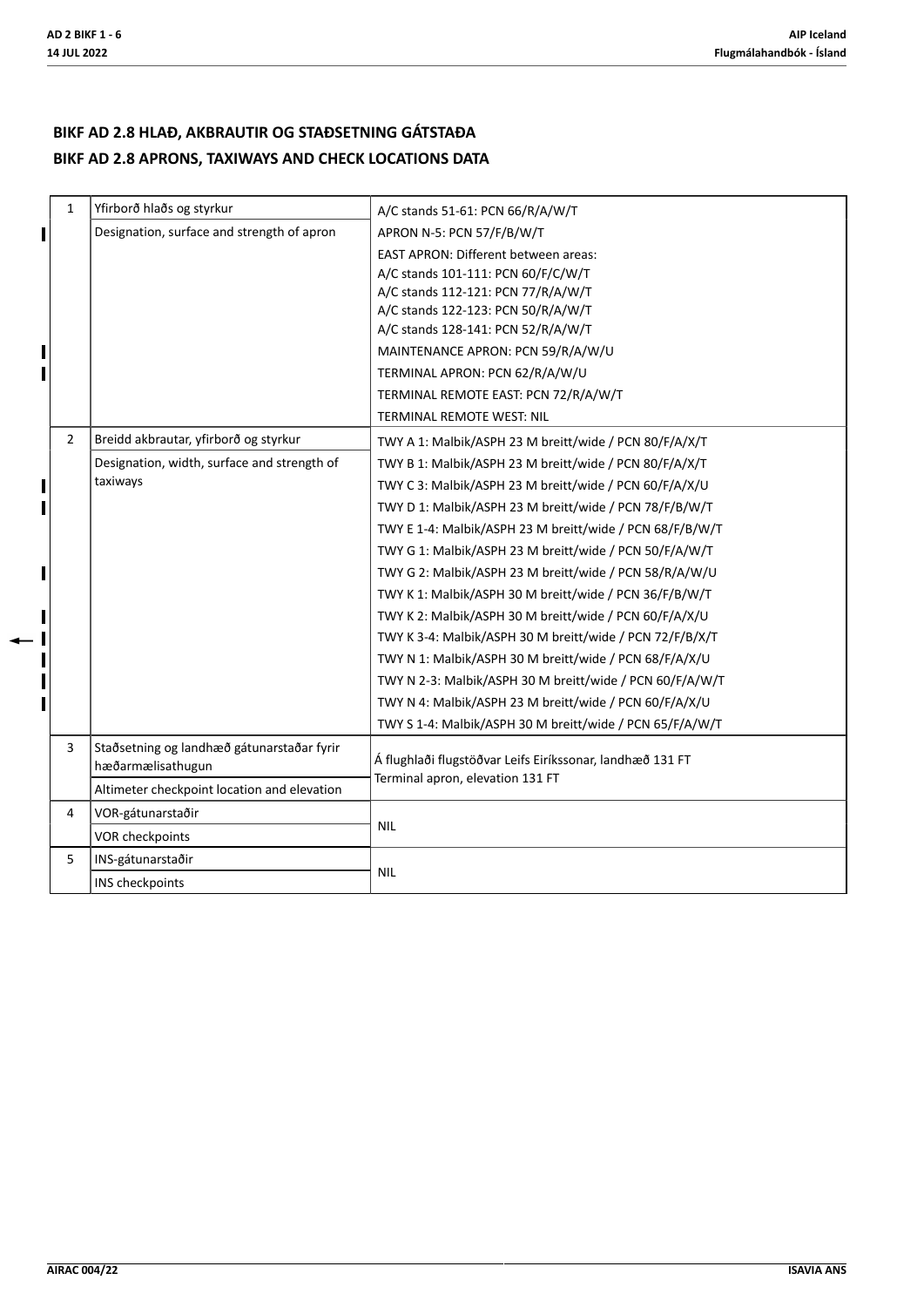| 6 | Athugasemdir | Hnit loftfarastæða / Coordinates for aircraft stands:                               |
|---|--------------|-------------------------------------------------------------------------------------|
|   | Remarks      | See Aircraft Parking/docking Chart "AD 2 BIKF 2-5" and "AD 2 BIKF 2-7"              |
|   |              | Notkun sleppipunkta / Use of Release points:                                        |
|   |              | Notkun á sleppipunktum skal vera í samræmi við leiðbeiningar, sjá AD 2.23.8. Allar  |
|   |              | breytingar á því skulu gerðar í samráði við turn. /                                 |
|   |              | Use of release points shall be in accordance with instructions, see AD 2.23.8. Any  |
|   |              | deviations shall be coordinated with ATC.                                           |
|   |              | Flýtiafreinar / Rapid Exit Taxyway                                                  |
|   |              | Leyfilegt er að nota Akbrautir A-1 og B-1 sem flýtiafreinar / TWY A-1 and TWY B-1   |
|   |              | are authorized as Rapid Exit Taxy way                                               |
|   |              | Akbraut D-2 / Taxiway D-2                                                           |
|   |              | Akbraut D-2 er ekki í notkun og akbrautahliðarljós ekki virk /                      |
|   |              | TWY D-2 not in use and edge lights not working                                      |
|   |              | FLE austurhlað / Terminal Remote East Apron                                         |
|   |              | Akstur flugvéla á akbraut á hlaði milli stæða 72 og 78 er takmarkaður við loftför í |
|   |              | stærðarflokki D. Hámarks vænghaf fyrir þessa akbraut á hlaði er 52 metrar. /        |
|   |              | Taxi lane on terminal apron between stands 72 and 78 is limited to code D air       |
|   |              | craft. Max wing span for the taxilane is 52 meters.                                 |
|   |              |                                                                                     |
|   |              |                                                                                     |
|   |              |                                                                                     |
|   |              |                                                                                     |
|   |              |                                                                                     |
|   |              |                                                                                     |
|   |              |                                                                                     |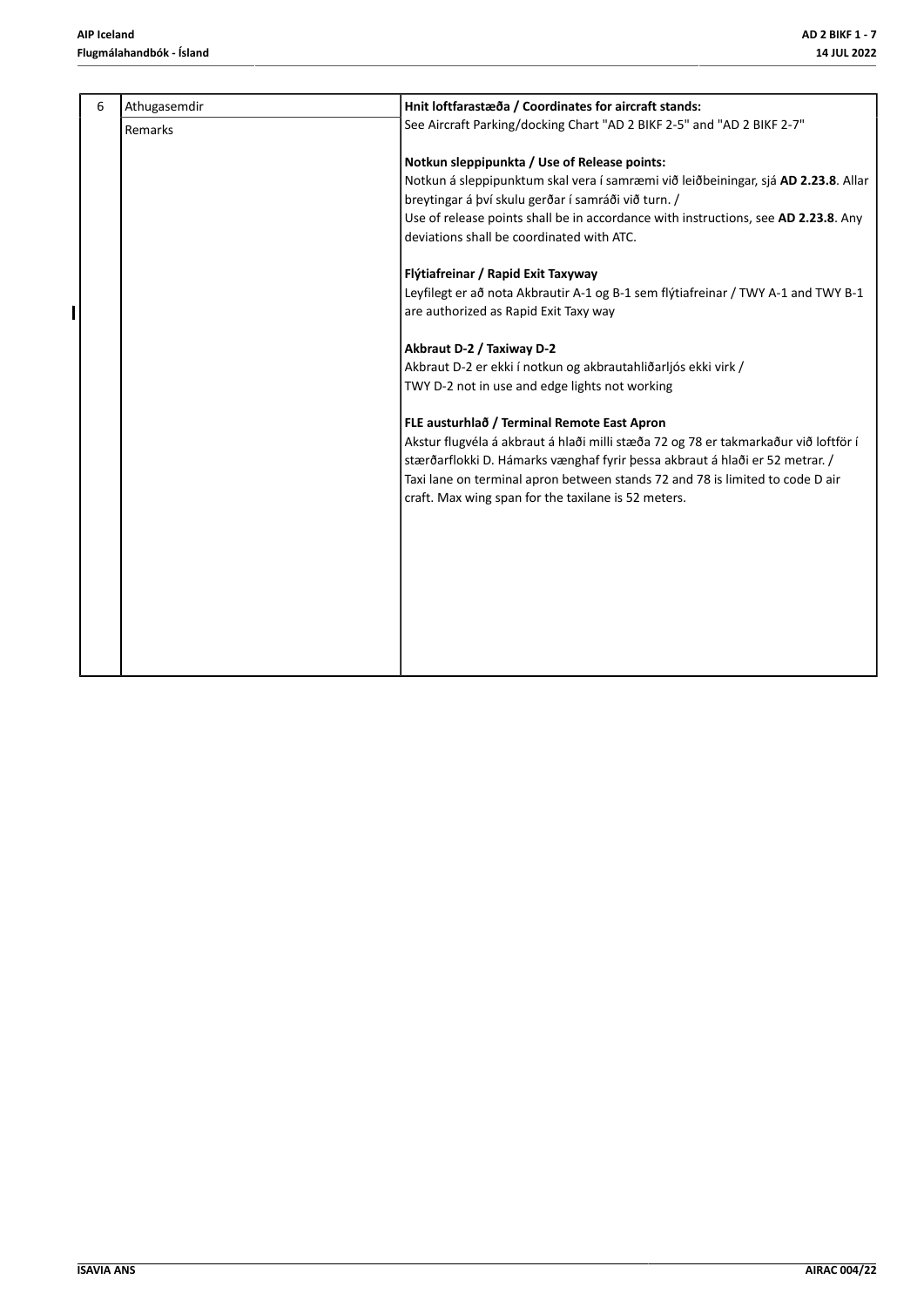# **BIKF AD 2.9 LEIÐSAGA OG STJÓRNKERFI FYRIR HREYFINGAR Á JÖRÐU NIÐRI OG MERKINGAR BIKF AD 2.9 SURFACE MOVEMENT GUIDANCE AND CONTROL SYSTEM AND MARKINGS**

| $\mathbf{1}$ | Notkun kenniskilta loftfarastæða,<br>akbrautamerkinga og sjónrænnar<br>stæðisleiðsögu                               | Til staðar                                                                                                                                                                                                                                                                                                                                                                                                                                                                                                                                                                                                                                                                                                                                                                                                                                                                                                                                                                                                                                                                                                                                   |
|--------------|---------------------------------------------------------------------------------------------------------------------|----------------------------------------------------------------------------------------------------------------------------------------------------------------------------------------------------------------------------------------------------------------------------------------------------------------------------------------------------------------------------------------------------------------------------------------------------------------------------------------------------------------------------------------------------------------------------------------------------------------------------------------------------------------------------------------------------------------------------------------------------------------------------------------------------------------------------------------------------------------------------------------------------------------------------------------------------------------------------------------------------------------------------------------------------------------------------------------------------------------------------------------------|
|              | Use of aircraft stand ID signs, TWY guide lines<br>and visual docking/parking guidance system of<br>aircraft stands | Provided                                                                                                                                                                                                                                                                                                                                                                                                                                                                                                                                                                                                                                                                                                                                                                                                                                                                                                                                                                                                                                                                                                                                     |
| 2            | Flugbrautar- og akbrautarmerkingar og ljós<br>RWY and TWY markings and LGT                                          | Brautarmerkingar: Þröskuldarmerkingar, flugbrautanúmeramerkingar,<br>merking miðunarpunkts og snertisvæða, miðlínumerkingar og<br>flugbrautarbiðstaðamerkingar.<br>Brautarljós: Þröskuldarljós, Ljós á snertisvæðum, Miðlínuljós flugbrauta, Hliðarljós<br>flugbrauta, Endaljós og Viðvörunarljós við flugbraut. Merkingar akbrauta og hlaða:<br>Akbrautarmiðlínur, millibiðstaðamerkingar, akbrautarhliðarlínur, öryggismerkingar<br>á hlaði og merkingar loftfarastæða<br>Ljós á akbrautum og hlöðum: Akbrautahliðarljós á akbrautum nema á akbrautum<br>A 1 og B 1 eru endurskinsstikur, miðlínuljós á akbrautum A 1 og B 1 og flóðlýsing á<br>hlöðum.<br>RWY Markings: Thresholds, RWY designation, aiming point and TDZ, RWY<br>centrelines and RWY holding positions.<br>RWY Lights: THR, TDZ, RWY centreline, EDGE, END and RWY guard lights<br>TWY Markings: Centrelines, intermediate holding positions, taxi side stripe<br>markings, apron safety lines and aircraft stands<br>TWY Lights: Edge lights on TWY and apron except reflective markers on TWY A 1<br>and B 1, center lights on TWY A 1 and B 1 and apron flood lights. |
| 3            | Stöðvunarljós<br>Stop bars                                                                                          | Stöðvunarslár allar brautir: Útleiðiljós og innleiðiljós. Nánari upplýsingar í AD<br>2.23.6<br>Stop bars at all RWY intersection: Lead off and lead on lights. Further information<br>in AD 2.23.6                                                                                                                                                                                                                                                                                                                                                                                                                                                                                                                                                                                                                                                                                                                                                                                                                                                                                                                                           |
| 4            | Athugasemdir<br>Remarks                                                                                             | <b>NIL</b>                                                                                                                                                                                                                                                                                                                                                                                                                                                                                                                                                                                                                                                                                                                                                                                                                                                                                                                                                                                                                                                                                                                                   |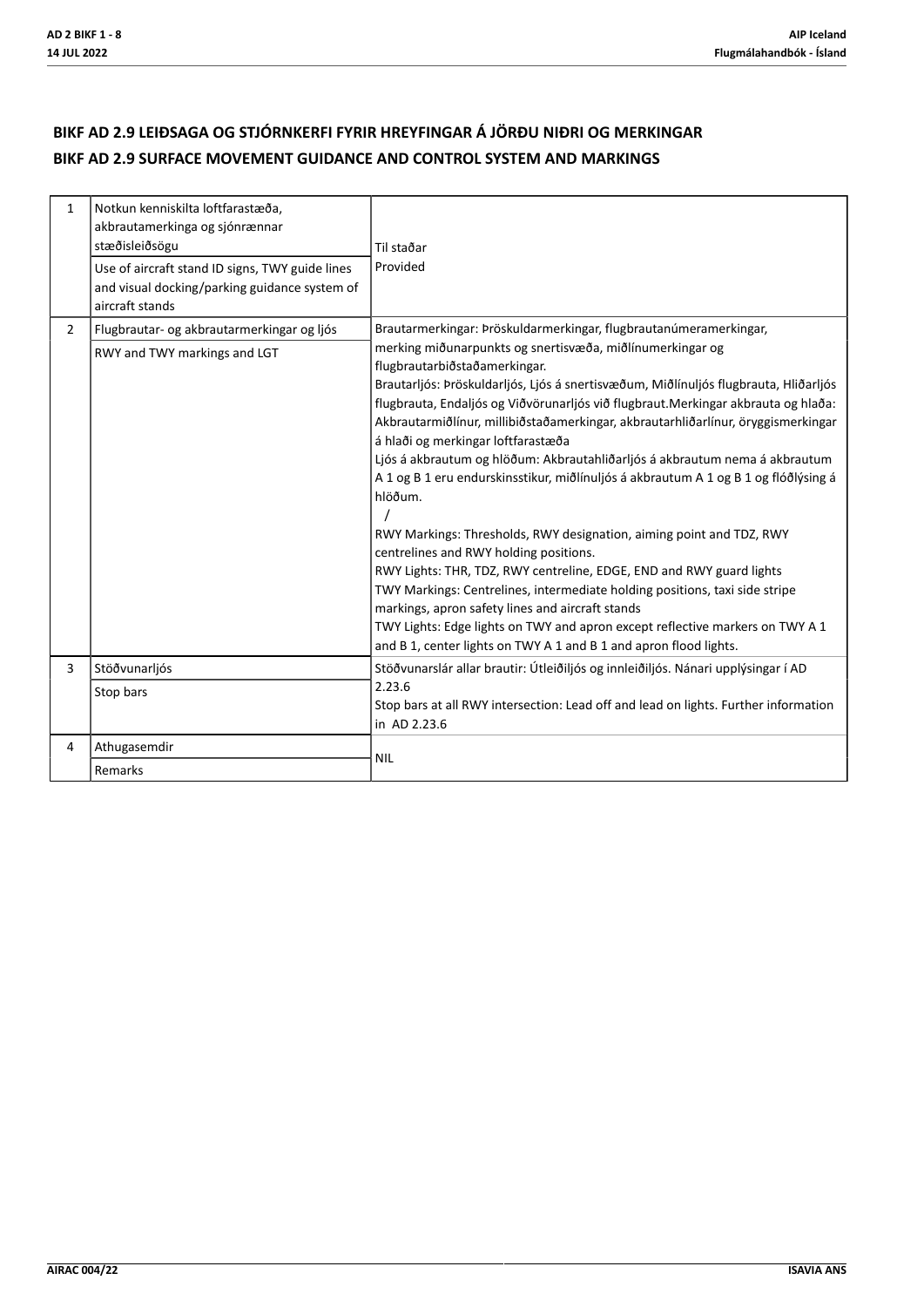#### **BIKF AD 2.15 ÖNNUR LÝSING OG VARARAFMAGN BIKF AD 2.15 OTHER LIGHTING, SECONDARY POWER SUPPLY**

| $\mathbf{1}$   | Flugvallarviti - staðsetning<br>ABN/IBN location, characteristics and hours of<br>operation                              | ABN Flugvallarviti blikkandi grænt og hvítt - á vatnstanki. Vitinn er stöðvaður ef<br>vindhraði fer yfir 75 hnúta.<br>ABN FLG G and W - on watertank. The beacon will be secured if winds exceed 75<br>knots.<br>H <sub>24</sub><br>PSN 635842N 0223452W                                                                                                                                                                                                                                                                                                                                                                                                                                               |
|----------------|--------------------------------------------------------------------------------------------------------------------------|--------------------------------------------------------------------------------------------------------------------------------------------------------------------------------------------------------------------------------------------------------------------------------------------------------------------------------------------------------------------------------------------------------------------------------------------------------------------------------------------------------------------------------------------------------------------------------------------------------------------------------------------------------------------------------------------------------|
| $\overline{2}$ | Vindpoki staðsetning og lýsing<br>Vindmælir staðsetning og lýsing<br>LDI location and LGT<br>Anemometer location and LGT | Vindpoki/LDI: Já. Upplýstur vindpoki við þröskulda og við miðja flugbraut/ Yes.<br>LGTD WDI by thresholds and mid runway<br>Vindmælir/Anemometer: Vindmælar með hindranaljósi við þröskulda/<br>Anemometers with obstacle lights by THR                                                                                                                                                                                                                                                                                                                                                                                                                                                                |
| 3              | Akbrautarhliðarljós og miðlínuljós<br>TWY edge and centre line lighting                                                  | Hliðar / Edge: TWY A 1 - Reflective markers<br>Hliðar / Edge: TWY B 1 - Reflective markers<br>Hliðar / Edge: TWY C 3 - Edge lights<br>Hliðar / Edge: TWY D 1 - Edge lights<br>Hliðar / Edge: TWY E 1-4 - Edge lights<br>Hliðar / Edge: TWY G 1 - Edge lights<br>Hliðar / Edge: TWY G 2 - Edge lights<br>Hliðar / Edge: TWY K 1 - Edge lights<br>Hliðar / Edge: TWY K 2 - Edge lights<br>Hliðar / Edge: TWY K 3-4 - Edge lights<br>Hliðar / Edge: TWY N 1 - Edge lights<br>Hliðar / Edge: TWY N 2-3 - Edge lights<br>Hliðar / Edge: TWY N 4 - Edge lights<br>Hliðar / Edge: TWY S 1-4 - Edge lights<br>Miðlína / Centre line: TWY A 1 - Center lights<br>Miðlína / Centre line: TWY B 1 - Center lights |
| 4              | Vararafmagn / skiptitími<br>Secondary power supply / switch-over time                                                    | Vararafmagn / skiptitími fyrir lýsingu: CAT I 15 sekúndur; CAT II 1 sekúnda<br>Vararafmagn / skiptitími fyrir nákvæmnisaðflugsbúnað: CAT I 0 sekúnda; CAT II 0<br>sekúnda - keyrt á rafhlöðu<br>$\prime$<br>Secondary power supply / switch-over time for lights: CAT I 15 seconds; CAT II 1<br>second<br>Secondary power supply / switch-over time for precision approach aids: CAT I 0<br>seconds; CAT II 0 seconds - battery operated                                                                                                                                                                                                                                                               |
| 5              | Athugasemdir<br>Remarks                                                                                                  | <b>NIL</b>                                                                                                                                                                                                                                                                                                                                                                                                                                                                                                                                                                                                                                                                                             |